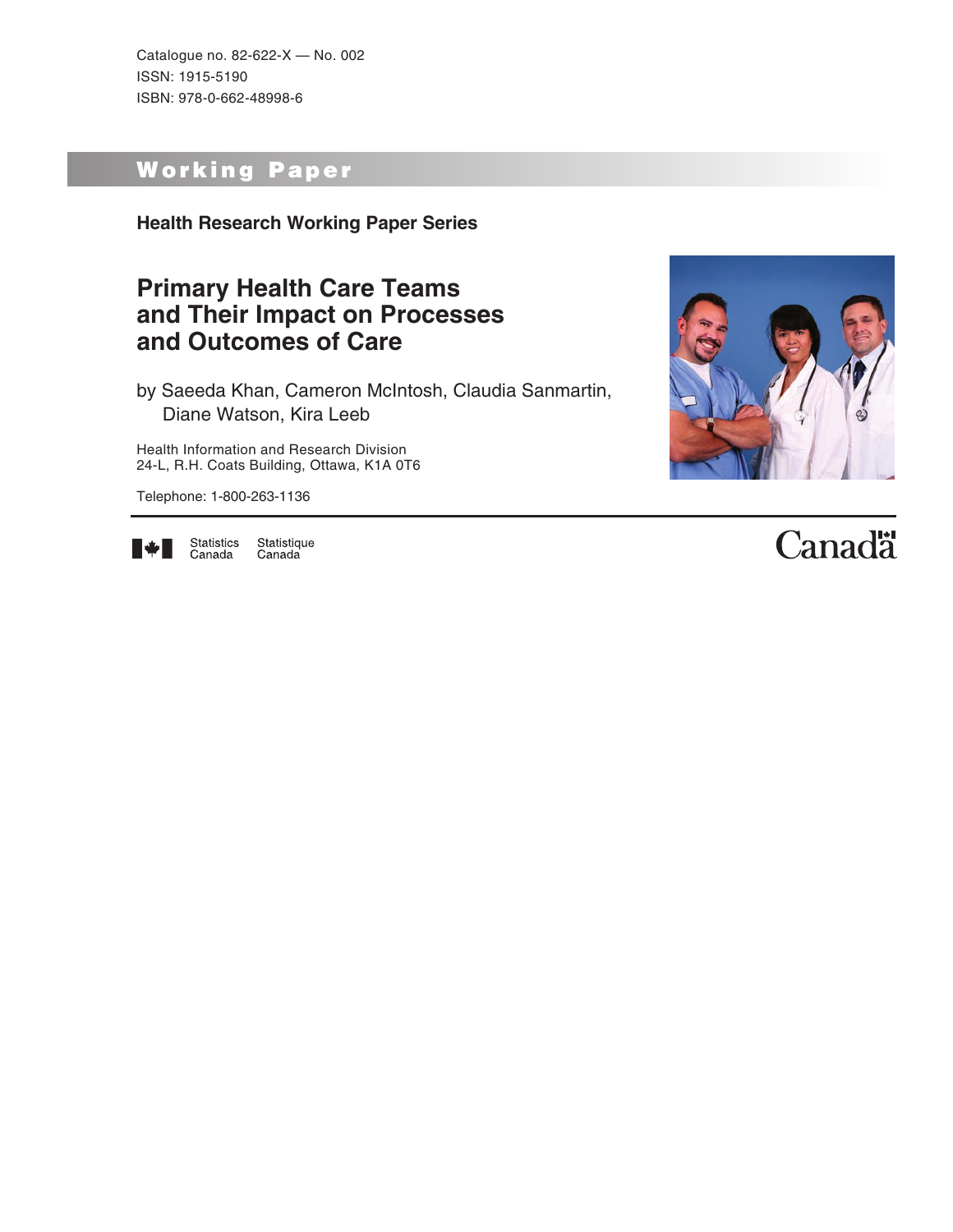# **Primary health care teams and their impact on processes and outcomes of care**

*by*

*Saeeda Khan,1 Cameron McIntosh,1 Claudia Sanmartin,1 Diane Watson,2,3 Kira Leeb3*

#### **82-622-X No. 002 ISSN: 1915-5190 ISBN: 978-0-662-48998-6**

Statistics Canada Health Information and Research Division 24-L R.H. Coats Building, 100 Tunney's Pasture Driveway, Ottawa K1A 0T6 Statistics Canada 613-951-3725 Facsimile Number: 613-951-359 Email: Saeeda.Khan@statcan.ca Cameron.McIntosh@statcan.ca Claudia.Sanmartin@statcan.ca

The product is available in electronic format: www.statcan.ca

**July 2008**

Acknowledgement: The Health Council of Canada provided funding to support this project. All analysis and interpretation, and any errors, are the sole responsibility of the authors.

1 Health Information and Research Division, Statistics Canada 2 Centre for Health Services and Policy Research, University of British Columbia 3 Health Council of Canada at the time the studies were funded

Published by authority of the Minister responsible for Statistics Canada

La version française de cette publication est disponible (n<sup>o</sup> 82-622-X au catalogue, n<sup>o</sup> 002).

#### **Note of appreciation:**

Canada owes the success of its statistical system to a long-standing partnership between Statistics Canada, the citizens of Canada, its businesses, governments and other institutions. Accurate and timely statistical information could not be produced without their continued cooperation and goodwill.

#### **Standards of service to the public**

Statistics Canada is committed to serving its clients in a prompt, reliable and courteous manner. To this end, the Agency has developed standards of service which its employees observe in serving its clients. To obtain a copy of these service standards, please contact Statistics Canada toll free at 1-800-263-1136. The service standards are also published on www.statcan.ca under About us > Providing services to Canadians.

<sup>©</sup> Minister of Industry, 2008

All rights reserved. The content of this electronic publication may be reproduced, in whole or in part, and by any means, without further permission from Statistics Canada, subject to the following conditions: that it be done solely for the purposes of private study, research, criticism, review or newspaper summary, and/or for non-commercial purposes; and that Statistics Canada be fully acknowledged as follows: Source (or "Adapted from," if appropriate): Statistics Canada, year of publication, name of product, catalogue number, volume and issue numbers, reference period and page(s). Otherwise, no part of this publication may be reproduced, stored in a retrieval system or transmitted in any form, by any means—electronic, mechanical or photocopy—or for any purposes without prior written permission of Licensing Services, Client Services Division, Statistics Canada, Ottawa, Ontario, Canada K1A 0T6.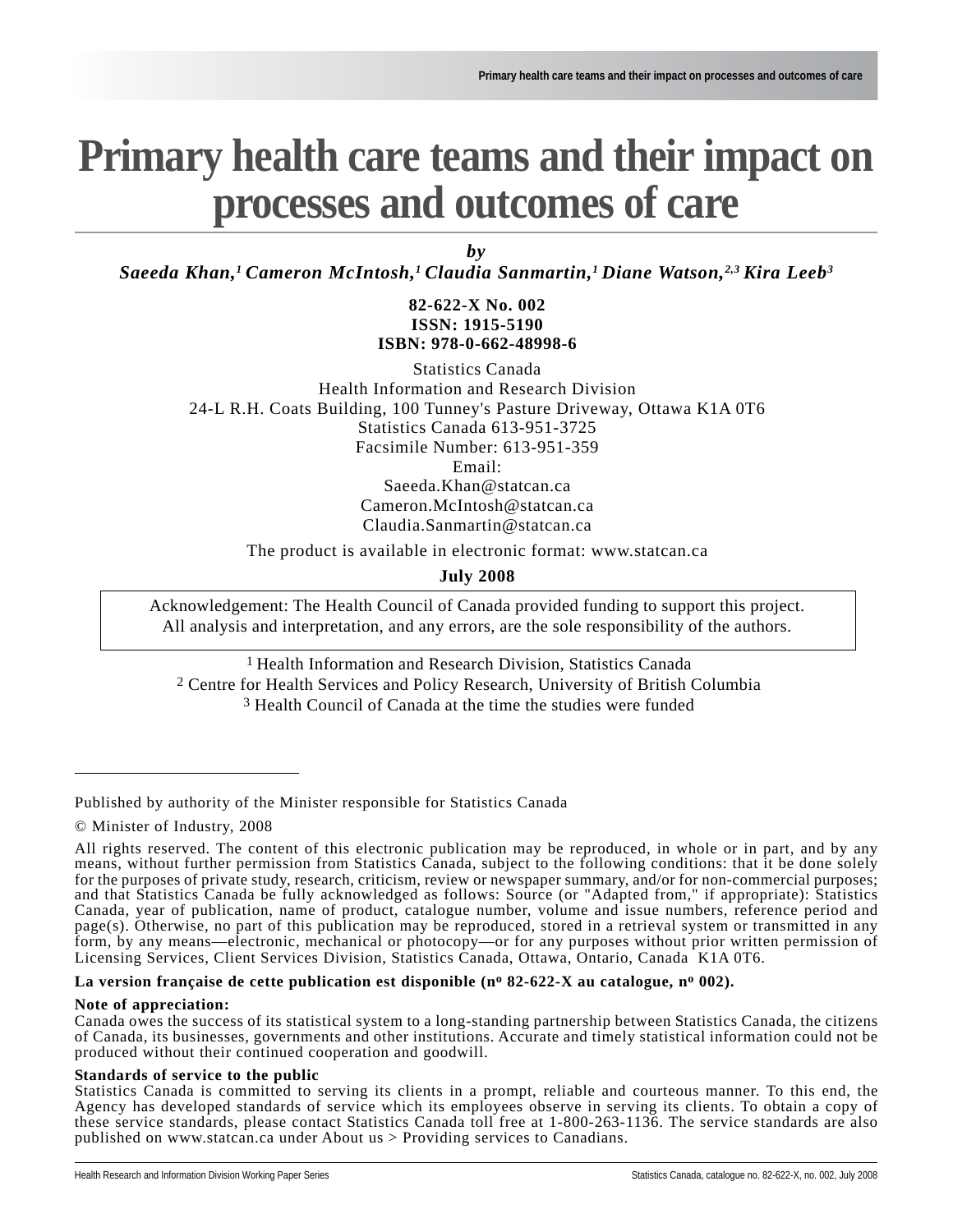### **Abstract**

Canadians look to primary health care providers for many of their basic health care needs, as well as for management of most chronic conditions. In 2000, the First Ministers agreed to promote the establishment of primary health care teams that would focus on health promotion, disease prevention, and management of chronic diseases. This study uses data from the Canadian Survey of Experiences with Primary Health Care (CSE-PHC) to assess the degree to which Canadians have access to primary health care teams and the impact of those teams on processes of care and on outcomes. The study is comprised of three projects: determinants of access to primary health care teams (Project 1); the impact of primary health care teams on various processes of care (Project 2); and identification of pathways through which primary health care teams affect outcomes of care (Project 3). The analytical techniques used include univariate analyses, multiple regression modelling and structural equation modelling. The results indicate that almost 40% of Canadians have access to a primary health care team, defined as access to a nurse or other health professional at their medical doctor or regular place of care. Individuals with two or more chronic conditions and those reporting "fair/poor" health are more likely to report access to a primary health care team (Project 1). Those who have access to a primary health care team are more likely to receive health promotion and disease prevention, particularly those who have chronic conditions. People with chronic conditions who have team-based care are more likely than those who do not to receive whole-person care and higher levels of care coordination. They are also more likely to report receiving a higher quality of health care (Project 2). Access to primary health care teams reduces emergency room use through reductions in unmet needs and in uncoordinated care. Reductions in uncoordinated care as a result of access to primary health care teams also reduce the risk of hospitalization. Access to primary health care teams was also found to enhance confidence indirectly through the effect of reduction in unmet needs and uncoordinated care on respondents' overall assessment of care. However, access to teams may have a negative direct effect on confidence when experiences with those teams do not result in improved processes of care (Project 3). Access to primary health care teams was found to have a positive influence on Canadians' perceptions of the overall quality of their health care system and the confidence they hold in it.

**Keywords:** primary health care, teams, processes of care, outcomes of care, chronic conditions, whole person care, coordination of care, multiple regression modelling, structural equation modelling.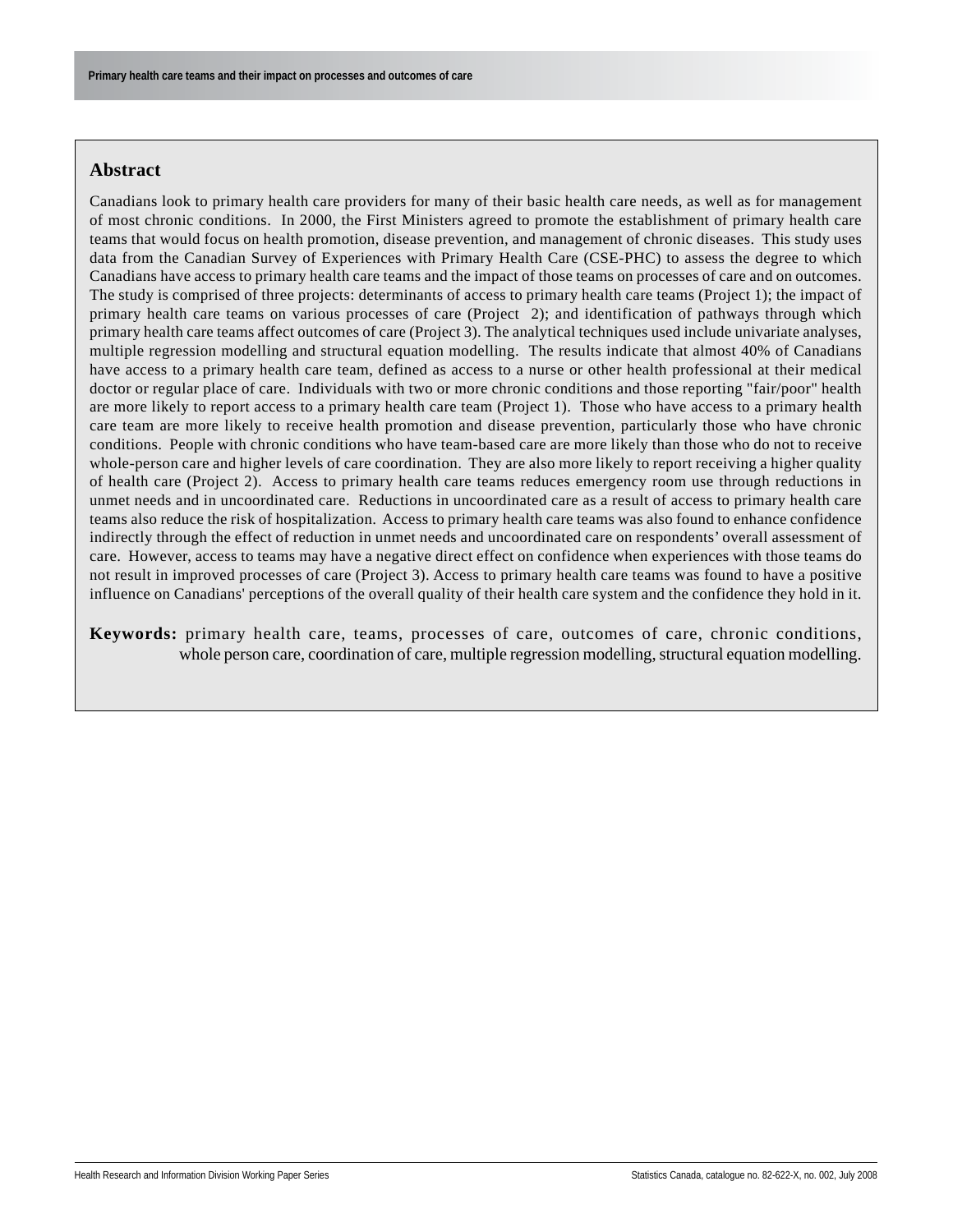### **Executive summary**

Canadians look to primary health care providers for many of their basic health care needs, as well as for management of most chronic conditions. In 2000, the First Ministers agreed to promote the establishment of primary health care teams that would focus on health promotion, disease prevention, and chronic diseases. In 2004, they strengthened their commitment with the objective that half of Canadians would have access to multidisciplinary teams by 2011. Considerable investments have been made over the past decade in an effort to meet these goals.

The purpose of this study was to assess the degree to which Canadians have access to primary health care teams (Project 1) and the impact of those teams on processes of care and on outcomes (Projects 2 and 3). The study is based on data from the 2007 Canadian Survey of Experiences with Primary Health Care (CSE-PHC), the first national survey of primary care. The survey was sponsored by the Health Council of Canada and conducted by Statistics Canada.

The key results are:

- Almost 40% of Canadians have access to a primary health care team, defined as access to a nurse or other health professional (for example, dietitian, nutritionist) or both at their medical doctor or regular place of care.
- Individuals with two or more chronic conditions and those reporting "fair/poor" health were more likely than people in better health to report access to a primary health care team.
- Those who have access to a primary health care team are more likely to receive health promotion and disease prevention, particularly those who have chronic conditions.
- People with chronic conditions who have team-based care are more likely than those who do not to receive wholeperson care and higher levels of care coordination. They are also more likely to report receiving a higher quality of health care.
- Access to primary health care teams reduces emergency room use through reductions in unmet needs and in uncoordinated care. Reductions in uncoordinated care also lessen the risk of hospitalization.
- Reductions in unmet needs and uncoordinated care, and the more positive ratings of quality of health care in general, indirectly enhance confidence in the health care system.
- However, access to teams may have a negative direct effect on confidence when experiences with those teams do not result in improved processes of care.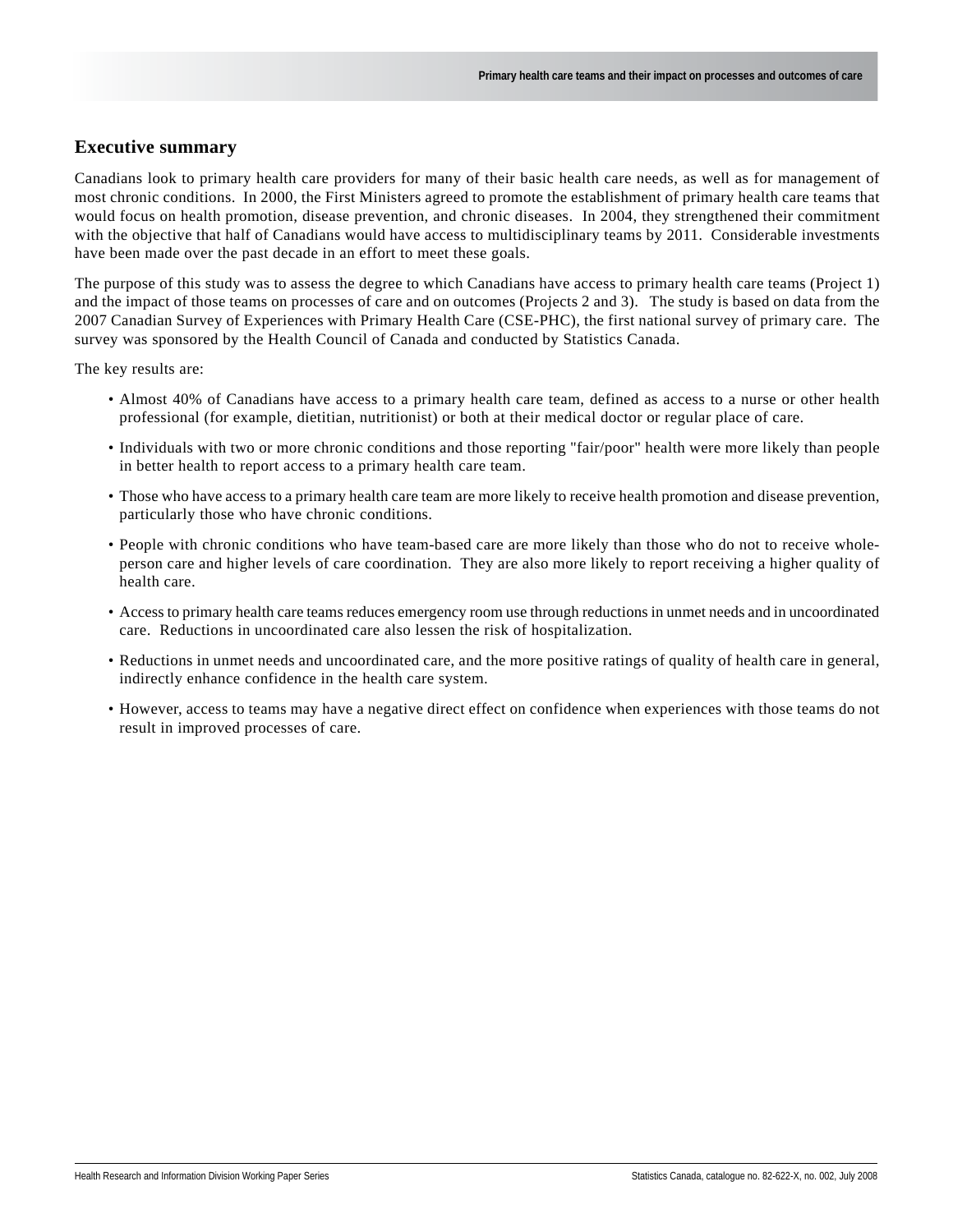#### **Introduction**

Primary health care is typically the first point of contact for Canadians seeking health care. As such, it is often described as the "foundation of our health care system." Canadians look to primary health care providers for many of their basic health care needs and for management of most chronic conditions. For some time, Canadians have been asking for better access to primary health care services, better quality of care, and more health promotion and disease prevention services (Watson and Krueger 2005; Pollara Research 2006).

Over the past decade, significant investments have been made in support of interdisciplinary teams in order to strengthen primary health care in Canada. Between 1997 and 2001, the Health Transition Fund resulted in investments to test new modes of delivering care in the community. At that time, only four provinces required family physicians to work in groups and to work in interdisciplinary teams as a precondition for funding (Watson 2005). But in September 2000, the First Ministers agreed on the Action Plan for Health System Renewal, which included additional investments to catalyze primary health care so that "Canadians receive the most appropriate care, by the most appropriate providers, in the most appropriate settings." They agreed "to promote the establishment of interdisciplinary primary health care teams that provide Canadians first contact with the health care system." Such teams would also focus on health promotion, the prevention of illness and injury, and improved management of chronic disease. The First Ministers agreed to "accelerate primary health care renewal," in particular, to work toward ensuring timely access to services outside of expensive emergency departments" (Canadian Intergovernmental Secretariat 2000).

In response, the Government of Canada announced the Primary Health Care Transition Fund (PHC TF) in 2000, which established a policy framework to guide the investment of \$800 million over five years, in support of implementing largescale, primary health care renewal initiatives. Among the objectives were "to establish multi-disciplinary primary health care teams, so that most appropriate care is provided by the most appropriate provider," "to increase the emphasis on health promotion, disease and injury prevention, and chronic disease management," "to expand 24/7 access to essential services," and "to facilitate coordination with other health services (such as specialists and hospitals)" (Government of Canada Primary Health Care Transition Fund).

In 2003, the First Ministers' Accord on Health Care Renewal reaffirmed a national vision for primary health care renewal and established goals, objectives and requirements for federal transfer payments for a new five-year reform fund (Government of Canada 2003). In the Accord, the First Ministers declared, "The core building blocks of an effective primary health care system are improved continuity and coordination of care, early detection and action, better information on needs and outcomes, and new and stronger incentives to ensure that new approaches to care are swiftly adopted and here to stay." They agreed to the goal that by 2011, "at least 50% of residents have access to an appropriate health care provider, 24 hours a day, 7 days a week." In the 2004 First Ministers' 10-Year Plan to Strengthen Health Care, this target was described a little differently: "with the objective of 50% of Canadians having 24/7 access to multidisciplinary teams by 2011" (Health Canada 2004).

Canadians strongly support the idea of collaborative care, and the majority would prefer that their family doctor work as part of a team. They are attracted by the idea that primary health care teams would not only provide more coordinated, costeffective care, but also would have a greater incentive to focus on wellness, prevention and patient education (Maxwell et al. 2002: vii). Canadians see the team approach, led by doctors, as the "centre piece of the health care system," because it would be "responsive to individual needs, structured to emphasize wellness and prevention, and would offer integrated and coordinated care through a team of various professionals" (Maxwell et al. 2002: 32 and 37). The majority of Canadians believe that collaborative care would expedite access to care and improve quality of patient care (Pollara Research 2003).

Health care policy-makers, administrators and providers recognize that a strong primary health care sector is necessary to address the needs of an aging population and of the increasing number of people who experience chronic disease, complex co-morbidity and/or functional disability (Watson 2005). In fact, significant investments in health care renewal have been made in sectors such as home care and pharmaceuticals for similar reasons (Health Canada 2004). All these investments coincide with a spike in public concern about health care in the late 1990s. According to public opinion polls conducted from 1999 to 2006, Canadians considered health care to be the most important issue facing the nation (Pollara Research 2006). Over that period, they were most likely to say that their confidence in the system was falling and that quality was deteriorating. The improvement that Canadians reported would make them feel more confident about the state of the health care system was better access (Soroka 2007).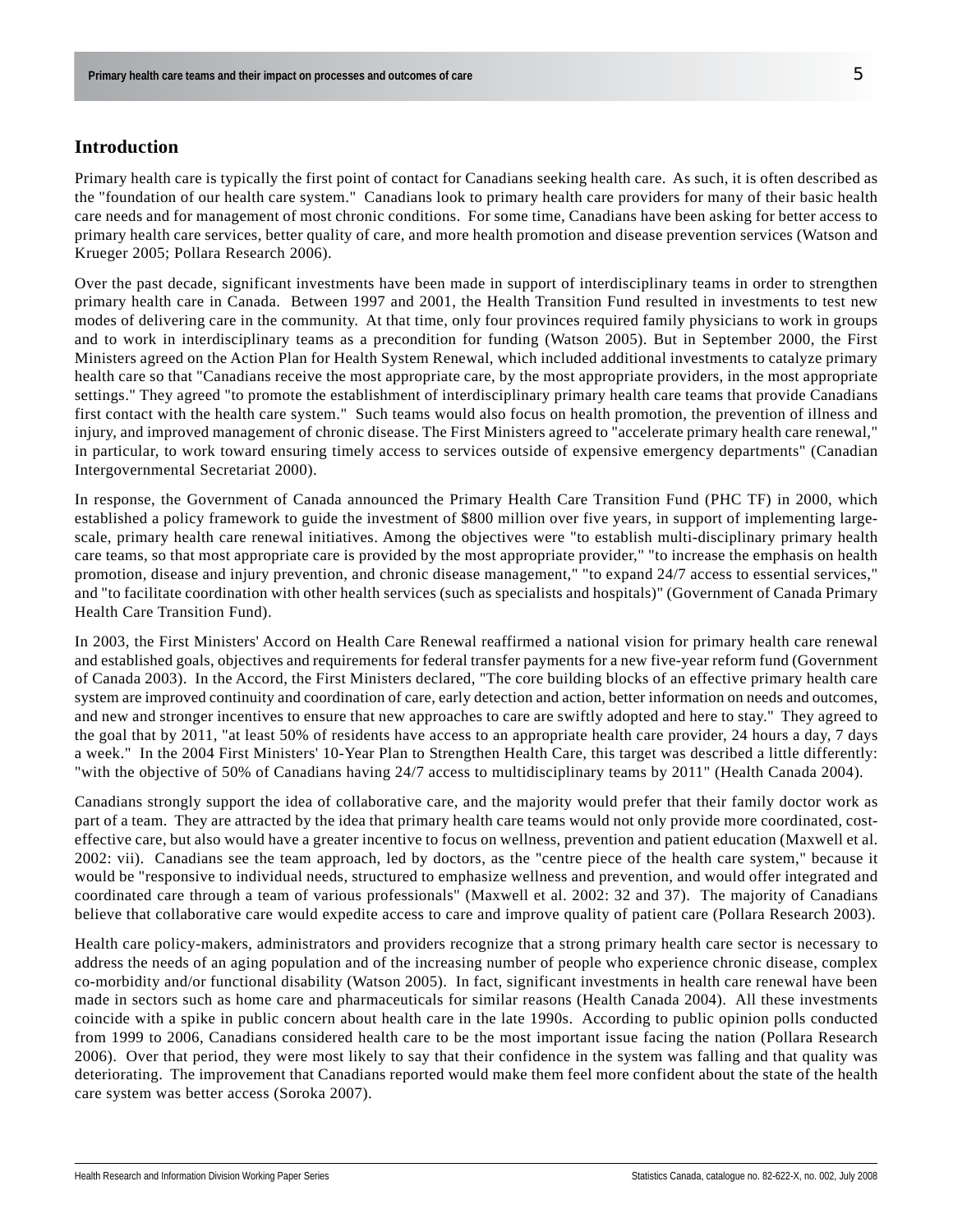The purpose of this study was to assess the degree to which Canadians have access to primary health care teams and the impact of those teams on care and outcomes. Each of the three projects was commissioned by the Health Council of Canada and conducted by Statistics Canada. The objectives were:

- To report on Canadians' access to primary health care teams and highlight patient characteristics associated with access to team care (Project 1).
- To report on the impact of primary health care teams on various processes of care—access to care, health promotion and disease prevention, coordination of care, quality of care, and comprehensiveness (including whole person care and coordination) (Project 2).
- To assess pathways through which primary health care teams affect outcomes of care in terms of confidence, emergency room use, and risk of hospitalization (Project 3).

#### **Data**

All analyses are based on data from the Canadian Survey of Experiences with Primary Health Care (CSE-PHC). The CSE-PHC was sponsored by the Health Council of Canada and conducted by Statistics Canada in January and February 2007. The survey sample consisted of 3,800 Canadians living in private households in the 10 provinces and 3 territories in 2005. The response rate was 58.1%, yielding a final sample of 2,194. The sample frame for this nationally representative, crosssectional survey was respondents to the Canadian Community Health Survey (CCHS), cycle 3.1. Thus, residents of Indian Reserves, Crown lands, institutions and some remote regions, full-time members of the Canadian Forces, and residents (military and civilian) of Canadian Forces bases were excluded.

The purpose of the survey was to measure Canadians' experiences with primary health care in the previous 12 months, including access to various types of doctors and clinics and to different types of health care (for example, emergency room and prescription medications) and level of confidence. The survey also provides information about the primary health care experiences of people with chronic conditions. More information on the CSE-PHC is available on Statistics Canada's website (http://www.statcan.ca).

The study sample consists of respondents aged 18 or older who had a regular medical doctor or regular place of care. Appendix A contains the sample size for each analysis conducted within the three projects. Project 2 examines the total population aged 18 or older, as well as those with at least one of the following chronic conditions: arthritis, chronic obstructive pulmonary disease (COPD), heart disease, cancer, high blood pressure, diabetes and mood disorder, including depression.

#### **Outcome variables**

#### **Primary health care team**

Two questions from the CSE-PHC were used to create a measure of access to a primary health care team: *Is there a nurse working with your primary care provider who is regularly involved in your health care*? and *Other than your primary care provider, other doctors and a nurse, are there other health professionals like dieticians and nutritionists working in the same office where you get your regular health care?* These questions were asked only of individuals who responded "yes" to having a regular medical doctor or a regular place of care  $(n=2,120)$ . A dichotomous measure of access to a team was created, whereby individuals who responded "yes" to either question were categorized as having access to a "primary health care team," while those who answered "no" to both questions were categorized as not having access to a team.

#### **Processes of care**

The following *process of care* measures were considered: health promotion and disease prevention, coordination of care, quality of care, access to care, and comprehensiveness of care (including whole person care and coordination).

#### *Health promotion and disease prevention*

Health promotion and disease prevention was constructed with three questions: *In the past 12 months, how often did your primary care providers give you the help you needed to make changes to your habits or lifestyle that would improve your health or prevent illness?*; *In the past 12 months, how often did your primary care providers talk with you about specific*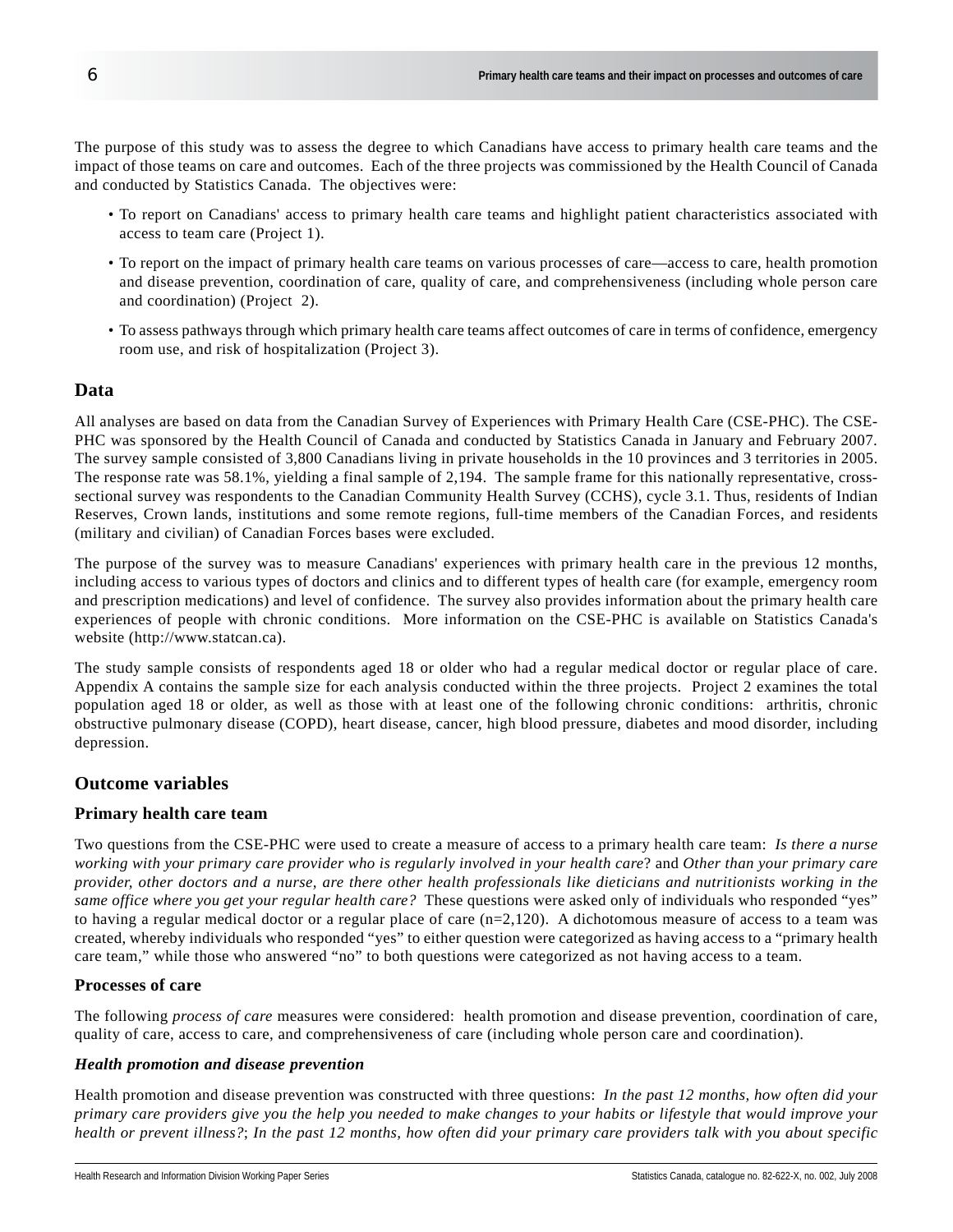*things you could do to improve your health or prevent illness (such as smoking cessation, alcohol consumption, exercise, stress, safe sex, etc…)?*; and *In the past 12 months, how often did your primary care providers give you the help you wanted to reach or maintain a healthy body weight?* For each question, respondents were asked to provide one of the following: "always," "usually," "sometimes," "rarely," "never," "not applicable" or "don't know or refusal."

A composite score for health promotion and disease prevention was created using all valid responses, thus excluding "not applicable." It was assumed that a "not applicable" response represents the absence of the risk factor (for example, smoking, drinking, excess weight) that would have prompted primary health care providers to offer the relevant advice or assistance. To adjust for these cases, a composite measure was derived to represent the "% possible" health promotion each respondent could receive. This ensured that no case was unfairly penalized because of "not applicable" responses. For example, if one person replies to all three questions "always" receiving the health-promoting advice and assistance described, and for another individual only one of the questions was applicable, but the response was still "always," both cases should be considered as having received 100% of the maximum level of health promotion they could have received. Responses of "don't know" or "refusal" were deleted.

Because of the non-normal distribution of the health promotion and disease prevention measure, the scale was dichotomized at the 75% threshold (0 represents less than 75% of the promotion/prevention needed; and 1 represents 75% or more of the promotion/prevention needed), based on visual analyses to identify this natural cut-point.

#### *Care coordination*

Care coordination was measured with the following questions: *Thinking about the times you have received health care or procedures in the past 12 months, have you received conflicting information from different medical doctors or health care professionals?*; *In the past 12 months when getting care for a health problem was there ever a time when test results, medical records, or reasons for referrals were not available at the time of your scheduled doctor's appointment?*; and *In the past 12 months, when getting care for a health problem, was there ever a time when doctors ordered a medical test that you felt was unnecessary because the test had already been done?* The response categories for all three questions were "yes" or "no." Responses to the three questions were used to create a single dichotomous measure, where 0 represents no reports events of uncoordinated care and 1 represents at least one instance of uncoordinated care. "Not applicable" responses were considered to represent no instances of uncoordinated care.

#### *Quality of care*

Two questions were used to measure perceived quality of care: *Overall, how do you rate the quality of the health care that you received in the past 12 months from the primary care provider you rely on most for your care?* and *Overall, how do you rate the quality of health care that you have received in the past 12 months?* Since these two items measure different aspects of quality, they were maintained as separate process outcomes. In order to model both low-quality and high-quality care, the response categories ("excellent," "very good," "good," "fair" and "poor") for each of these measures were dichotomized in two ways: "fair/poor" versus "excellent/very good/good" and "excellent/very good" versus "good/fair/poor."

#### *Access to care*

Access to care was measured with the following question: *During the past 12 months, was there ever a time when you felt that you needed health care but you didn't receive it?* The response categories were "yes" or "no."

#### *Comprehensiveness of care*

Responses to the following question were used to assess comprehensiveness of care: *Your primary care provider delivers a range of services that meets most or all of your primary health care needs* and *Do you…. strongly agree, agree, disagree, strongly disagree?* The response categories were dichotomized as "strongly agree/agree" versus "disagree/strongly disagree."

#### *Patient Assessment of Chronic Illness Care (PACIC) - Whole person care and coordination of care.*

Two derived variables, "whole person care" and "coordination of care" were created from the PACIC instrument to measure views of medical care among people with chronic conditions (Glasgow et al. 2005). These two concepts were identified in previous factor analyses of the PACIC (McIntosh 2008). "Whole person care," or the extent to which a clinician elicits and considers the physical, emotional and social aspects of a patient's health and considers the community context in their care, is represented by 11 items; "coordination of care" is represented by 6 items (see Appendix B for a detailed definition of the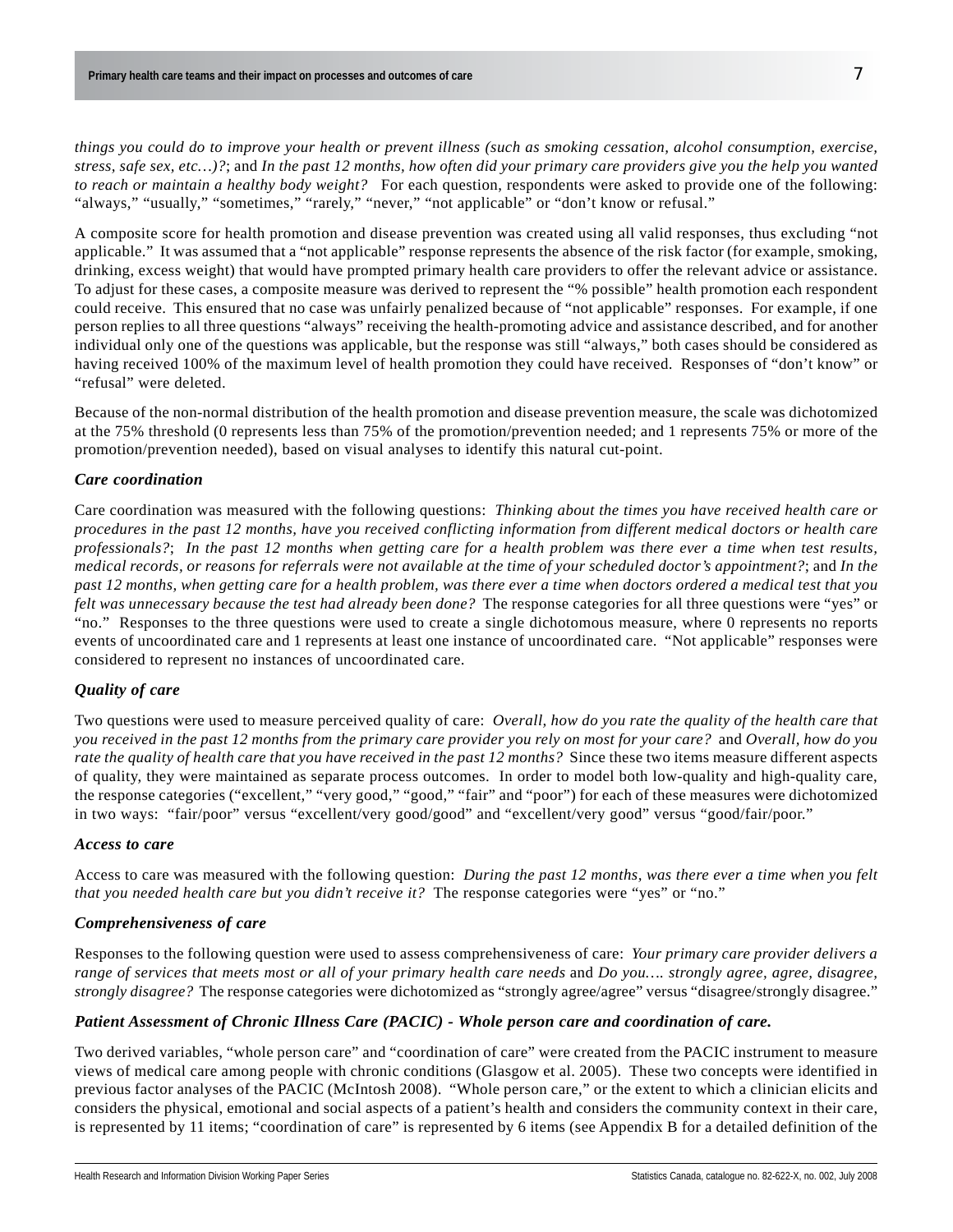items). For each factor, its defining items were summed. The summary score for "whole person care" ranged from 4 to 55, while that for "coordination of care" ranged from 1 to 30.

#### **Outcomes of care**

#### *Confidence in the health care system*

A three-item module was administered to all CSE-PHC respondents to assess their level of confidence in the health care system: *Overall, how confident are you that if you become seriously ill, you will get quality and safe health care when you need it? Are you ... not at all confident, not very confident, somewhat confident, or very confident?; Overall, would you say that your confidence in the health care system is … rising, falling, or about the same as it ever was?* and *What approach would you say that Canada's health system requires at present… a complete rebuilding from the ground up, some fairly major repairs, some minor tuning up, and everything is fine the way it is?* Previous confirmatory factor analysis of these three items verified that they all relate to a single underlying factor of confidence in the health care system (McIntosh 2008), so they were treated as indicators of a single factor. All three items were recoded so that higher observed scores, and thereby scores on the underlying factor reflected higher levels of confidence in the health care system.

#### *Emergency room use*

Respondents were asked: *How many times have you personally used a hospital emergency department in the past 12 months?* A dichotomous variable was created where  $0 =$  "not at all" and  $1 =$  "at least once."

#### *Hospitalization*

Respondents were asked: *In the past 12 months, have you been a patient overnight in a hospital, nursing home or convalescent home?* A dichotomous variable was created where  $0 = "no"$  and  $1 = "yes."$ 

#### **Independent variables**

The independent variables include demographic characteristics (age and sex), socio-economic characteristics (education, employment and income), and health status (self-reported health and presence of chronic health conditions). Age was included in the analyses as a categorical variable with three groups: 18 to 44, 45 to 64 and 65 or older.

Respondents were categorized into four groups based on the highest level of education reported: less than high school graduation, high school graduation or some postsecondary, postsecondary graduation, and other education or training. Employment status was defined using the following four groups: full-time, part-time, retired and other (for example, unemployed, student, stay-at-home parent). Household income was classified in three groups: less than \$30,000; \$30,000 to \$79,999; and \$80,000 or more.

For health status, respondents were classified into one of the following three self-rated groups: excellent or very good health, good health, or fair or poor health. Individuals were identified as having "no selected chronic health conditions," "only one selected chronic condition," or "two or more selected chronic health conditions." The seven chronic conditions were arthritis, chronic obstructive pulmonary disease (COPD), heart disease, high blood pressure, diabetes, and mood disorders (including depression).

Missing values represent respondents who replied "don't know" or "refusal" to any relevant questions. The "analytic technique" section for each project details how missing data were accommodated.

#### **Characteristics of study sample**

#### **Analytic technique**

The weighted prevalence of various demographic, socio-economic, health status and health care indicators was calculated using the SAS software (version 9.1) for the total Canadian population aged 18 or older, as well as for those with at least one chronic condition. To account for the complex survey design, the bootstrap technique was used to estimate the variance and confidence intervals.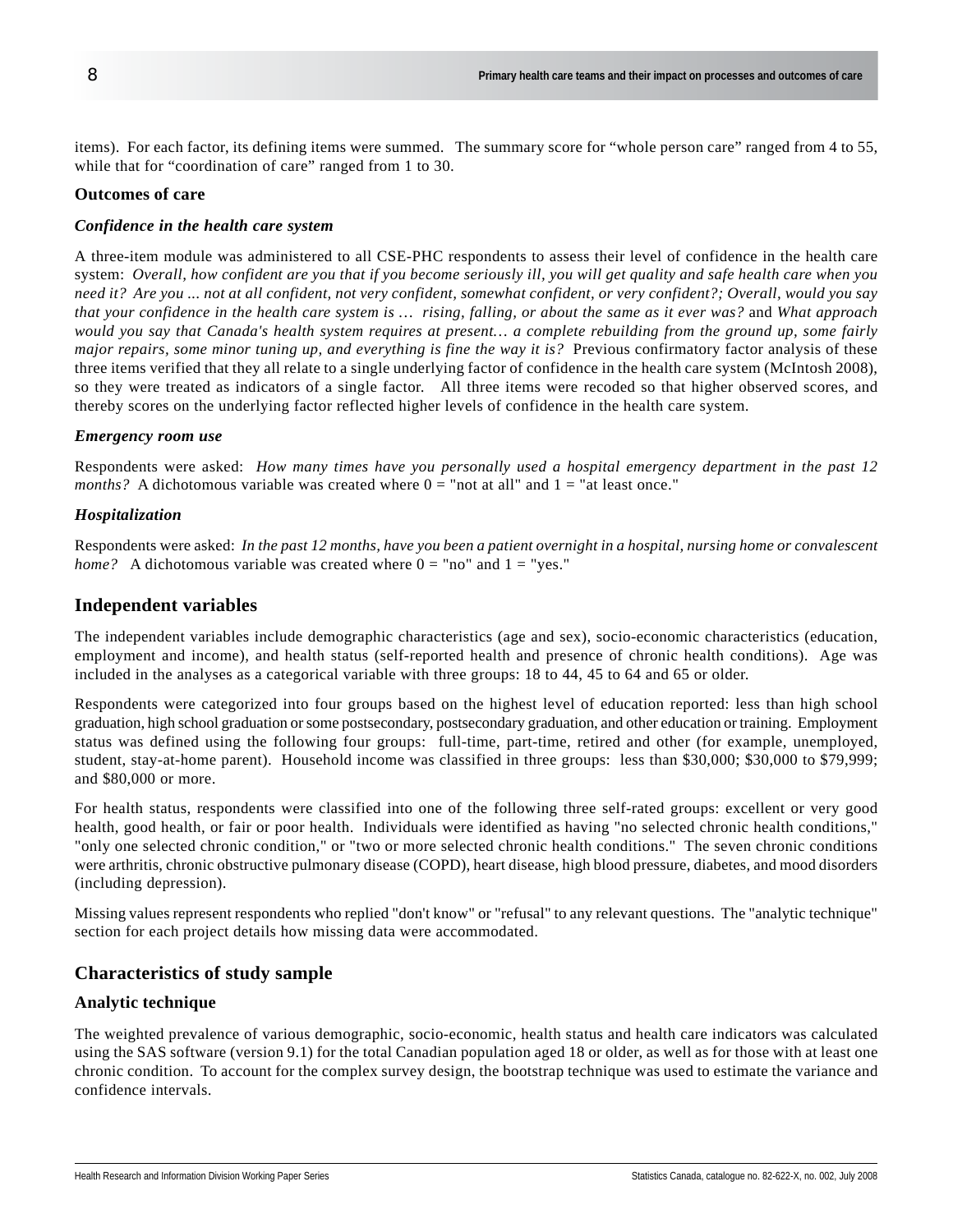#### **Results**

Descriptive statistics for the full survey sample and for those with at least one chronic condition are provided in Table 1. Close to half (47.0%) of individuals in the full sample were aged 18 to 44. Those with at least one chronic condition tended to be older, and more than half of them (57.0%) were women. Just over half of respondents in the full sample were employed full-time, compared with 34.6% of those with at least one chronic condition. As expected, the majority (59.0%) of respondents in the full sample reported excellent or very good health, compared with 38.0% of those with at least one chronic condition. The majority of individuals in both samples reported having access to a regular medical doctor: 85.6% and 93.1%, respectively.

| <b>Table 1</b>                                                                          |  |  |  |
|-----------------------------------------------------------------------------------------|--|--|--|
| Description of survey respondents, household population aged 18 and older, Canada, 2007 |  |  |  |

|                                                                                                                                    |                           |                                   | Total (n=2,194)                              |                                 |                                        |                          | At least one chronic health condition (n=876) |                                  |                                  |                                  |  |
|------------------------------------------------------------------------------------------------------------------------------------|---------------------------|-----------------------------------|----------------------------------------------|---------------------------------|----------------------------------------|--------------------------|-----------------------------------------------|----------------------------------|----------------------------------|----------------------------------|--|
| Promotion/Prevention <sup>1</sup>                                                                                                  | Sample<br>size            |                                   | Estimated<br>population                      |                                 | 95%<br>confidence<br>limits            | Sample<br>size           |                                               | Estimated<br>population          |                                  | 95%<br>confidence<br>limits      |  |
|                                                                                                                                    | number                    | 000s                              | $\%$                                         | from                            | to                                     | number                   | 000s                                          | $\%$                             | from                             | to                               |  |
| Age<br>18 to 44<br>45 to 64<br>65 or older                                                                                         | 910<br>735<br>549         | 11,820<br>9,026<br>4,329          | 46.95<br>35.85<br>17.20                      | 45.33<br>34.10<br>16.41         | 48.68<br>37.43<br>18.05                | 151<br>341<br>384        | 1,701<br>3,773<br>2,941                       | 20.21<br>44.83<br>34.95          | 17.21<br>41.27<br>32.19          | 23.41<br>48.12<br>37.80          |  |
| Sex<br>Male<br>Female                                                                                                              | 953<br>1241               | 12,362<br>12,813                  | 49.11<br>50.89                               | 48.67<br>50.48                  | 49.52<br>51.33                         | 334<br>542               | 3,617<br>4,798                                | 42.98<br>57.02                   | 39.77<br>53.98                   | 46.02<br>60.23                   |  |
| Education<br>Less than high school<br>High school or some postsecondary<br>Postsecondary graduation<br>Other education or training | 410<br>823<br>910<br>37   | 4,323<br>9,424<br>10,830<br>458   | 17.17<br>37.43<br>43.02<br>1.82 <sup>E</sup> | 15.53<br>34.81<br>40.69<br>1.17 | 19.27<br>39.58<br>45.41<br>2.56        | 238<br>310<br>305<br>14  | 2,276<br>2,646<br>3,289<br>115                | 27.05<br>31.44<br>39.08<br>1.37E | 23.30<br>27.90<br>34.57<br>0.59  | 30.95<br>35.59<br>42.60<br>2.24  |  |
| Employment<br>Employed full-time<br>Employed part-time<br>Retired<br>Other <sup>1</sup>                                            | 1019<br>220<br>389<br>565 | 13,152<br>2,707<br>4,694<br>4,610 | 52.24<br>10.75<br>18.65<br>18.31             | 49.78<br>9.07<br>16.92          | 54.28<br>12.27<br>20.65<br>17.19 19.73 | 258<br>74<br>151<br>392  | 2,911<br>877<br>1,457<br>3,159                | 34.59<br>10.42<br>17.31<br>37.54 | 30.46<br>7.60<br>14.57<br>34.37  | 38.26<br>12.72<br>20.64<br>41.09 |  |
| Household income<br>Less than or equal to \$29,999<br>\$30,000 to \$79,999<br>Greater than or equal to \$80,000<br>Missing         | 516<br>892<br>471<br>315  | 5,174<br>10,113<br>6,226<br>3,662 | 20.55<br>40.17<br>24.73<br>14.55             | 18.46<br>38.09<br>22.25         | 22.45<br>42.99<br>26.67<br>12.82 16.25 | 285<br>322<br>130<br>139 | 2,570<br>3,167<br>1,422<br>1,257              | 30.53<br>37.63<br>16.90<br>14.93 | 26.66<br>33.42<br>13.78<br>12.44 | 34.07<br>41.83<br>20.06<br>17.75 |  |
| Self-reported health<br>Excellent/Very good<br>Good<br>Fair/Poor                                                                   | 1267<br>640<br>266        | 14,851<br>7,506<br>2,667          | 58.99<br>29.81<br>10.59                      | 56.20<br>27.44<br>9.32          | 61.26<br>32.24<br>12.29                | 338<br>328<br>198        | 3,194<br>3,230<br>1,891                       | 37.96<br>38.38<br>22.47          | 33.68<br>34.80<br>19.35          | 41.14<br>42.39<br>26.21          |  |
| Selected chronic conditions <sup>2</sup><br>None<br>One<br>Two or more                                                             | 1318<br>445<br>431        | 16,760<br>4,352<br>4,064          | 66.57<br>17.29<br>16.14                      | 64.29<br>15.50<br>14.68         | 68.46<br>19.17<br>17.90                | $\ldots$<br>445<br>431   | $\cdots$<br>4,352<br>4,064                    | $\cdots$<br>51.71<br>48.29       | .<br>47.47<br>44.38              | 55.62<br>52.53                   |  |
| Type of care<br>Regular medical doctor<br>Regular place of care                                                                    | 1903<br>217               | 21,536<br>2,721                   | 85.55<br>10.81                               | 83.62                           | 87.22<br>9.31 12.44                    | 826<br>40                | 7,838<br>451                                  | 93.13<br>5.35E                   | 91.13<br>3.50                    | 95.25<br>7.10                    |  |

... not applicable<br>E use with cautic

use with caution (coefficient of variation between 16.6% and 33.3%)

F too unreliable to be published (coefficient of variation greater than 33.3% or sample size less than 10)

1. For example, unemployed, student, stay-at-home parent.

2. Arthritis, chronic obstructive pulmonary disease, heart disease, cancer, high blood pressure, diabetes, and mood disorders (including depression).

**Note:** Percentages may not add to 100% because of missing, refusal and "don't know" responses.

**Source:** 2007 Canadian Survey of Experiences with Primary Health Care.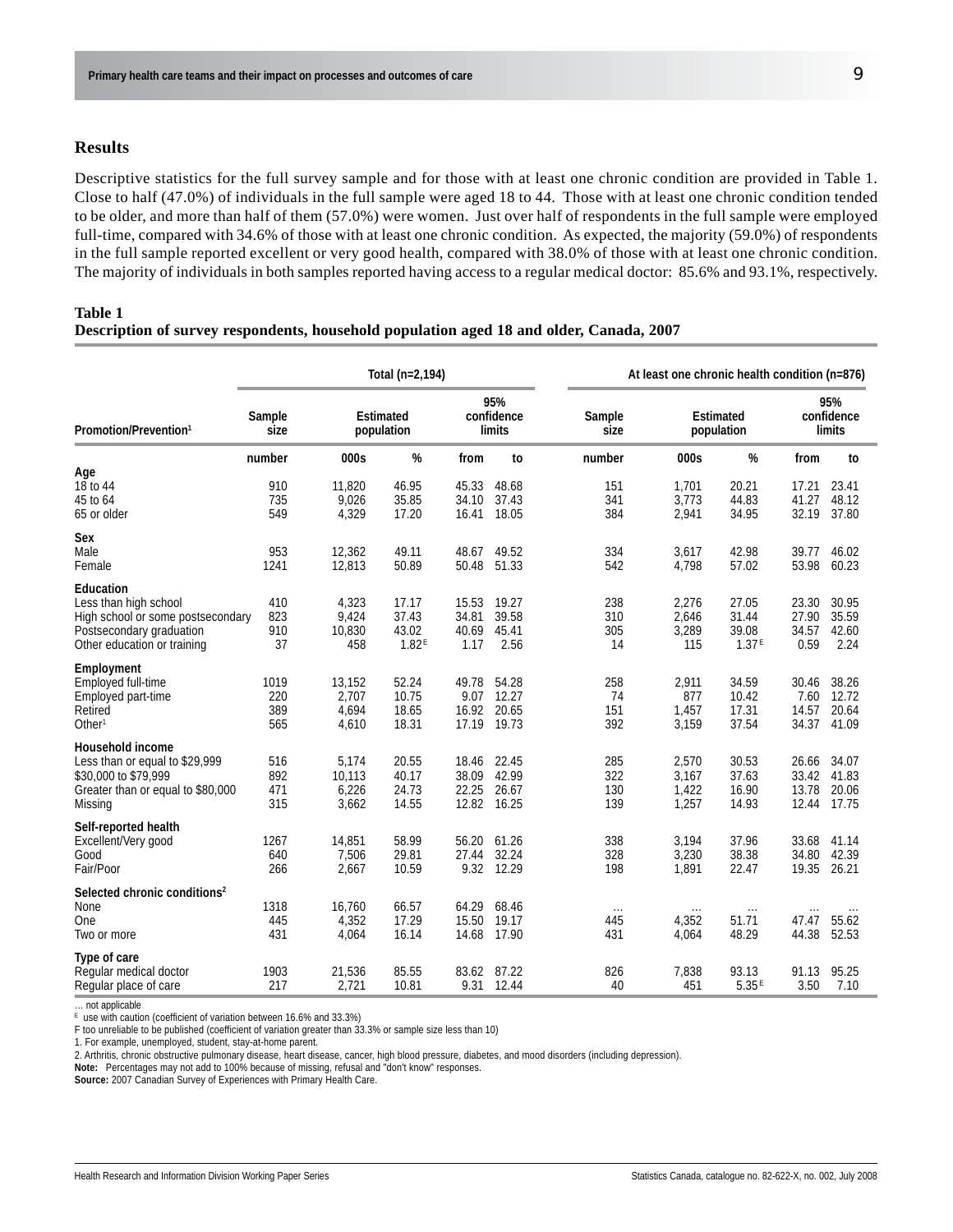### **Project 1 - Determinants of primary health care teams**

#### **Analytic technique**

Weighted univariate analyses of the determinants of access to a primary health care team were conducted on the full sample (n=2,194) using the SAS software (version 9.1). Multivariate logistic regression analyses were conducted using SAScallable Sudaan (version 9.1.3) for individuals who reported having a primary health care provider and who did not have missing data on education, employment and self-reported health  $(n=1,812)$ . Models were created incrementally starting with demographic characteristics, followed by socio-economic status characteristics, then health status variables, and finally, type of care. The full model is shown as well as adjusted odds ratios. The bootstrap technique was applied to all analyses to control for the complex survey design and to offer sensitivity analyses to validate results.

#### **Results**

#### *Univariate analysis*

Access to primary health care teams was defined as access to a nurse or other health professional (for example, dietitian, nutritionist) or both at respondents' regular medical doctor or place of care. Almost four in ten (39.3%) Canadians reported having access to a primary health care team (Table 2). In addition to their regular care provider, 6.1% of Canadians reported that they have access to both a nurse and other health professionals; 22.8% reported access only to a nurse; 10.4% reported access only to other health professionals; and 43.9% reported that they did not have access to either a nurse or other health professionals.

#### **Table 2**

### **Access to regular care and access to a primary health care team, household population aged 18 or older, Canada, 2007**

| <b>Promotion/Prevention</b>                                                                                                                                                                                                                                     | Sample<br>size           | <b>Estimated population</b>      | 95%<br>confidence<br>limits |                            |                             |
|-----------------------------------------------------------------------------------------------------------------------------------------------------------------------------------------------------------------------------------------------------------------|--------------------------|----------------------------------|-----------------------------|----------------------------|-----------------------------|
|                                                                                                                                                                                                                                                                 | number                   | 000s                             | %                           | from                       | to                          |
| Regular care with access to a primary health care team<br>Access to both nurse and other health professionals at regular care provider<br>Access to a nurse only at regular care provider<br>Access to other health professionals only at regular care provider | 852<br>137<br>493<br>222 | 9.904<br>1.534<br>5.740<br>2.630 | 39.3<br>6.<br>22.8<br>10.4  | 36.9<br>5.0<br>20.7<br>9.0 | 42.1<br>7.3<br>24.9<br>12.0 |
| Regular care without access to a primary health care team                                                                                                                                                                                                       | 993                      | 11.056                           | 43.9                        | 41.3                       | 46.4                        |
| No regular care                                                                                                                                                                                                                                                 | 65                       | 781                              | 3.1                         | 2.3                        | 4.1                         |
| Missing <sup>1</sup>                                                                                                                                                                                                                                            | 284                      | 3.435                            | 13.6                        | 11.6                       | 15.3                        |
| Total                                                                                                                                                                                                                                                           | 2.194                    | 25.176                           | 100.0                       |                            | $\cdots$                    |

not applicable

1. Includes respondents who reported "don't know" or "refusal."

**Notes:** Regular care is defined as having either a regular medical doctor or a regular place of care. A primary health care team is a nurse or other health professionals (e.g., dietitians, nutritionists) or both in addition to primary health care provider and other doctors.

**Source:** 2007 Canadian Survey of Experiences with Primary Health Care.

The proportions with access to a primary health care team ranged from a low of 35.9% among men to almost half of those with fair or poor health (49.0%) or two or more chronic conditions (47.8%) (Table 3, row %). (Additional univariate results are presented in Table 3.)

#### *Multivariate logistic regression*

Results of the multivariate analysis indicate that health status and type of care are the primary factors associated with access to a primary health care team (Table 4). Individuals with two or more chronic conditions had approximately 1.5 times  $(p<0.05)$  the odds of reporting access to a team, compared with those with no chronic conditions. Similarly, individuals reporting "fair/poor" health had 1.4 times the odds of reporting access to a team, compared with those in "very good/ excellent" health; however, the results were statistically significant only at the p<.10 level.

Respondents indicating that they had a regular medical doctor had lower odds  $(OR=0.56; p<.05)$  of having access to a team, compared with those who did not have a regular medical doctor, but reported having a regular place of care.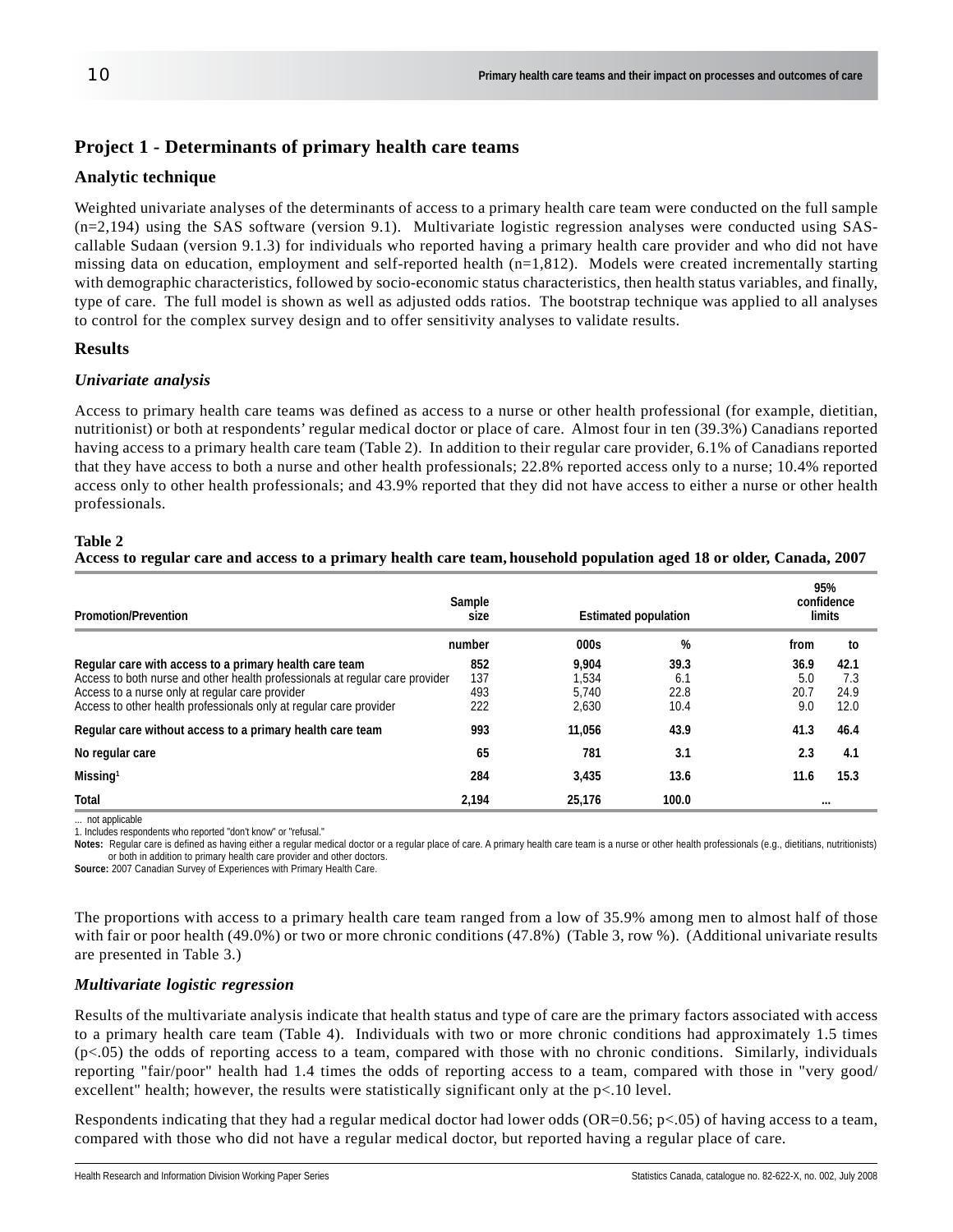#### **Table 3 Univariate distribution of determinants of access to a primary health care team, household population aged 18 or older, Canada, 2007**

|                                                                                                                       |                         | Access to primary health care team |                              |                   |                                             |                              |                                |                                   | No access to primary health care team |                                  |                              |                           |                                |                              |                             |                              |
|-----------------------------------------------------------------------------------------------------------------------|-------------------------|------------------------------------|------------------------------|-------------------|---------------------------------------------|------------------------------|--------------------------------|-----------------------------------|---------------------------------------|----------------------------------|------------------------------|---------------------------|--------------------------------|------------------------------|-----------------------------|------------------------------|
|                                                                                                                       |                         |                                    |                              | Row %             |                                             |                              | Column %                       |                                   |                                       |                                  |                              | Row %                     |                                |                              | Column %                    |                              |
|                                                                                                                       | Sample<br>size          | Estimated<br>population            |                              |                   | 95%<br>confidence<br>limits                 |                              |                                | 95%<br>confidence<br>limits       | Sample<br>size                        | Estimated<br>population          |                              |                           | 95%<br>confidence<br>limits    |                              |                             | 95%<br>confidence<br>limits  |
|                                                                                                                       | number                  | 000s                               | $\%$                         | from              | to                                          | $\%$                         | from                           | to                                | number                                | 000s                             | %                            | from                      | to                             | $\%$                         | from                        | to                           |
| Age<br>18 to 44<br>45 to 64<br>65 or older                                                                            | 347<br>287<br>218       | 4,539<br>3,680<br>1,685            | 38.4<br>40.8<br>38.9         | 36.1<br>34.5 44.1 | 35.0 42.5<br>45.0                           | 45.8<br>37.2<br>17.0         | 42.7 49.5<br>33.4<br>15.0 19.3 | 40.1                              | 378<br>357<br>258                     | 4,779<br>4,215<br>2,063          | 40.4<br>46.7<br>47.6         | 36.3 43.8<br>42.4         | 51.5<br>42.6 52.9              | 43.2<br>38.1<br>18.7         | 39.6<br>34.8<br>16.6        | 46.3<br>41.7<br>20.9         |
| Sex<br>Male<br>Female                                                                                                 | 346<br>506              | 4,437<br>5,467                     | 35.9<br>42.7                 |                   | 32.5 40.0<br>39.2 46.0                      | 44.8<br>55.2                 | 41.9<br>51.7 58.1              | 48.3                              | 432<br>561                            | 5,420<br>5,636                   | 43.8<br>44.0                 | 40.6 47.4                 | 40.0 47.5                      | 49.0<br>51.0                 | 46.0<br>48.1                | 51.9<br>54.0                 |
| Education<br>Less than high school<br>High school or some                                                             | 168                     | 1,816                              | 42.0                         |                   | 36.2 48.0                                   | 18.3                         | 15.3                           | 21.6                              | 173                                   | 1,783                            | 41.2                         | 34.8                      | 47.1                           | 16.1                         | 13.5                        | 18.9                         |
| postsecondary<br>Postsecondary                                                                                        | 316                     | 3,546                              | 37.6                         | 33.7              | 41.6                                        | 35.8                         | 31.6                           | 39.3                              | 376                                   | 4,302                            | 45.6                         | 42.0                      | 49.8                           | 38.9                         | 35.5                        | 42.3                         |
| graduation<br>Other education                                                                                         | 345                     | 4,261                              | 39.3                         | 35.7 43.7         |                                             | 43.0                         | 39.2 47.3                      |                                   | 422                                   | 4,743                            | 43.8                         |                           | 39.8 47.2                      | 42.9                         | 39.3                        | 46.1                         |
| or training                                                                                                           | 15                      | 224                                | 48.8 <sup>E</sup>            |                   | 26.1 67.4                                   | 2.3 <sup>E</sup>             | 0.9                            | 3.5                               | 16                                    | 145                              | 31.7 <sup>E</sup>            | 14.5 53.2                 |                                | 1.3 <sup>E</sup>             | 0.5                         | 2.3                          |
| Employment<br>Employed full-time<br>Employed part-time<br>Retired<br>Other <sup>1</sup>                               | 390<br>85<br>224<br>152 | 5,162<br>1,110<br>1,776<br>1,844   | 39.2<br>41.0<br>38.5<br>39.3 | 33.9              | 35.8 43.1<br>32.6 47.9<br>43.5<br>33.7 45.8 | 52.1<br>11.2<br>17.9<br>18.6 | 48.0<br>8.3<br>15.6            | 55.9<br>13.5<br>20.7<br>15.7 22.2 | 443<br>101<br>273<br>176              | 5,507<br>1,143<br>2,295<br>2,111 | 41.9<br>42.2<br>49.8<br>45.0 | 34.9<br>44.8 54.9         | 38.2 45.4<br>51.0<br>38.4 50.6 | 49.8<br>10.3<br>20.8<br>19.1 | 46.2<br>8.1<br>18.6<br>16.1 | 52.8<br>12.8<br>23.4<br>22.0 |
| Household income<br>Less than or equal<br>to \$29,999<br>\$30,000 to \$79,999<br>Greater than or equal<br>to \$80,000 | 198<br>341<br>187       | 1,939<br>3,889<br>2,583            | 37.5<br>38.5<br>41.5         | 32.8<br>35.7      | 43.5<br>34.6 42.4<br>46.5                   | 19.6<br>39.3<br>26.1         | 16.7 22.9<br>21.8              | 35.7 43.4<br>29.1                 | 244<br>398<br>221                     | 2,444<br>4,377<br>2,723          | 47.2<br>43.3<br>43.7         | 41.3<br>39.4 47.1<br>38.9 | 52.4<br>49.5                   | 22.1<br>39.6<br>24.6         | 18.7<br>36.2<br>21.4        | 25.0<br>43.7<br>27.9         |
| Missing                                                                                                               | 126                     | 1,493                              | 40.8                         | 34.6              | 48.2                                        | 15.1                         | 12.3                           | 18.1                              | 130                                   | 1,512                            | 41.3                         | 34.0                      | 47.9                           | 13.7                         | 10.8                        | 16.3                         |
| Self-reported health<br>Excellent/Very good<br>Good<br>Fair/Poor                                                      | 479<br>247<br>120       | 5,806<br>2,757<br>1,308            | 39.1<br>36.7<br>49.0         | 35.9              | 42.6<br>32.2 41.5<br>41.8 56.2              | 58.6<br>27.8<br>13.2         | 54.5<br>24.3<br>10.8 16.0      | 62.2<br>31.4                      | 562<br>304<br>115                     | 6,387<br>3,548<br>1,020          | 43.0<br>47.3<br>38.2         | 42.7<br>31.6 45.6         | 39.6 46.2<br>52.0              | 57.8<br>32.1<br>9.2          | 53.7<br>28.5<br>7.4         | 61.1<br>35.9<br>11.6         |
| Selected chronic<br>conditions <sup>2</sup><br>None<br>One<br>Two or more                                             | 488<br>168<br>196       | 6,230<br>1,732<br>1,941            | 37.2<br>39.8<br>47.8         | 33.9              | 34.1 40.7<br>45.4<br>41.5 54.0              | 62.9<br>17.5<br>19.6         | 59.2 66.6<br>14.3              | 20.5<br>16.7 22.8                 | 574<br>221<br>198                     | 7,178<br>2,125<br>1,753          | 42.8<br>48.8<br>43.1         | 42.9<br>37.4 49.7         | 39.4 46.0<br>54.6              | 64.9<br>19.2<br>15.8         | 61.0<br>16.4<br>13.6        | 68.2<br>22.2<br>18.8         |
| Type of care<br>Regular medical doctor<br>Regular place of care                                                       | 758<br>94               | 8,675<br>1,228                     | 40.3<br>45.1                 | 37.7              | 43.3<br>37.2 53.0                           | 87.6<br>12.4                 | 84.8                           | 90.3<br>9.7 15.2                  | 918<br>75                             | 10,199<br>856                    | 47.4<br>31.5                 | 44.5<br>24.4 39.1         | 50.2                           | 92.3<br>7.8                  | 90.0                        | 94.2<br>5.8 10.0             |

E use with caution (coefficient of variation between 16.6% and 33.3%)

1. For example, unemployed, student, stay-at-home parent.

2. Arthritis, chronic obstructive pulmonary disease, heart disease, cancer, high blood pressure, diabetes, and mood disorders (including depression).

**Notes:** Percentages may not add up to 100% because of missing, refusal and "don't know" responses. A primary health care team is a nurse or other health professionals (e.g., dietitians,

nutritionists) or both in addition to primary health care provider and other doctors. **Source:** 2007 Canadian Survey of Experiences with Primary Health Care.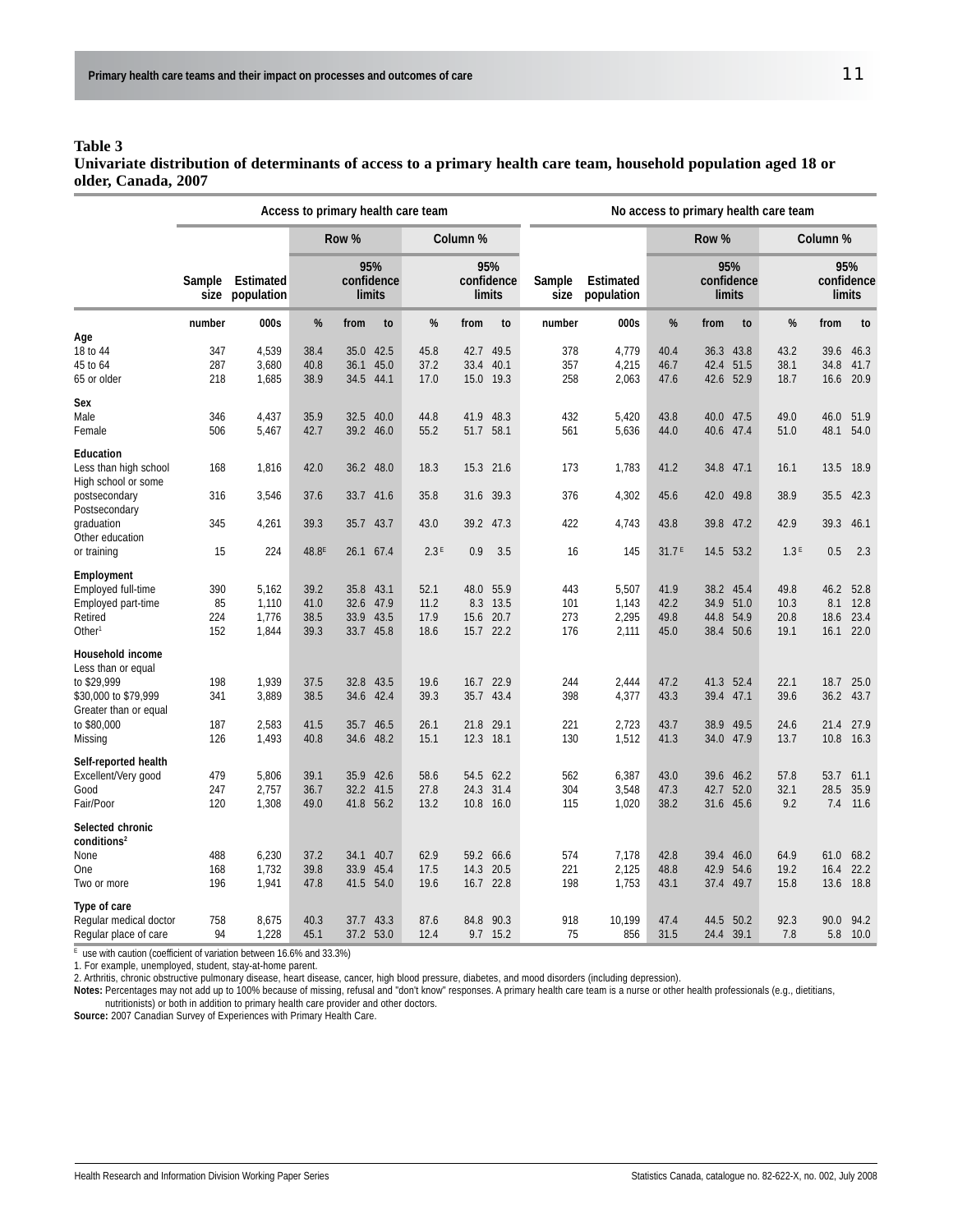#### **Table 4**

**Adjusted odds ratios relating selected characteristics to having access to a primary health care team, household population aged 18 or older with a regular medical doctor or a regular place of care, Canada, 2007**

|                                                                                                                                    | Adjusted odds ratio              | 95% confidence limits                                                      |
|------------------------------------------------------------------------------------------------------------------------------------|----------------------------------|----------------------------------------------------------------------------|
|                                                                                                                                    |                                  | from<br>to                                                                 |
| Age<br>18 to 44<br>45 to 64<br>65 or older                                                                                         | 1.000<br>0.875<br>0.878          | $\cdots$<br>$\cdots$<br>0.659<br>1.162<br>0.553<br>1.393                   |
| Sex<br>Male<br>Female                                                                                                              | 1.000<br>1.209                   | $\cdots$<br>0.946<br>1.545                                                 |
| Education<br>Less than high school<br>High school or some postsecondary<br>Postsecondary graduation<br>Other education or training | 1.216<br>0.995<br>1.000<br>1.667 | 0.857<br>1.726<br>1.303<br>0.759<br>$\cdots$<br>$\cdots$<br>0.592<br>4.699 |
| Employment<br>Employed full-time<br>Employed part-time<br>Retired<br>Other <sup>1</sup>                                            | 1.000<br>1.022<br>0.793<br>0.811 | $\cdots$<br>$\cdots$<br>1.527<br>0.683<br>0.510<br>1.234<br>0.560<br>1.174 |
| Household income<br>Less than or equal to \$29,999<br>\$30,000 to \$79,999<br>Greater than or equal to \$80,000<br>Missing         | 0.738<br>0.902<br>1.000<br>1.014 | 0.490<br>1.112<br>1.227<br>0.662<br>$\cdots$<br>$\ldots$<br>0.659<br>1.560 |
| Self-reported health<br>Excellent/Very good<br>Good<br>Fair/Poor                                                                   | 1.000<br>0.857<br>$1.430*$       | $\cdots$<br>$\cdots$<br>1.115<br>0.659<br>0.971<br>2.106                   |
| Selected chronic conditions <sup>2</sup><br>None<br>One<br>Two or more                                                             | 1.000<br>1.074<br>$1.485***$     | $\cdots$<br>0.759<br>1.519<br>1.028<br>2.145                               |
| Type of care<br>Regular medical doctor<br>Regular place of care                                                                    | $0.564***$<br>1.000              | 0.844<br>0.377<br>$\cdots$<br>$\cdots$                                     |

… not applicable

significantly different from estimate for reference category (p<0.10)

\*\* significantly different from estimate for reference category (p<0.05)

1. For example, unemployed, student, stay-at-home parent.

2. Arthritis, chronic obstructive pulmonary disease, heart disease, cancer, high blood pressure, diabetes, and mood disorders (including depression).

**Note:** A primary health care team is a nurse or other health professionals (e.g., dietitians, nutritionists) or both in addition to primary health care provider and other doctors.

**Source:** 2007 Canadian Survey of Experiences with Primary Health Care.

### **Project 2 - Impact of primary health care teams on processes of care**

#### **Analytic technique**

SAS software (version 9.1) was used to calculate the weighted prevalence of the ten primary process variables for the total population aged 18 or older, as well as for those with at least one chronic condition. To account for the complex survey design, the bootstrap technique was used to estimate the variance and confidence intervals.

Ten separate multivariate models were constructed to assess the relationship between access to a primary health care team and a range of process of care measures. The models were adjusted for patient characteristics including demographic characteristics, socio-economic status, and health status. Multivariate logistic regression analyses were conducted to model the odds of receiving 75% of the promotion/prevention needed (model 1); the odds of encountering at least one event of uncoordinated care (model 2); the odds of receiving fair/poor primary care (model 3); the odds of receiving excellent/very good primary care (model 4); the odds of receiving fair/poor overall care (model 5); the odds of receiving excellent/very good overall care (model 6); the odds of not receiving care when it was needed (model 7); and the odds of receiving a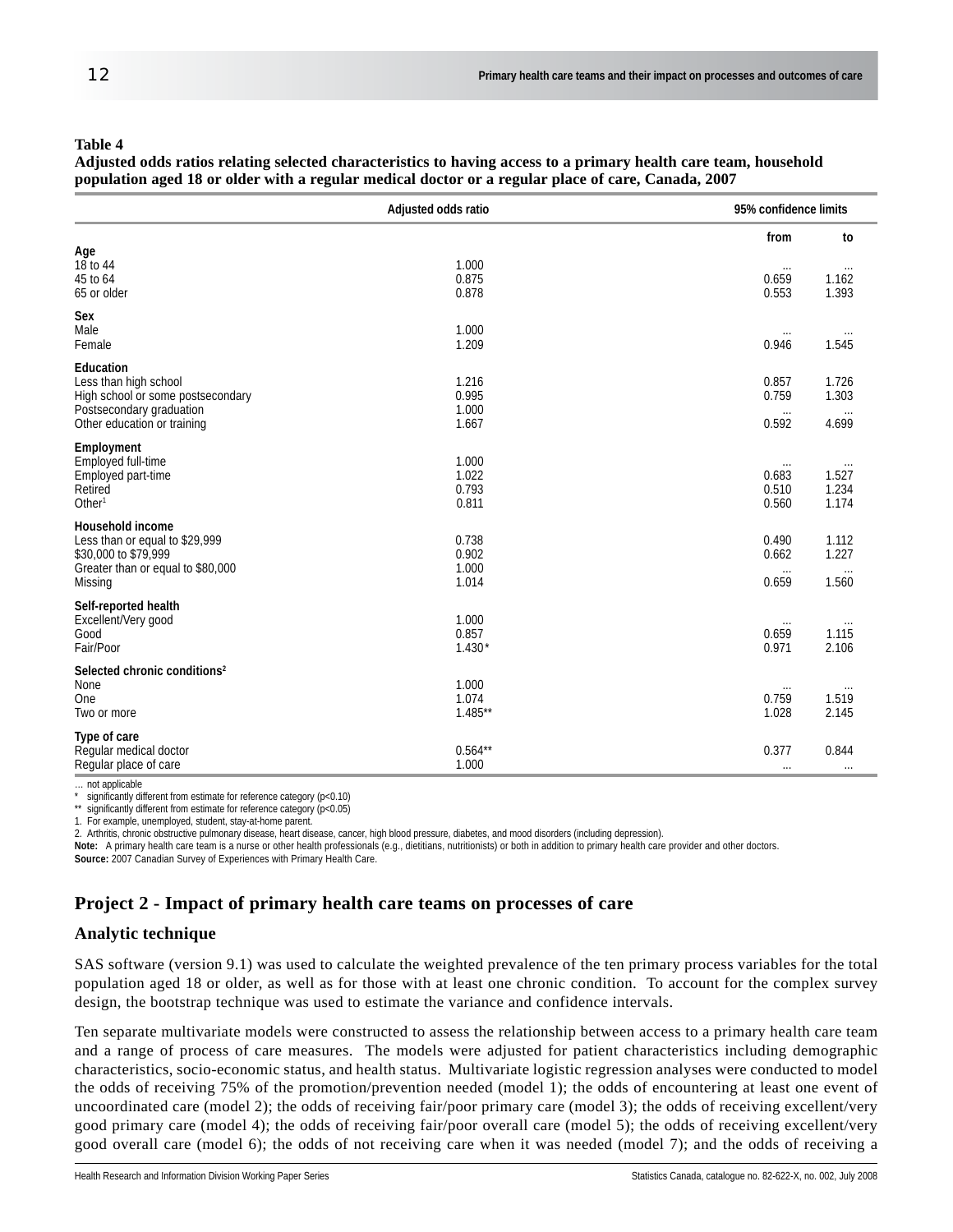comprehensive range of health care services (model 8). Multivariate linear regression models were conducted to asses the relationship between primary health care teams and whole person care (model 9) and coordination of care (model 10) among those with chronic conditions.

The bootstrap technique was applied to all regression analyses using SAS-callable Sudaan (version 9.1.3) to estimate the variance and confidence intervals to account for the complex survey design.

#### **Results**

#### *Univariate analysis*

Results of the univariate analysis reveal mixed results in terms of Canadians' experiences with specific processes of care. Overall, Canadians reported that the health care they received in general, and primary health care services specifically, were excellent or very good. Approximately 46% of individuals received at least 75% of eligible prevention and promotion services (Table 5). One in four (23.5%) indicated that they experienced at least one event of uncoordinated care. Approximately 10% indicated that they had an unmet need in the 12 months before the survey.

#### **Table 5**

#### **Distribution of processes of care, Canada, 2007**

|                                                                                                                          | Total (n=2,194) |                 |                         |                |                             | At least one chronic health condition (n=876) |                |                         |                |                                    |
|--------------------------------------------------------------------------------------------------------------------------|-----------------|-----------------|-------------------------|----------------|-----------------------------|-----------------------------------------------|----------------|-------------------------|----------------|------------------------------------|
|                                                                                                                          | Sample<br>size  |                 | Estimated<br>population |                | 95%<br>confidence<br>limits | Sample<br>size                                |                | Estimated<br>population |                | 95%<br>confidence<br><b>limits</b> |
|                                                                                                                          | number          | 000s            | %                       | from           | to                          | number                                        | 000s           | $\%$                    | from           | to                                 |
| Promotion/Prevention <sup>1</sup><br>Less than 75%<br>75% or more                                                        | 770<br>729      | 8,948<br>7,827  | 53.34<br>46.66          | 50.17<br>43.73 | 56.27<br>49.83              | 361<br>346                                    | 3,737<br>3,142 | 54.32<br>45.68          | 49.35<br>41.81 | 58.19<br>50.65                     |
| Uncoordinated care <sup>1</sup><br>N <sub>o</sub><br>Yes                                                                 | 1,211<br>374    | 13,431<br>4,171 | 76.30<br>23.70          | 73.61<br>21.10 | 78.90<br>26.39              | 543<br>195                                    | 5,250<br>1,928 | 73.14<br>26.86          | 68.94<br>23.11 | 76.89<br>31.06                     |
| Quality of primary health care <sup>1</sup><br>Excellent/Very good/Good<br>Fair/Poor                                     | 1,499<br>112    | 16,578<br>1,330 | 92.57<br>7.43           | 90.87<br>5.81  | 94.19<br>9.13               | 699<br>42                                     | 6,799<br>398   | 94.48<br>5.52E          | 92.25<br>3.56  | 96.44<br>7.75                      |
| Quality of primary health care <sup>1</sup><br>Excellent/Very good<br>Good/Fair/Poor                                     | 1,226<br>385    | 13,403<br>4,505 | 74.84<br>25.16          | 72.11<br>22.67 | 77.33<br>27.89              | 595<br>146                                    | 5.801<br>1,396 | 80.60<br>19.40          | 77.05<br>15.98 | 84.02<br>22.95                     |
| Quality of overall health care <sup>1</sup><br>Excellent/Very good/Good<br>Fair/Poor                                     | 1,447<br>141    | 16,011<br>1,638 | 90.72<br>9.28           | 89.01<br>7.58  | 92.42<br>10.99              | 678<br>55                                     | 6,564<br>520   | 92.66<br>7.34           | 90.40<br>5.04  | 94.96<br>9.60                      |
| Quality of overall health care <sup>1</sup><br>Excellent/Very good<br>Good/Fair/Poor                                     | 1,122<br>466    | 12,214<br>5,434 | 69.21<br>30.79          | 66.50<br>28.05 | 71.95<br>33.50              | 544<br>189                                    | 5,232<br>1,853 | 73.85<br>26.15          | 70.46<br>22.19 | 77.81<br>29.54                     |
| Unmet needs $2$<br>Yes<br>N <sub>o</sub>                                                                                 | 207<br>1,970    | 2,320<br>22,686 | 9.28<br>90.72           | 7.87<br>89.27  | 10.73<br>92.13              | 87<br>779                                     | 815<br>7,544   | 9.75<br>90.25           | 7.35<br>87.99  | 12.01<br>92.65                     |
| Receive comprehensive<br>range of services <sup>3</sup><br>Yes (strongly agree/agree)<br>No (disagree/strongly disagree) | 1,927<br>158    | 22,105<br>1,793 | 92.50<br>7.50           | 90.93<br>6.26  | 93.74<br>9.07               | 790<br>66                                     | 7,591<br>604   | 92.63<br>7.37           | 90.36<br>5.44  | 94.56<br>9.64                      |
| PACIC - Whole person<br>care (mean) <sup>4</sup>                                                                         | $\cdots$        |                 |                         |                | $\cdots$                    | 849                                           | 8,100          | 32.48                   | 31.44          | 33.31                              |
| PACIC - Coordination of<br>care (mean) <sup>4</sup>                                                                      | $\cdots$        | $\cdots$        | .                       | $\cdots$       | $\cdots$                    | 845                                           | 8,086          | 12.46                   | 11.89          | 12.92                              |

… not applicable

E use with caution (coefficient of variation between 16.6% and 33.3%)<br>1. Asked of respondents 18 years and older who had seen or talked to

1. Asked of respondents 18 years and older who had seen or talked to a family doctor or general practitioner at least over the past 12 months.<br>2. Asked of respondents 18 years and older.

2. Asked of respondents 18 years and older.<br>3. Asked of respondents 18 years and older

3. Asked of respondents 18 years and older who have a regular medical doctor or a regular place of care.

4. Asked of respondents 18 years and older who have at least one chronic condition.

**Note:** Percentages may not add to 100% because of missing, refusal and "don't know" responses.

**Source:** 2007 Canadian Survey of Experiences with Primary Health Care.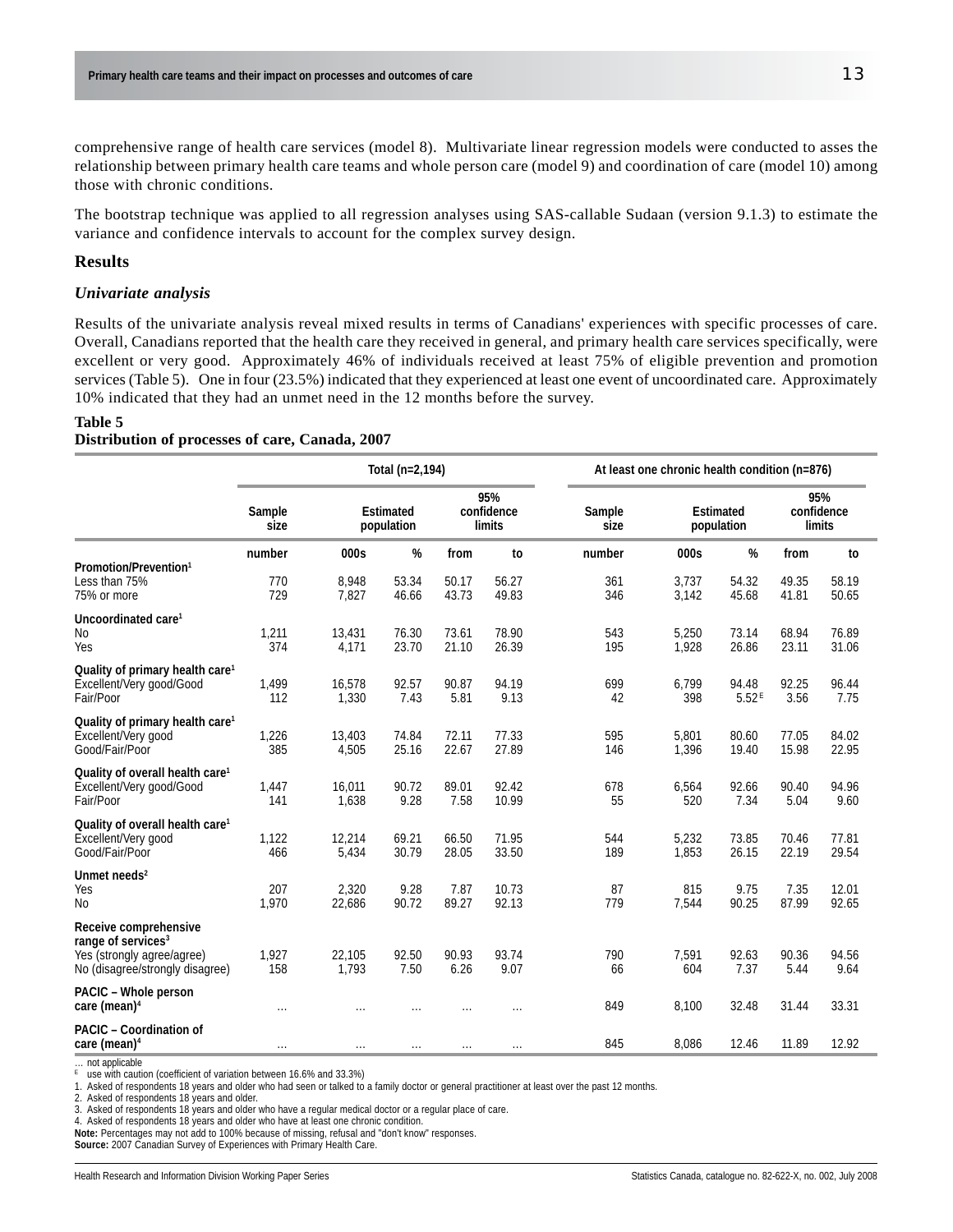#### *Multivariate logistic regression*

Access to primary health care teams was significantly associated with a range of process indicators when adjusting for patient characteristics. Individuals with a primary health care team had significantly higher odds of reporting that they received 75% or more of the promotion/prevention needed (OR=1.297; p<0.10) than did those who did not have a primary health care team (Table 6 model 1). Among people with chronic conditions, those with access to a primary health care team had 1.57 (p<.05) times the odds of having received the required prevention/promotion services, compared with their counterparts who did not have access to a team (Appendix D contains complete model results).

People with a chronic condition who had access to a primary health care team were significantly less likely to report fair/ poor primary health care (OR=0.260; p<0.05) or fair/poor overall health care (OR=0.395; p<0.05) than were those with no access to a primary health care team (Table 6, models 3 and 5). As expected, the former were more likely to report excellent/ very good health care overall (OR=1.65; p<.05).

The results of multivariate linear regression models reveal a positive association between access to primary health care teams and chronic disease management. People with a chronic condition who had access to a primary health care team reported a higher level of whole person care, scoring, on average, 13.578 points higher on the summary score ( $p<0.05$ ) than did those with no primary health care team. Similarly, individuals with a primary health care team reported greater care coordination, scoring, on average, 1.288 points higher on the summary score ( $p<0.05$ ) than did those with no primary health care team.

#### **Table 6**

**Adjusted odds ratios relating access to a primary health care team with various processes of care, household population 18 years and older with a regular medical doctor or regular place of care, Canada, 2007**

|                                                                                                      | Total                               |                             |                                     | At least one chronic condition |                             |  |  |
|------------------------------------------------------------------------------------------------------|-------------------------------------|-----------------------------|-------------------------------------|--------------------------------|-----------------------------|--|--|
| <b>Process outcomes</b>                                                                              | Adjusted <sup>1</sup><br>odds ratio | 95%<br>confidence<br>limits | Adjusted <sup>2</sup><br>odds ratio |                                | 95%<br>confidence<br>limits |  |  |
|                                                                                                      |                                     | to<br>from                  |                                     | from                           | to                          |  |  |
| Model 1<br>Likelihood of receiving 75% of the promotion/prevention needed <sup>2</sup>               | $1.297*$                            | 0.983<br>1.711              | $1.573**$                           | 1.023                          | 2.418                       |  |  |
| Model 2<br>Likelihood of encountering at least one event of uncoordinated care <sup>2</sup>          | 0.939                               | 0.687<br>1.283              | 1.236                               | 0.798                          | 1.914                       |  |  |
| Model 3<br>Likelihood of receiving fair/poor quality primary health care <sup>2</sup>                | 0.753                               | 0.424 1.337                 | $0.260**$                           | 0.084                          | 0.802                       |  |  |
| Model 4<br>Likelihood of receiving very good/excellent quality of primary health care <sup>2</sup>   | 1.073                               | 0.781 1.475                 | 1.459                               | 0.874                          | 2.436                       |  |  |
| Model 5<br>Likelihood of receiving fair/poor quality overall health care <sup>2</sup>                | 0.719                               | 0.439 1.177                 | $0.395**$                           | 0.177                          | 0.879                       |  |  |
| Model 6<br>Likelihood of receiving very good/excellent quality of overall health care <sup>2</sup>   | 1.225                               | 0.915<br>1.639              | $1.645**$                           | 1.041                          | 2.601                       |  |  |
| Model 7<br>Likelihood of not being able to access health care when needed                            | 0.763                               | 0.497<br>1.171              | 0.618                               | 0.334                          | 1.145                       |  |  |
| Model 8<br>Likelihood of receiving a comprehensive range of health care services                     | 1.319                               | 2.080<br>0.837              | 1.502                               | 0.675                          | 3.341                       |  |  |
| Model 9<br>Linear regression coefficient of PACIC "whole person care" summary score <sup>3</sup>     | $\cdots$                            |                             | 13.578**                            | 8.372                          | 18.783                      |  |  |
| Model 10<br>Linear regression coefficient of PACIC "coordination of care" summary score <sup>3</sup> | $\cdots$                            | $\cdots$                    | $1.288**$                           | 0.045                          | 2.531                       |  |  |
| not annlicable                                                                                       |                                     |                             |                                     |                                |                             |  |  |

… not applicable

significantly different from estimate for reference category (p<0.10)

significantly different from estimate for reference category (p<0.05)

1. Models adjusted for age, sex, education, income, employment, self-reported health and presence of chronic conditions, except for models 9 and 10 which were not adjusted for presence of chronic conditions.

2. Among respondents 18 years and older who had seen or talked to a family doctor or general practitioner at least over the past 12 months.

3. Among respondents 18 years and older who have at least one chronic condition.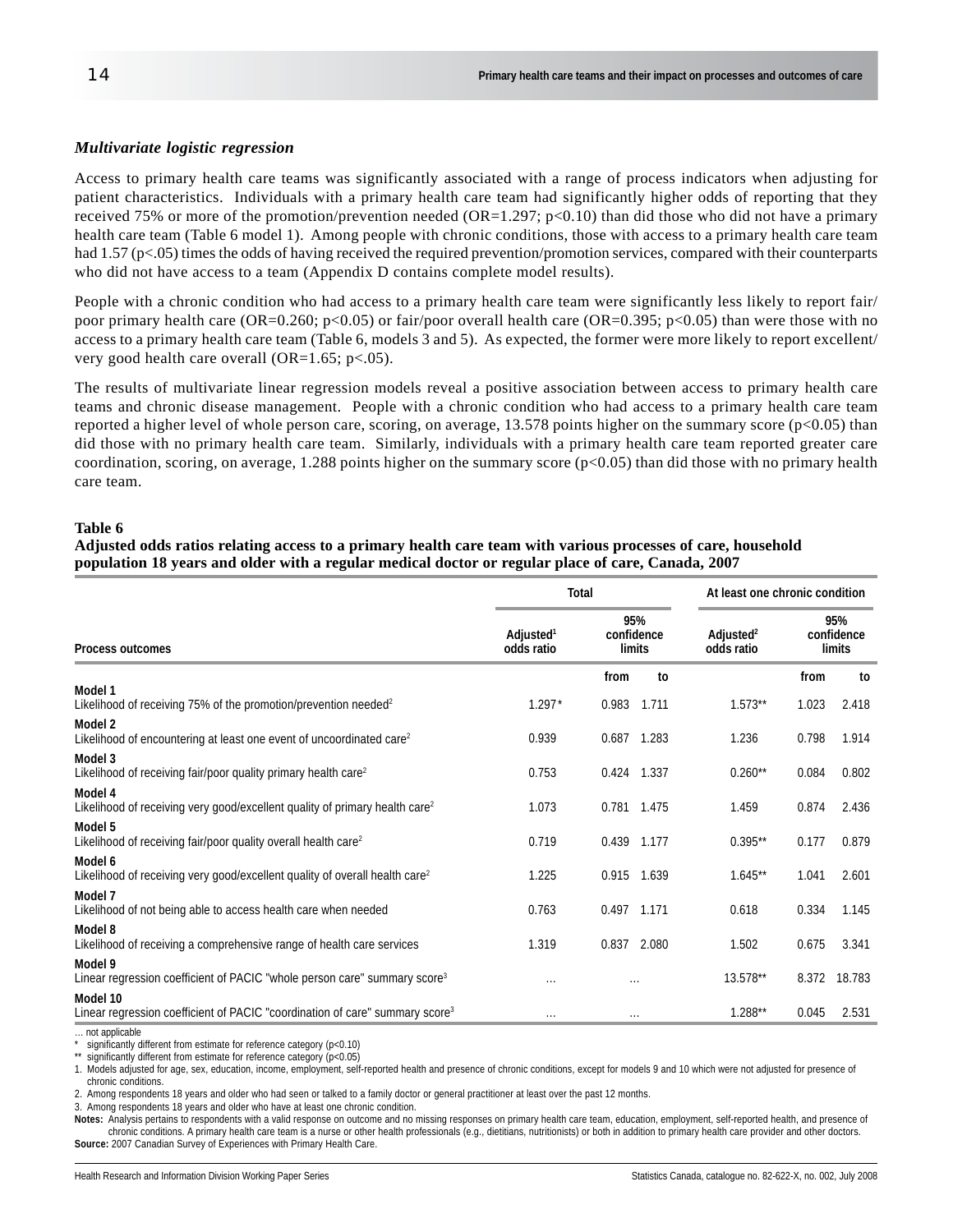### **Project 3 - Pathways linking primary health care teams and outcomes of care**

#### **Analytic technique**

The final project takes a comprehensive approach to assess the underlying relationships between primary health care teams and outcomes of care. At the front end of the model is a set of respondent characteristics that are expected to be associated with access to primary care teams and which are included as control variables. Access to primary health care teams is held to influence several primary health care processes, which, in turn, are hypothesized to affect three outcomes of care: confidence in the health care system, emergency room use, and risk of hospitalization. These three outcomes are considered in a single model with hypothesized relationships between the relevant variables (Figure 1). These hypothesized relationships were defined on the basis of a performance measurement and accountability framework that was established for this sector following: (a) policy analyses to identify goals and objectives relevant to primary health care renewal in Canada; (b) a literature review to substantiate relationships between primary health care inputs, activities and outcomes; and (c) consultations with more than 650 researchers, policy-makers, administrators and health care providers (Watson et al. 2004).

#### **Figure 1 Hypothesized structural equation model**



The model is estimated using structural equation modeling (SEM) (Millsap 2002), a technique designed to test the consistency between complex theoretical models and observed data.

This approach allows for a statistical evaluation of a more dynamic perspective on the outcomes of primary health care teams, and will help indicate potential areas for intervention; specifically, the extent to which modifications in upstream variables (for example, access to primary health care teams) can improve health care outcomes via primary health care processes.

SEM is based on regression techniques, but extends them to the situation where certain variables function as both predictors and outcomes. This flexibility allows for a more meaningful statistical representation of a given theoretical perspective on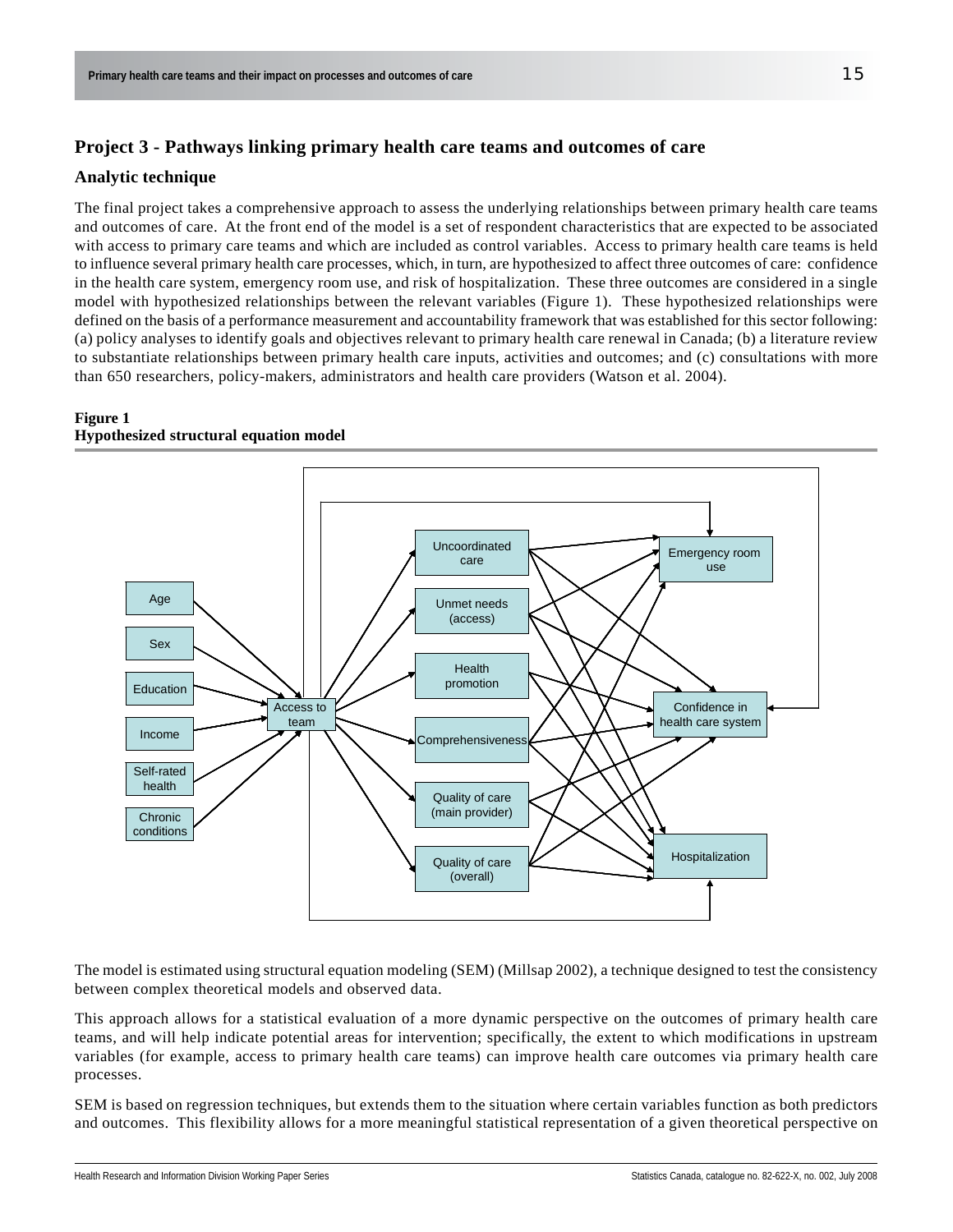the interrelations among a set of variables. SEM can estimate regression coefficients corresponding to all of these hypothesized linkages simultaneously, as well as compute estimates of indirect or mediated effects that quantify certain "chain reactions" among the key variables (for example, the effect of access to primary health care teams on outcomes of care, through various processes of care). Furthermore, including the direct effects from access to primary health care teams on the three outcomes (confidence in the health care system, emergency room use, and risk of hospitalization) makes it possible to decompose the total effects into direct and indirect effects, in order to evaluate the degree to which the mediators (processes of care) account for the overall association observed between primary health care teams and outcomes of care.

#### **Variable definitions**

For the SEM component of this study, most of the variables were defined in exactly the same way as in Projects 1 and 2. Some exceptions should be noted. First, those reporting "other education or training"  $(n = 37)$  were not considered in this analysis, since the SEM required that response categories on all categorical variables be ordered on a continuum. Second, while response categories for certain variables were collapsed for the purposes of the multivariate logistic regression, they were left separate for the SEM in order to maximize all available information. Specifically, self-rated health and quality of care (both from primary care provider and in general) were modeled using the full set of response categories, recoded so that higher scores reflected better self-rated health and quality of care:  $1 = poor$ ,  $2 = fair$ ,  $3 = good$ ,  $4 = very good$ ,  $5 = excellent$ . Further, comprehensiveness was defined using its original five-point scale, recoded so that higher scores represented more comprehensive care:  $1 =$  strongly disagree,  $2 =$  disagree,  $3 =$  agree,  $4 =$  strongly agree. Distribution of outcomes of care variables are presented in Appendix E.

#### **Modeling strategy and estimation method**

The SEM modeling was conducted with the Mplus software package (version 5.0) (Muthén and Muthén 1998-2007), using a weighted least squares estimator with a mean- and variance-adjusted chi-square (WLSMV) (Flora and Curran 2004; Muthén, du Toit and Spisic in press). All links within the model were represented by regression equations that respected the nature of the particular dependent variable (Muthén and Muthén 1998-2007). For the dichotomous and ordered-categorical dependent variables (for example, access to primary health care teams, rating of quality of care), probit regressions were used. This method assumes that the crude response categories on the dependent variable are merely "thresholds" on an underlying, normally distributed continuous variable. This assumption is reasonable in the majority of applications. For example, there will usually be a true continuum of "agreement" with survey items measuring attitudes, even though for operational reasons only a limited number of response categories (for example,  $1 =$  strongly disagree,  $2 =$  disagree,  $3 =$ agree, 4 = strongly agree) are provided. Individuals are believed to fall into a given discrete category on the observed scale because they exceed a given threshold value on the continuous underlying response variable. This assumption allows the statistical convenience of modeling the underlying continuous response variable, which is placed in the standard normal (zscore) metric, rather than the observed categorical variable.

Continuous outcomes were modeled using linear regressions. One of the continuous outcomes was health promotion/ prevention (defined earlier as the "% possible" health promotion for each respondent), and the other was a latent variable of confidence in the health care system. Modeling these items as reflections of a single continuous latent variable allowed them to be more parsimoniously represented, and also removed measurement error. The latent variable of confidence in the health care system was itself predicted here by access to primary health care teams and various processes of care.

#### **Handling missing data**

Under the WLSMV estimator, missing data can be accommodated by allowing the inclusion of both complete and incomplete cases in the analysis, using a two-step approach (Muthén and Muthén 1998-2007). In Step 1, all of the observed outcomes are regressed simultaneously on the exogenous covariates, permitting missing values to be modeled as a function of the covariates (in this case, age, sex, education, income, self-rated health, and presence of chronic conditions). Although no missing values are actually imputed, the conditional distribution of the missing values with respect to the covariates can be to some extent inferred, or "borrowed," from the complete data regressions. This multivariate regression, therefore, produces a more robust set of SEM input statistics (for example, thresholds, intercepts, regression coefficients, and residual correlations), preserving all of the information in the complete data and augmenting it with available information from the incomplete cases. The only cases excluded from the initial multivariate regression analysis are those with missing data on the exogenous covariates and/or all of the observed outcomes. In Step 2, the SEM is fitted to the input statistics generated by the multivariate regression in Step 1. This procedure is superior to the more conventional approaches of listwise or pairwise deletion of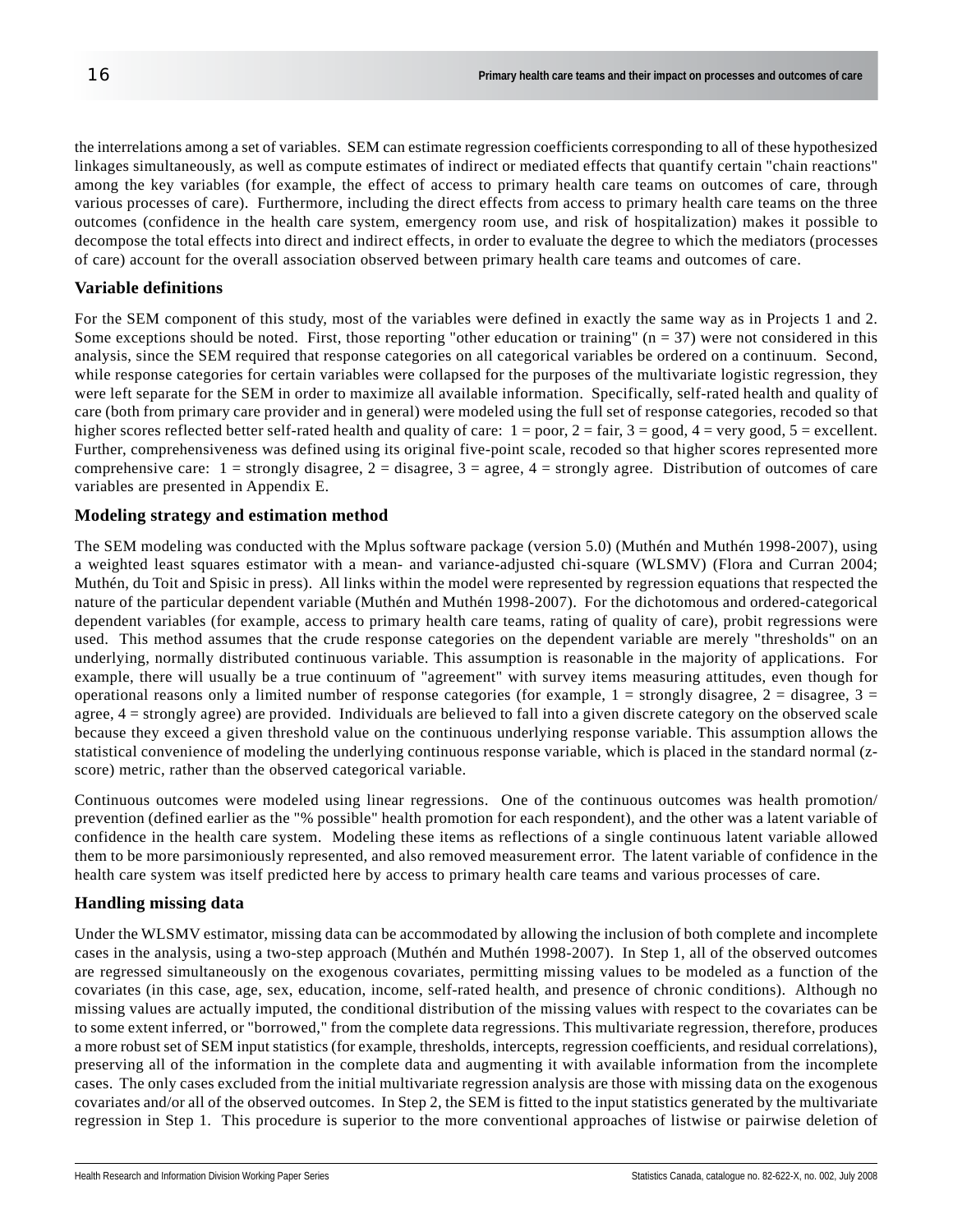missing cases prior to analysis, which can yield severely biased results unless the data are missing completely at random (Little and Rubin 2002; Allison 2003).

### **Weighting**

To obtain unbiased estimates of the factor model parameters, sampling weights were applied to account for unequal selection probabilities (Asparouhov 2006; Kaplan and Ferguson 1999). Bootstrap variance estimates were not computed, since Mplus 5.0 does not have a facility for replicate weights.

#### **Assessing model fit**

A variety of indices were used to assess model fit. To test the overall goodness-of-fit, the chi-square  $(\chi^2)$  statistic was used. The  $\chi^2$  tests whether the data are significantly different from the model. However,  $\chi^2$  is positively correlated with sample size if the model is not exactly correct (Browne and Cudeck 1993). Given that most statistical models are at best approximations of reality rather than exact matches (McDonald and Marsh 1990),  $\chi^2$  was supplemented with three widely used approximate fit indexes that are relatively unaffected by sample size: the Comparative Fit Index (CFI; Bentler 1990), the Tucker-Lewis Fit Index (TLI)( Bentler and Bonett 1980), and the Root Mean Squared Error of Approximation (RMSEA) (Steiger 2000). Further, in the event that the initial theoretical model did not fit the data, Lagrangian Multiplier (LM) tests were used to locate additional pathways to estimate (Bentler and Chou 1993).

The CFI compares the fit of the theoretical model to the fit of an alternative "null" model that assumes the observed variables are completely uncorrelated. The CFI ranges between 0 and 1, with values  $\geq 0.90$  reflecting a well-fitting model (Bentler 1990). The TLI also assesses the fit of the theoretical model relative to a null model, but provides an adjustment for the degrees of freedom (df). As with the CFI, TLI values  $\geq 0.90$  imply good fit, but TLI values can fall outside the 0-1 interval. The RMSEA measures the average amount of misfit between the model and the data, across all df. The RMSEA ranges from 0 to + $\infty$ , with values  $\leq 0.10$  or less indicating an adequate fit (Browne and Cudeck 1993).

Finally, the LM test (Bentler and Chou 1993) determines which paths could be added to the model to improve it. For each pathway that is not initially estimated, the LM test shows the reduction in the  $\chi^2$  test statistic that would be produced by estimating the pathway. Significant  $LM\chi^2$  values (evaluated on one df) suggest that it is reasonable to add a given path, as long as the modification also makes theoretical and methodological sense.

#### **Assessing direct and indirect effects**

As well as evaluating global model fit, it is important to examine the magnitude and significance of the individual parameter estimates; specifically, the estimates of the direct and indirect effects within the model (MacKinnon, Fairchild, and Fritz 2007). The direct effect of one variable on another is an effect that is not transmitted through any intervening variables. For example, the effect of access to primary health care teams on health promotion is a direct effect, since no other variables lie on this pathway. On the other hand, an indirect effect passes through a number of intermediaries. For example, the model postulates indirect effects of access to primary health care teams on confidence in the health care system, via all of the process variables.

All direct effects are estimated simultaneously, and each is tested using a critical ratio statistics (z-tests). Indirect effects are estimated afterward, on the basis of the direct effects. Two approaches are taken here to evaluate the indirect effects: the product of direct effects method and the joint significance of direct effects method (MacKinnon et al 2002). Under the product of direct effects method, the point estimate of a given indirect effect is the product of all the intervening direct effects that lie along a particular process of care "conduit" connecting access to primary health care teams with the specific final outcome of interest. The standard errors of the indirect effects are then computed as a complex combination of the standard errors of the constituent direct effects, allowing for a critical ratio test of the significance of the indirect effect. Under the joint significance of direct effects method, no point estimate of the indirect effect is computed; rather, the requirement is statistical significance of each and every direct effect that lies along a specific pathway from access to primary health care teams to a given final outcome.

The advantage of the product of direct effects method is that it quantifies the indirect effect itself. However, each direct effect in the chain must be fairly large in order to yield a substantial product, and consequently, the method may be underpowered if one or all of the constituent direct effects are small in magnitude. Thus, the joint significance of direct effects is used as a supplemental test for the presence of indirect effects (MacKinnon et al 2002).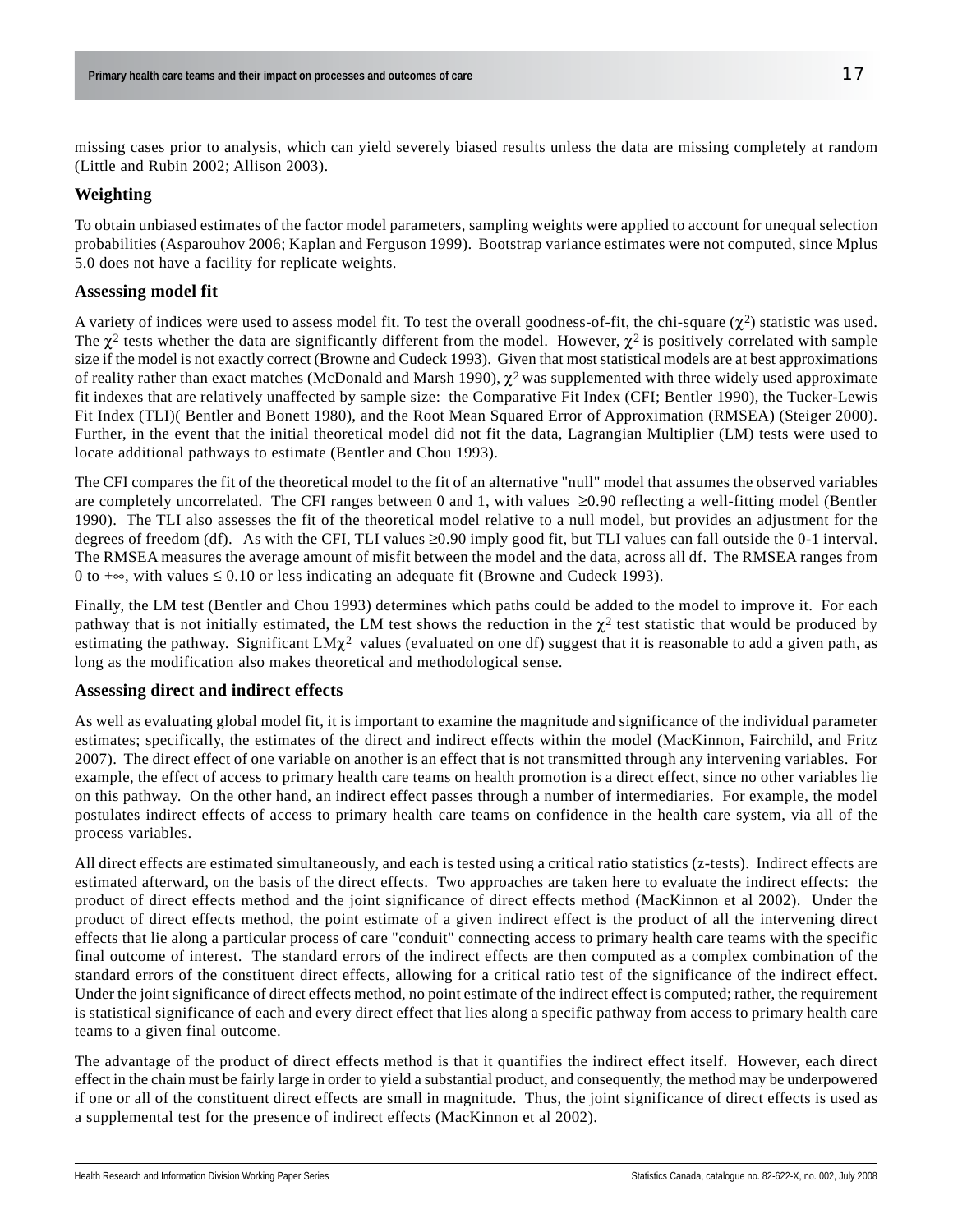Finally, the tests of the direct effects of access to primary health care teams on the outcomes can be used to evaluate the extent of mediation, that is, the degree to which the proposed mediators (processes of care) account for the relation between teams and the final outcomes. In particular, if both significant direct and indirect effects are found, then the mediator variables do not completely explain the association between access to primary health care and a given outcome. If, however, there is no remaining direct effect of access to primary health care teams on a given final, then the impact of teams on that outcome is considered to be fully mediated by processes of care.

The results of the SEM may be incongruent with those from the preceding multivariate logistic regression analyses carried out in Project 2. SEM relies on a different estimation procedure and a more complex model specification than the previous multivariate logistic regression analyses. Specifically, the estimation method selected for the SEM was a robust weighted least squares procedure, while the multivariate logistic regression used maximum likelihood. Moreover, the SEM encompasses many of the variables previously explored as single outcomes in a series of multivariate logistic regressions, and postulates a system of more complex connections among them. Further, the missing data method described above permits incomplete cases to be used in the analysis, whereas in the logistic regression, only complete cases were used. Therefore, a different pattern of statistical results is possible, with correspondingly different substantive implications. All model fit statistics are summarized in Table C.1.

#### **Results**

#### *Estimation of initial model*

After applying the missing data procedure described previously, 1,257 cases could be retained for the SEM analysis. The initial hypothesized model (Figure 1) differed significantly from the data according to the strict  $\chi^2$  test ( $\chi^2$  [df = 50, N =  $1257$ ] = 592.144, p < 0.001), and also did not fit very well according to the approximate fit indexes (CFI = 0.835; TLI = 0.825; RMSEA = 0.093). Since lack of model fit at the global level means that individual parameter estimates can be biased, attempts were made to modify the model structure in order to achieve a satisfactory fit before moving on to inspect the individual estimates.

#### *Re-specification and re-estimation of model*

To determine how the model could be most appropriately modified to improve fit, the results of  $LM\chi^2$  tests were examined, and paths were added to the model in a stepwise fashion. At each step, the suggested modification corresponding to the greatest improvement in statistical fit was added to the model, followed by re-estimation of the model. Further, each modification had to be conceptually and methodologically reasonable. Table 7 summarizes the steps taken to achieve acceptable fit.

#### **Table 7 Model modification history**

| attempt | Modeling<br>$\gamma^2$ test statistic                | Approximate<br>fit indexes                        | Top suggested<br>model modification                                | $LM\chi^2$ value for top<br>suggested model modification                      |
|---------|------------------------------------------------------|---------------------------------------------------|--------------------------------------------------------------------|-------------------------------------------------------------------------------|
|         | $\chi^2$ (df = 50, N = 1,257) = 592.144, p < 0.001   | $CFI = 0.835$<br>$TLI = 0.825$<br>$RMSEA = 0.093$ | (health care in general)<br>on Quality1<br>(health care provider)  | Regress Quality2 LM $\chi^2$ (df = 1, N = 1,257) = 130.301, p < 0.001         |
|         | 2 $\chi^2$ (df = 48, N = 1,257) = 472.503, p < 0.001 | $CFI = 0.871$<br>$TLI = 0.857$<br>$RMSEA = 0.084$ | Regress Quality1<br>(health care provider)<br>on Comprehensiveness | LM $\chi^2$ (df = 1, N = 1,257) = 92.670, p < 0.001                           |
|         | $\chi^2$ (df = 47, N = 1,257) = 380.796, p < 0.001   | $CFI = 0.898$<br>$TLI = 0.885$<br>$RMSEA = 0.075$ | on Health Promotion                                                | Regress Comprehensiveness LM $\chi^2$ (df = 1, N = 1,257) = 55.820, p < 0.001 |
|         | $\gamma^2$ (df = 45, N = 1,257) = 309.237, p < 0.001 | $CFI = 0.919$<br>$TLI = 0.905$<br>$RMSEA = 0.068$ |                                                                    |                                                                               |

. not available for any reference period

 **Notes:** Modeling attempt 1 is for the original theoretical model depicted in Figures 1 and 2; modeling attempts 2 and 3 incorporate all preceding top suggested model modifications; "N/A" with respect to modeling attempt 4 represents the fact that at this point, satisfactory fit was achieved according to all approximate fit indexes, and so no further LM test results were consulted. **Source:** 2007 Canadian Survey of Experiences with Primary Health Care.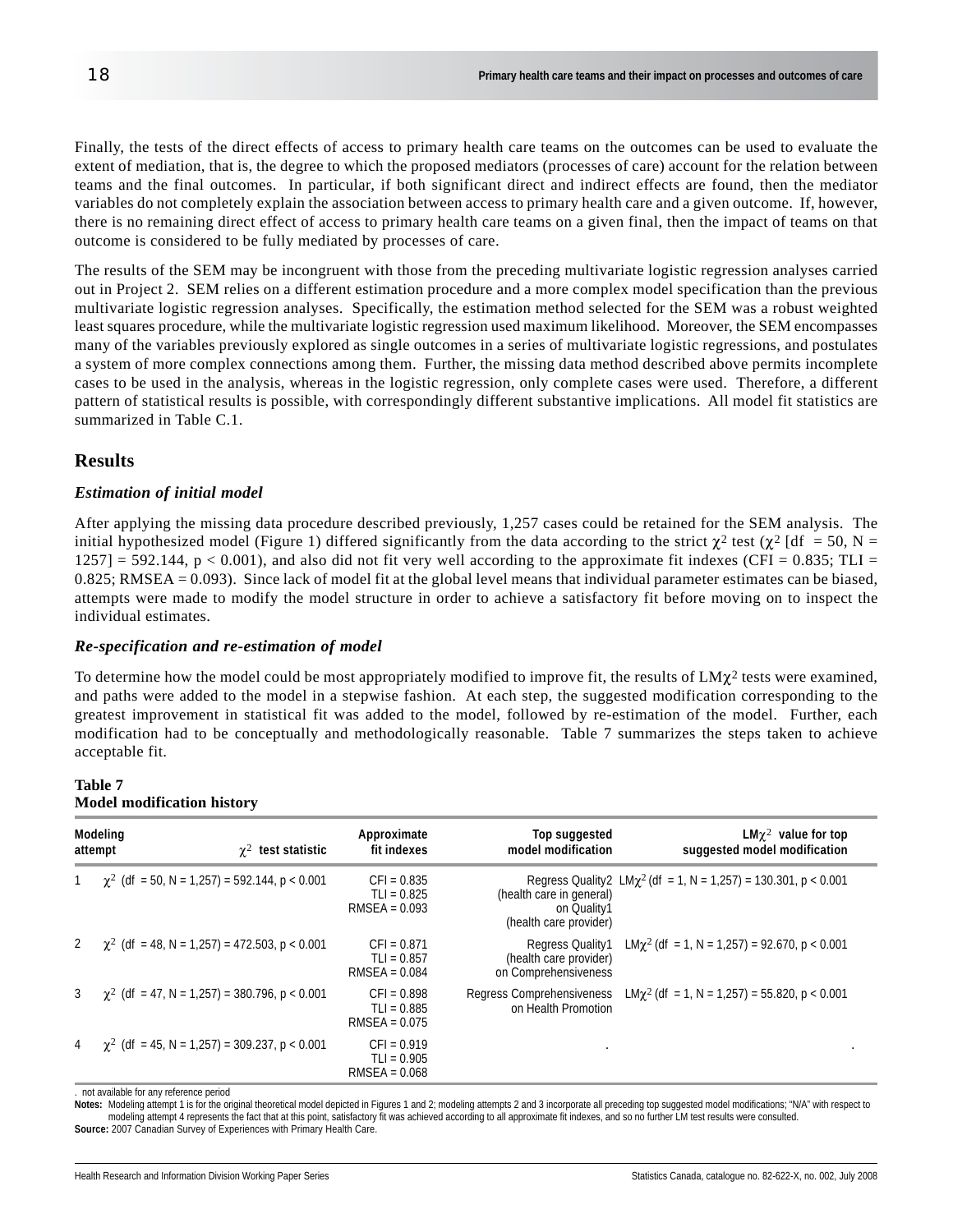All of the modifications suggested by the LM procedure appeared sensible. First, it seemed reasonable that the quality of care provided by an individual's primary health care provider would influence that person's ratings of the quality of care received in general, since the former is essentially encapsulated in the latter. Second, it would be expected that perceptions of the comprehensiveness of care delivered by the main provider would influence evaluations of the quality of that provider's care. Third, a relation between health promotion and comprehensiveness is plausible, since health promotion reflects one element of comprehensiveness or scope of care. The modification process was ceased once an acceptable fit was achieved. Making too many modifications could increase the risk of capitalization on chance features of the current sample, and would ultimately lead to a saturated model that would be difficult to meaningfully interpret.

#### *Final model*

Figures 2, 3, and 4 display the parameter estimates for the final model, which incorporates the modifications described in Table 7. (For legibility, one diagram is shown for each ultimate outcome, although all three outcomes are modeled simultaneously). It is difficult to assign precise substantive meaning to the estimated coefficients in Figures 2 to 4 because of the manner in which many of the variables are modeled. In particular, for the categorical dependent variables (for example, access to primary health care teams, perceived quality of care) a continuous, standardized variable is assumed to underlie the rough observed categories, and is generated for modeling purposes. For instance, the coefficient of .299 linking access to primary health care teams and perceived quality of health care in general means: For an increase of one standard deviation unit in the assumed underlying continuous variable "degree of access to primary health care team," there is a 0.299 standard deviation increase in "degree of quality of health care in general." In turn, a one-unit increase in "degree of quality of health care in general" leads to 0.322 unit increase in "confidence in the health care system," which is a continuous latent variable. It is possible to extrapolate from this example to interpret other pathways; however, because of the scale-free nature of many the variables, it is more appropriate to focus on the statistical significance and direction of the pathways rather than to try to provide an exact substantive interpretation to their estimated values. This is the approach taken here.





coefficient significant at 0.05 level

coefficient significant at 0.01 level

Source: 2007 Canadian Survey of Experiences with Primary Health Care.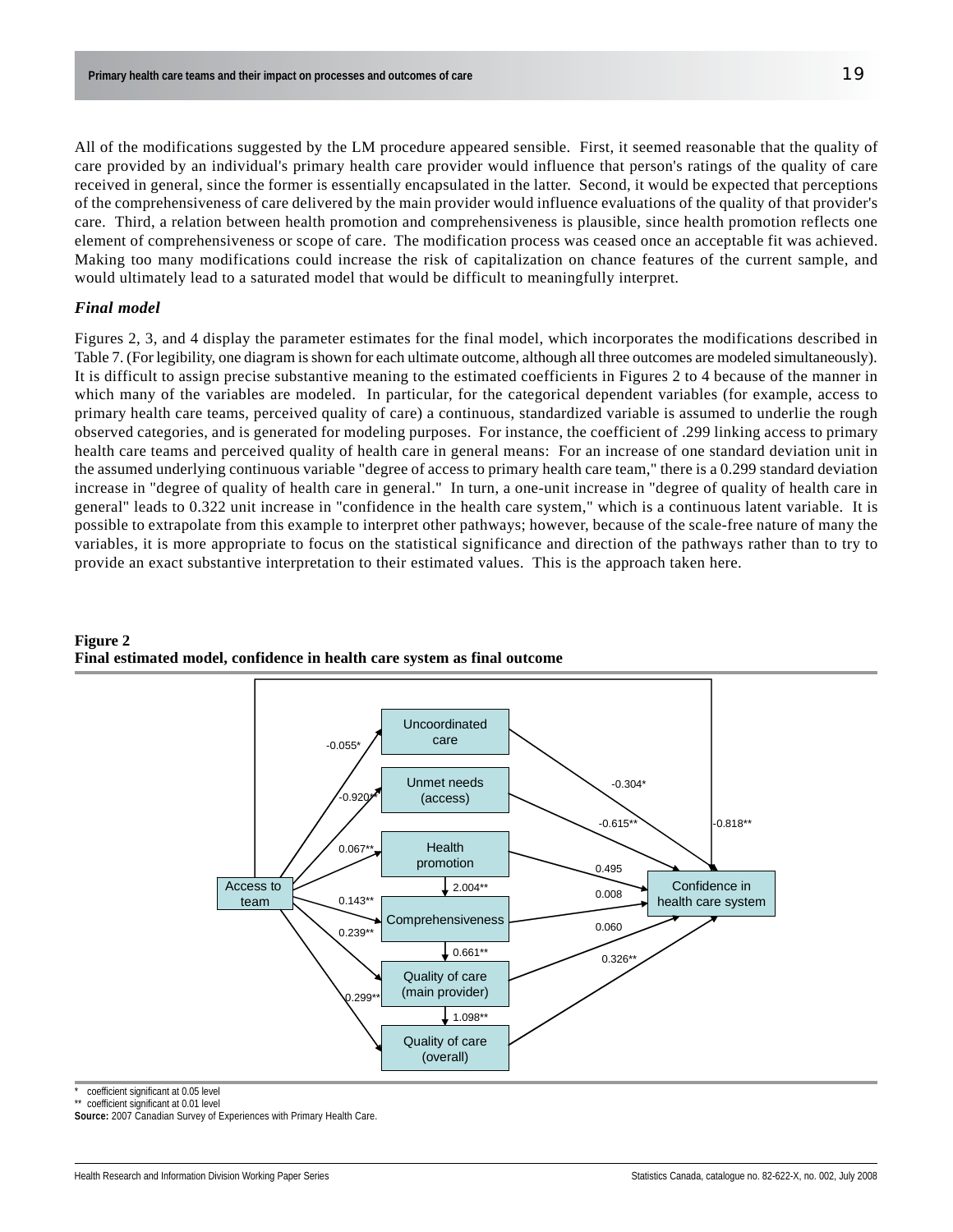

Quality of care (main provider)

 $0.661**$ 

1.098\*\*

299

Quality of care (overall)

## **Figure 3**

**Final estimated model, emergency room use as final outcome**

coefficient significant at 0.05 level

coefficient significant at 0.01 level

Source: 2007 Canadian Survey of Experiences with Primary Health Care.

As shown in Figures 2 to 4, access to primary health care teams significantly predicts all of the modeled processes of care. In particular, access to primary health care teams reduces both uncoordinated care and unmet needs, while at the same time increasing health promotion, comprehensiveness, and perceived quality of care received from the primary health care provider and in general.

With regard to the effects of processes of care on the final outcomes, it was shown that confidence in the health care system is reduced as a result of experiencing uncoordinated care and unmet needs, but increased by receiving higher quality of care in general (Figure 2). As well, emergency room use is increased as a result of experiencing uncoordinated care and unmet needs (Figure 3). Finally, risk of hospitalization is increased as a result of experiencing uncoordinated care (Figure 4).

Contrary to initial expectations, certain process variables - health promotion, comprehensiveness, and quality of care from one's main provider - did not directly predict either confidence in the health care system or risk of hospitalization. However, the model modification indices revealed relationships among the process variables that were not originally hypothesized (see also Table 7). Specifically, greater health promotion led to increased reports of comprehensiveness, which in turn, enhanced perceptions of the quality of care delivered by the primary provider; this last positively predicted quality of health care in general. More positive experiences of quality of health care in general increased confidence in the health care system. This association was not significant for emergency room use or risk of hospitalization.

Further, having access to a primary team indirectly enhanced confidence in the health care system, as well as indirectly reduced emergency room use and hospitalization, via different processes of care. In particular, the following indirect routes are significant according to both methods applied for testing indirect effects (the product of direct effects and joint significance of direct effects methods):

- Access to Primary Health Care Teams → Access to Care (Unmet Needs) → Confidence in Health Care System  $(0.566, p < 0.05)$
- Access to Primary Health Care Teams  $\rightarrow$  Quality of Health Care (General)  $\rightarrow$  Confidence in Health Care System  $(0.097, p < 0.01)$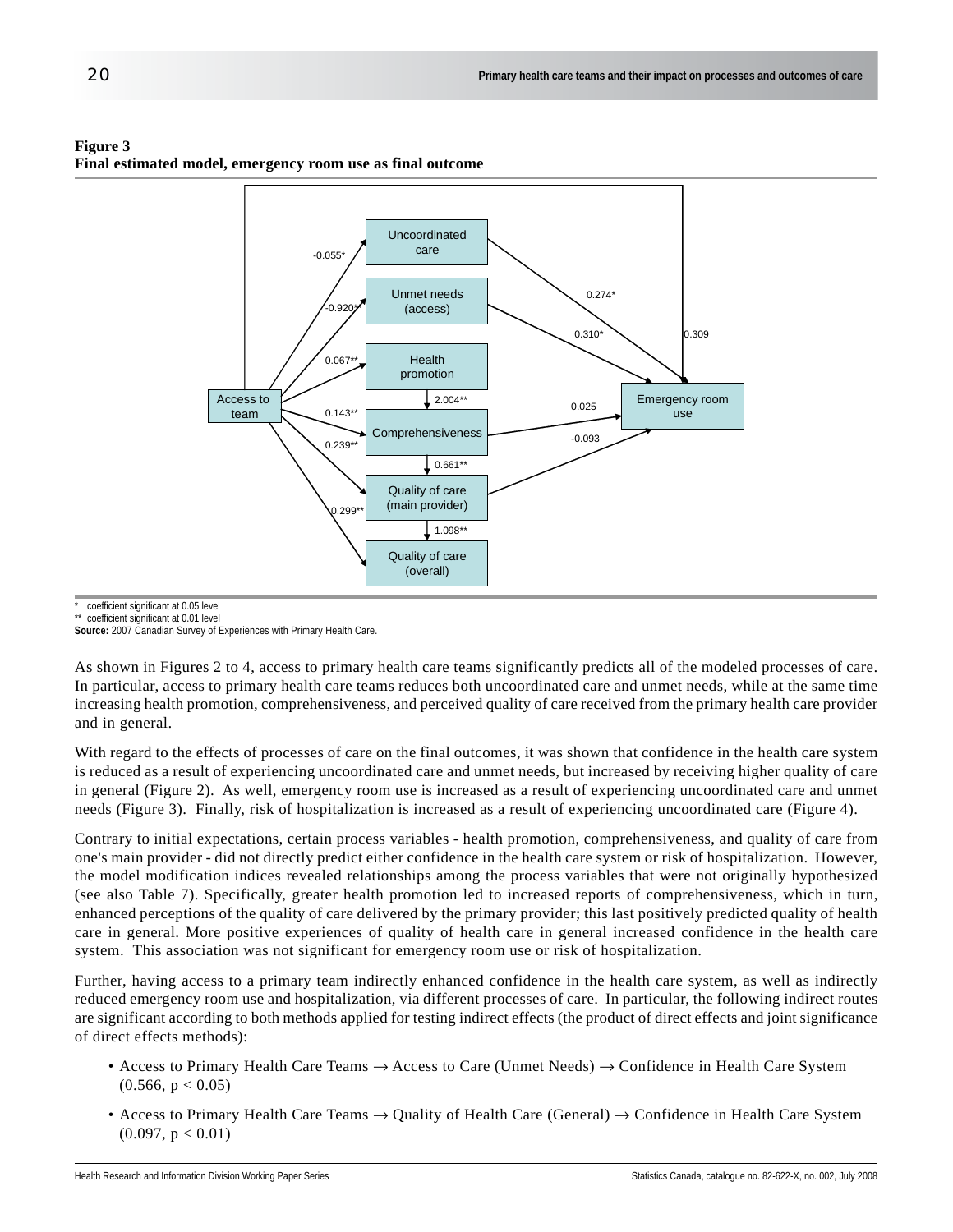**Figure 4 Final estimated model, hospitalization as final outcome**



coefficient significant at 0 .05 level

\*\* coefficient significant at 0.01 level

**Source:** 2007 Canadian Survey of Experiences with Primary Health Care.

- Access to Primary Health Care Teams  $\rightarrow$  Quality of Health Care (Main Provider)  $\rightarrow$  Quality of Health Care (General)  $\rightarrow$  Confidence in Health Care System (0.086, p < 0.01).
- Access to Primary Health Care Teams  $\rightarrow$  Comprehensiveness  $\rightarrow$  Quality of Health Care (Main Provider)  $\rightarrow$ Quality of Health Care (General)  $\rightarrow$  Confidence in Health Care System (0.034, p < 0.05).
- Access to Primary Health Care Teams → Health Promotion → Comprehensiveness → Quality of Health Care (Main Provider)  $\rightarrow$  Quality of Health Care (General)  $\rightarrow$  Confidence in Health Care System (0.032, p < 0.01).
- Access to Primary Health Care Teams  $\rightarrow$  Access to Care (Unmet Needs)  $\rightarrow$  Emergency Room Use (-0.285,  $p < 0.05$ ).

The following indirect pathways achieved significance according to the joint significance of direct effects method only:

- Access to Primary Health Care Teams  $\rightarrow$  Uncoordinated Care  $\rightarrow$  Confidence in Health Care System (0.017,  $p = 0.136$
- Access to Primary Health Care Teams  $\rightarrow$  Uncoordinated Care  $\rightarrow$  Emergency Room Use (-0.015, p = 0.125)
- Access to Primary Health Care Teams  $\rightarrow$  Uncoordinated Care  $\rightarrow$  Hospitalization (-0.027, p = 0.053).

As shown in Figure 2, the mediator variables (processes of care) did not completely explain the association between access to primary health care teams and confidence in the health care system, given that there was still a significant direct effect. However, the direct relation between access to primary health care teams and confidence in the health care system is actually negative  $(-0.818; p < 0.01)$ . The direct effect is independent of the mediating variables comprising processes of care, that is, it is the effect of access to primary health care teams on confidence in the health care system, with all intervening processes of care held constant. Therefore, perhaps the negative direct effect represents a phenomenon where respondents have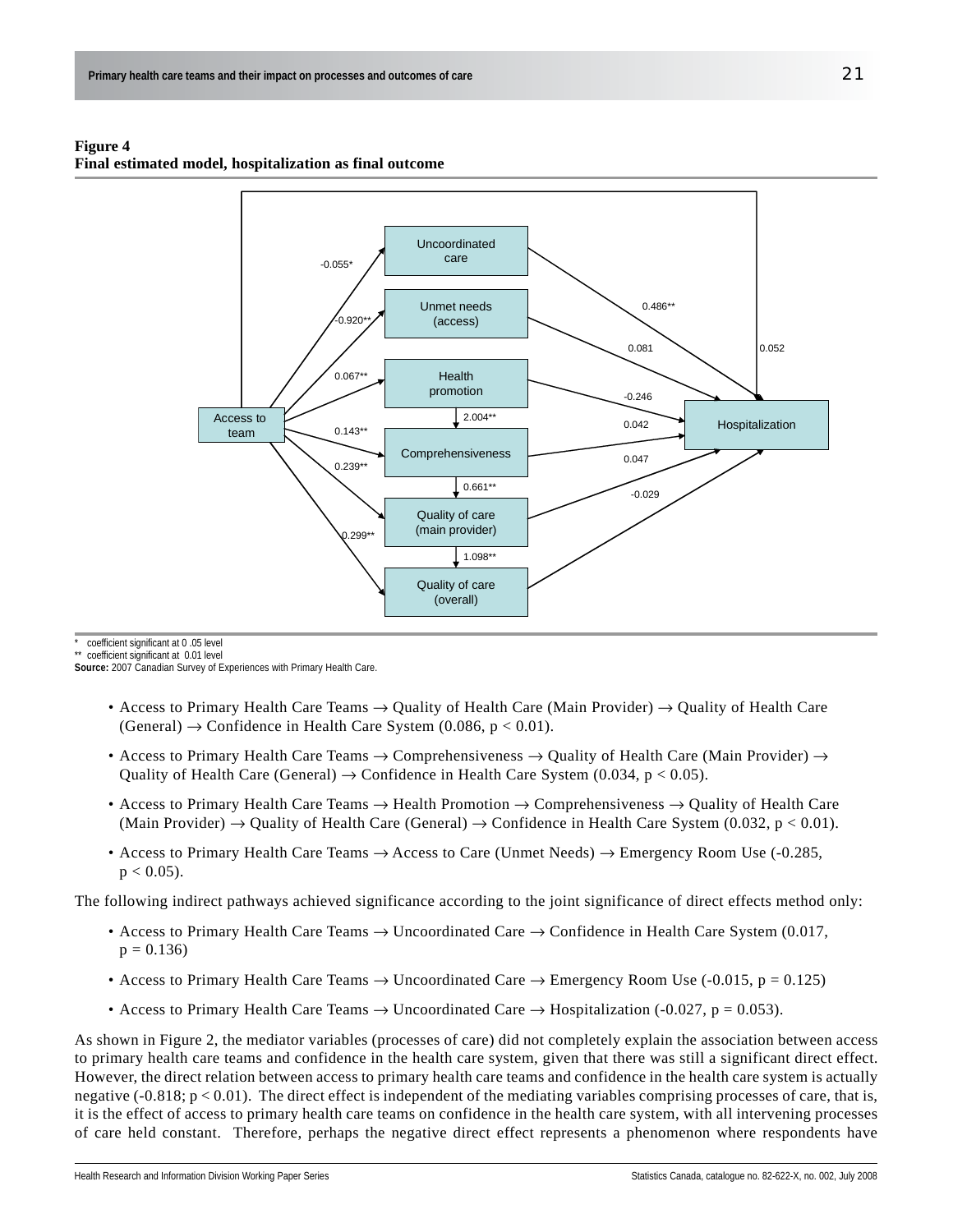access to a team, but the various processes of care are not activated because the team is not dynamic in facilitating them. In other words, if a respondent has access to a primary health care team but the team does not function as such, confidence in health care in undermined. However, the indirect effects of access to primary health care teams on confidence in the health care system are all in the expected direction, such that when the processes of care are activated by the team in the anticipated directions, confidence in the health care system is correspondingly enhanced.

Regarding the outcome of emergency room use, significant indirect effects of access to primary health care teams were transmitted through both unmet needs (access) and uncoordinated care. Specifically, by reducing unmet needs and events of uncoordinated care, access to primary health care teams reduced emergency room use. Further, access to primary health care teams reduced hospitalization via a reduction in uncoordinated care. There was no remaining direct effect of access to primary health care teams on either emergency room use or hospitalization (Figures 3 and 4), implying that any impact of teams on these outcomes was fully mediated by these processes of care.

#### **Limitations**

The data used in this study are based on self-reports of experience accessing primary health care services in the previous 12 months. Thus, it was not possible to measure some important criteria of quality such as the degree to which patients received lab tests or procedures that experts recommend. As well, access to team-based care and the involvement of other health care professionals at respondents' regular place of care was determined from self-reports, although it is possible that patients are not able to discern the professional background of health care providers or medical office assistants. Selfreported data are also subject to recall bias.

Although the study was pan-Canadian, the limited sample size  $(n=2,120)$  may affect the statistical significance on key findings. Ddespite positive measures of fit for the SEM analysis, many statistically equivalent and theoretically meaningful competing models could exist. While it is beyond the scope of the present study to test alternative models, future research should address this issue.

Importantly, this study was exploratory, notably, the use of modification indices to uncover non-hypothesized relationships among the process of care variables. To determine their veracity, these relationships should be replicated in future studies. Finally, this project used cross-sectional analyses to identify outcomes of a new model of primary health care delivery (team-based care) in a country that has historically relied predominantly on family physician services. Since no information was available about the length of time that patients had access to teams, it could be that the impact of this new model of primary health care delivery on processes and outcomes that occur over longer time periods could be underestimated.

### **Conclusion**

The unique contribution of this study is the use of data from the CSE-PHC to derive the first national estimates of access to primary health care teams and the impact of that access on care processes and outcomes. In 2007, 39% of Canadians aged 18 or older reported having access to a primary health care team at their regular place of care. Adults with chronic conditions and those in poorer health were more likely to have access to a primary health care team than were those without these health issues.

Canadians who reported that they had access to primary health care teams were more likely to receive care aimed at health promotion and disease prevention; this was particularly true among those who had chronic conditions. As well, people with chronic conditions who had team-based care were more likely to receive whole-person care and higher levels of care coordination, compared with those who did not have access to a team. They were also more likely to report receiving higher quality of health care. Therefore, another valuable finding is that primary health care teams have an impact on processes of care that have been identified as important to Canadians and to the First Ministers.

The results of the study indicate that access to primary health care teams reduces emergency room use through reductions in unmet needs and in uncoordinated care. It also reduces the risk of hospitalization through reductions in uncoordinated care.

Access to primary health care teams enhances confidence in the health care system indirectly through reductions in unmet needs and in uncoordinated care, and more positive ratings of the quality of health care in general. Access can also enhance confidence indirectly by increasing health promotion and disease prevention, which improves ratings of comprehensiveness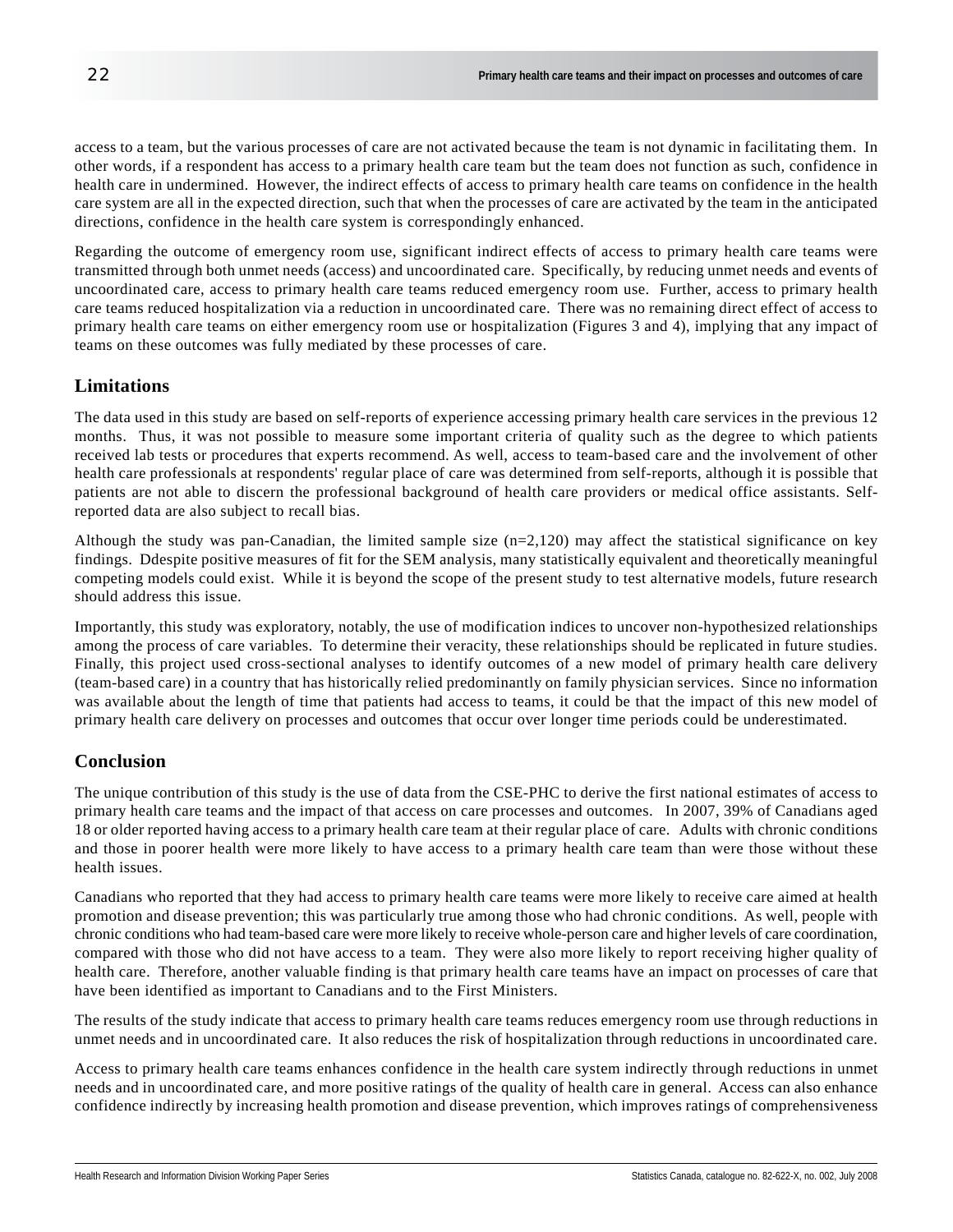and the quality of the individual's own health care provider. This, in turn, increases ratings of the quality of health care in general, which enhances confidence.

However, the study results also demonstrate that having access to a primary health care team can have direct negative effects on confidence when experiences with those teams do not result in improved processes of care. That is, access to a primary health care team alone is not sufficient to improve overall confidence in the system - the team must truly function as a team and activate key processes to have a positive effect on confidence in the health care system. This is critical information for decision-makers and health care providers responsible for activating and optimizing the performance of primary health care teams.

Although the vast majority of Canadians have access to a regular medical doctor or place of care, improved access to and quality of primary health care services have emerged as policy priorities. Since 2000, substantial investments have been targeted at increasing the percentage of Canadians who have access to the most appropriate primary health care, which has frequently been identified as team-based care. This strategy is appealing, as it is expected that primary health care will increasingly emphasize health promotion and disease prevention and be more coordinated and comprehensive. On a more global level, access to primary health care teams has a positive influence on Canadians' perceptions of the overall quality of their health care system and the confidence they hold in it.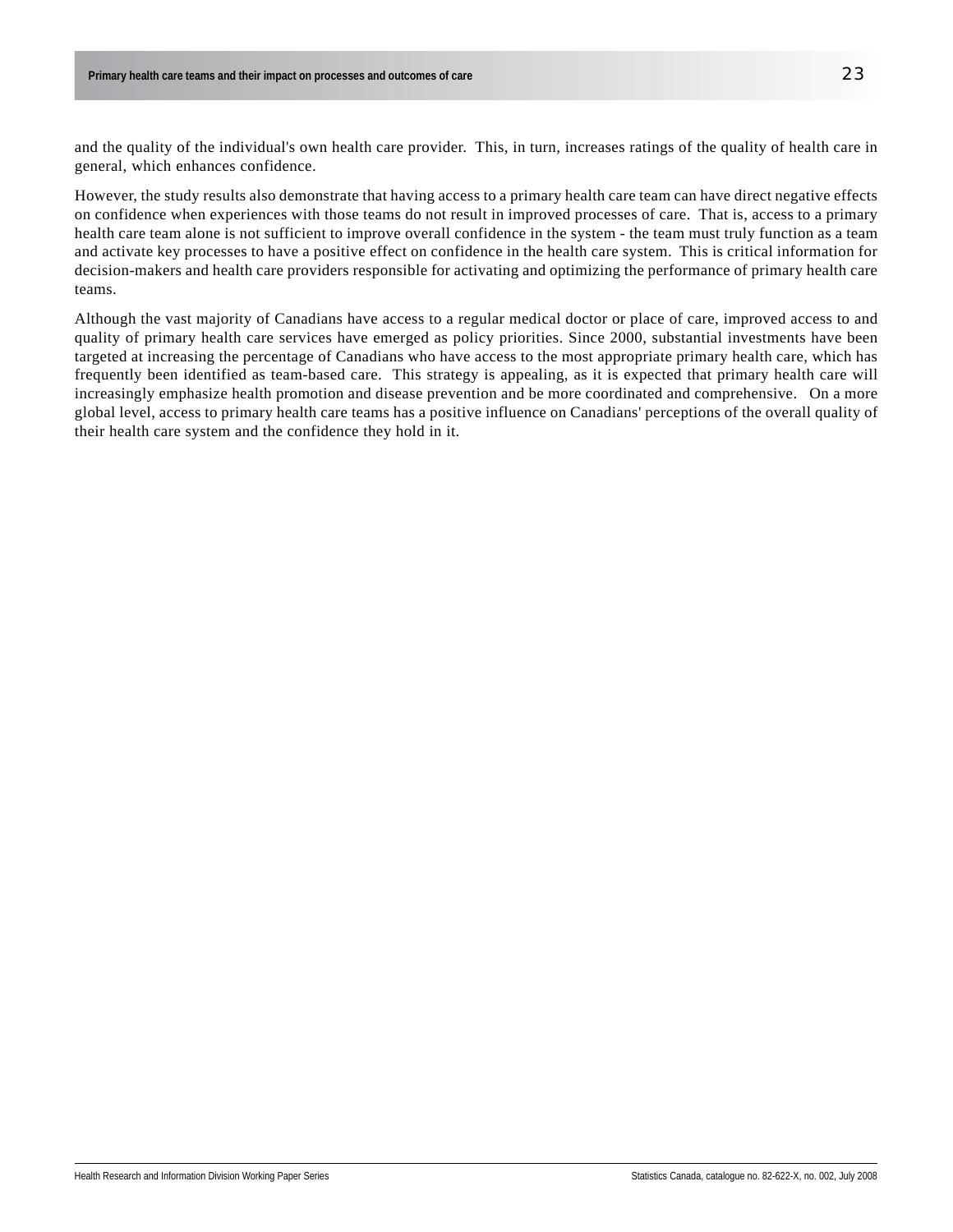# References

Allison PD. 2003. Missing data techniques for structural equation modeling. *Journal of Abnormal Psychology.* 112, 4: 545-557.

Asparouhov T. 2005. Sampling weights in latent variable modeling. *Structural Equation Modeling*. 12, 3: 411-434.

Bentler BP, Bonett DG. 1980. Significance tests and goodness-of-fit in the analysis of covariance structure. *Psychological Bulletin*. 88: 588–606.

Bentler PM. 1990. Comparative fit indexes in structural models. *Psychological Bulletin*. 107: 238-246.

Bentler PM, Chou CP. 1993. Some new covariance structure model improvement methods. *Multivariate Behavioral Research*. 28: 97-110

Browne MW, Cudeck R. 1993. Alternative ways of assessing model fit. In: *Testing Structural Equation Models*. Bollen KA and Long JS (eds.). Newbury Park: Sage, 136-162.

Canadian Intergovernmental Secretariat. 2000. *First Ministers Meeting: Communiqué on Health*. www.scics.gc.ca/cinfo00/800038004\_e.html. Flora DB, Curran PJ. 2004. An empirical evaluation of alternative methods of estimation for confirmatory factor analysis with ordinal data. *Psychological Methods*. 9, 4: 466-491.

Glasgow RE, Wagner EH, Schaefer J, et al. 2005. Development and validation of the Patient Assessment of Chronic Illness Care (PACIC). *Medical Care*. 43, 5: 436-444.

Government of Canada. 2007. *Primary Health Care Transition* Fund. www.hc-sc.gc.ca/hcs-sss/prim/phctf-fassp/index\_e.html.

Haggerty J, Burge F, Lévesque JF, et al. 2007. Operational definitions of attributes of primary health care: consensus among Canadian experts. *Annals of Family Medicine*. 5, 4: 336-44.

Health Canada. 2003. *First Ministers' Accord on Health Care Renewal.* Ottawa: Government of Canada.

Health Canada. 2004. *First Ministers' Meeting on the Future of Health Care: A 10-year Plan to Strengthen Health Care.* Ottawa: Government of Canada. www.hc-sc.gc.ca/english/hca2003/fmm/index.html.

Kaplann D, Ferguson AJ. 1999. On the utilization of sample weights in latent variable models. *Structural Equation Modeling.* 6: 305-321.

Little RJ, Rubinn DB. 2002. *Statistical Analysis with Missing Data* (2nd ed.). New York: Wiley.

MacKinnon DP, Fairchild AJ, Fritz MS. Mediation analysis. *Annual Review of Psychology.* 58: 593-614.

MacKinnon DP, Lockwood CM, Hoffman JM,et al. 2002. A comparison of methods to test mediation and other intervening variable effects. *Psychological Methods.* 7, 1: 83-104.

Maxwell J, Jackson K, Legowski B, et al. 2002. *Report on Citizens' Dialogue on the Future of Health Care in Canada*. Saskatoon: Commission on the Future of Health Care in Canada.

McDonald RP, Marsh HW. 1990. Choosing a multivariate model: Noncentrality and goodness-of-fit. *Psychological Bulletin*. 107: 247-255.

McIntosh CN. 2008. *Factor Analysis of Selected Modules from the Canadian Survey of Experiences with Primary Health Care (CSE-PHC)*. Health Information and Research Division Working Paper Series. Ottawa: Statistics Canada.

Muthén LK, Muthén BO. 2007. *Mplus User's Guide.* Los Angeles: Muthen and Muthen.

Muthén, B, du Toit SHC, Spisic D. In press: Robust inference using weighted least squares and quadratic estimating equations in latent variable modeling with categorical and continuous outcomes. *Psychometrika*.

Pollara Research. 2006. *Health Care in Canada Survey*. Toronto: MediResource Inc. www.hcic-sssc.ca.

Pollara Research. 2003. *Health Care in Canada Survey: Retrospective 1998–2003*. Toronto: Pollara Research. www.mediresource.com/e/ pages/hcc\_survey/pdf/HCiC\_1998-2003\_retro.pdf.

Soroka SN. 2007. *A Report to the Health Council of Canada: Canadians Perceptions of the Health Care System*. Toronto: Health Council of Canada.

Statistics Canada. 2007. *Canadian Survey of Experiences with Primary Health Care.* www.statcan.ca/cgi-bin/imdb/p2SV.pl?Function= getSurvey&SDDS=5138&lang=en&db=IMDB&dbg=f&adm=8&dis=2.

Steiger JH. 2000. Point estimation, hypothesis testing, and interval estimation using the RMSEA: Some comments and a reply to Hayduk and Glaser. *Structural Equation Modeling*. 7: 149-162.

Watson D. 2005. *Canadian Policy Context: Interdisciplinary Collaboration in Primary Health Care*. Ottawa: Enhancing Interdisciplinary Collaboration in Primary Health Care (EICP).

Watson DE, A.M. Broemeling, Reid RJ, Black C. 2004. *A Results-based Logic Model for Primary Health Care: Laying an Evidence-based Foundation to Guide Performance Measurement, Monitoring and Evaluation.* Vancouver: Centre for Health Services and Policy Research, University of British Columbia.

Watson D, Krueger H. 2005. *Primary Health Care Experiences and Preferences: Research Highlights.* Vancouver: Centre for Health Services and Policy Research, University of British Columbia.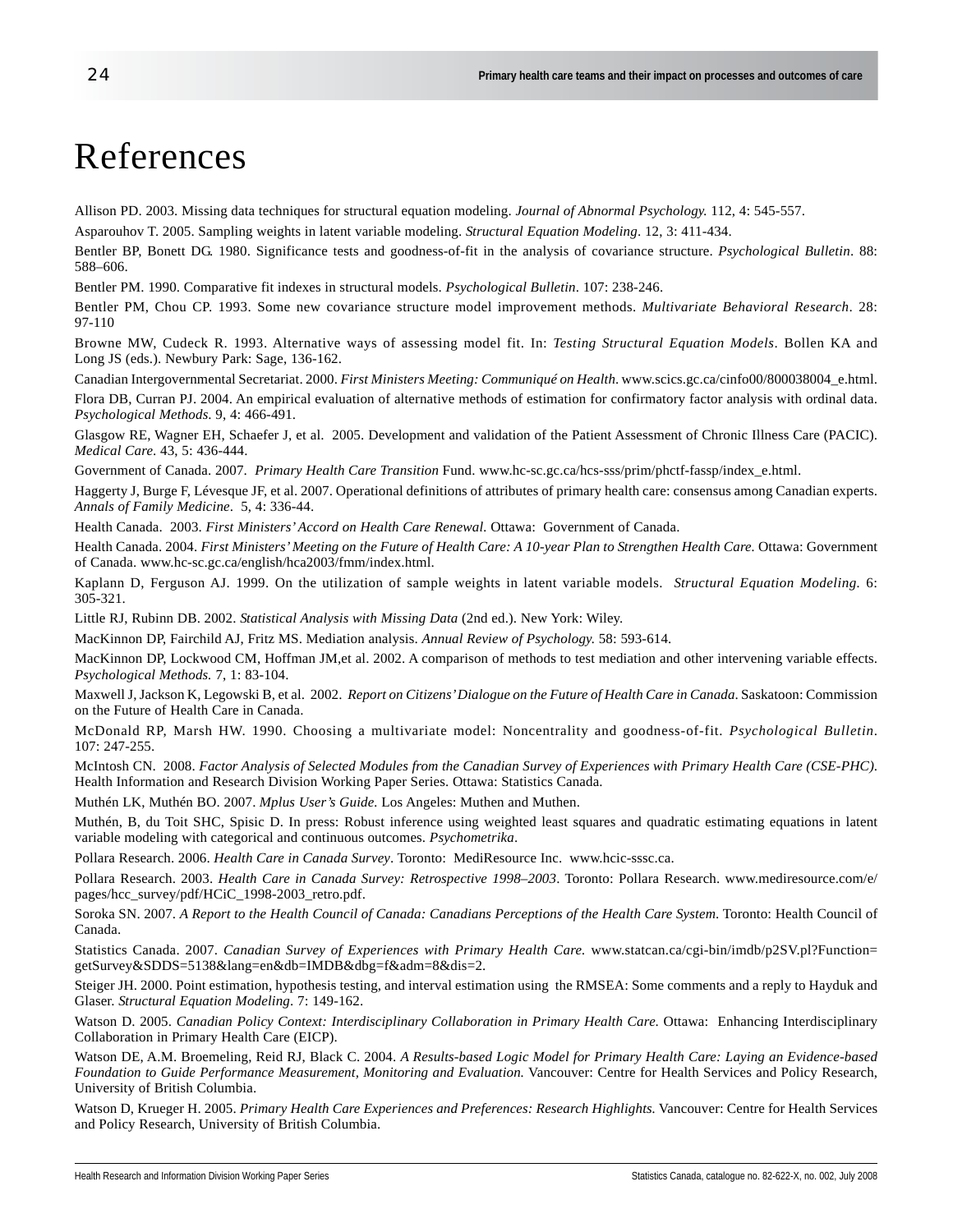## Appendix

#### **Table A1 Sample sizes**

|           | Outcome modeled                  | Total    | At least one chronic condition |
|-----------|----------------------------------|----------|--------------------------------|
| Project 1 | Primary Health Care Team         | 1,812    | $\cdots$                       |
| Project 2 | Promotion/Prevention             | 1,282    | 618                            |
|           | Within Care Coordination         | 1,355    | 645                            |
|           | Quality of Primary Health Care   | 1,375    | 646                            |
|           | Quality of Overall Health Care   | 1,353    | 637                            |
|           | Access to Needed Care            | 1.799    | 754                            |
|           | Comprehensive of Care            | 1.782    | 752                            |
|           | PACIC - Whole Person Care        | $\cdots$ | 557                            |
|           | PACIC – Coordination of Care     | $\cdots$ | 590                            |
| Project 3 | Confidence in Health Care System | 1,257    | $\cdots$                       |
|           | <b>Emergency Room Use</b>        | 1,257    | $\cdots$                       |

... not applicable

**Source:** 2007 Canadian Survey of Experiences with Primary Health Care.

#### **Table B1 Items used to define PACIC factors**

| Factor                      | <b>Questions</b>                                                                                                                                                                                                                                                                                                                                                                                                                                                                                                                                                                                                                                                                                                                                                                                                                                                                                                                                                                              | Response categories                                                               |
|-----------------------------|-----------------------------------------------------------------------------------------------------------------------------------------------------------------------------------------------------------------------------------------------------------------------------------------------------------------------------------------------------------------------------------------------------------------------------------------------------------------------------------------------------------------------------------------------------------------------------------------------------------------------------------------------------------------------------------------------------------------------------------------------------------------------------------------------------------------------------------------------------------------------------------------------------------------------------------------------------------------------------------------------|-----------------------------------------------------------------------------------|
| Whole person care           | Over the past 6 months or when you last received care for your chronic condition(s):<br>Were you asked how your chronic condition(s) affects your life?<br>Were you asked questions about your health habits?<br>Were you asked to talk about your goals in caring for your chronic condition(s)?<br>Were you helped to set specific goals to improve your eating or exercise?<br>Were you shown that what you did to take care of yourself influenced your chronic<br>condition(s)?<br>Were you given a written list of things you should do to improve your health?<br>Were you helped to plan ahead so you could take care of your chronic condition<br>even in hard times?<br>Did your primary care provider consider your values and traditions when<br>he/she recommended treatment to you?<br>Were you helped to make a treatment plan that you could do in your daily life?<br>Were you given a copy of your treatment plan?<br>Were you satisfied that your care was well organized? | Almost always, most of the time,<br>sometimes, generally not,<br>or almost never. |
| <b>Coordination of care</b> | Over the past 6 months or when you last received care for your chronic condition(s):<br>Were you encouraged to go to a specific group or class such as an educational seminar<br>tohelp cope with your chronic condition?<br>Were you encouraged to attend programs in the community such as support groups or<br>exercise classes that could help you?<br>Were you referred to a dietician, health educator, or counselor?<br>Were you told how your visits with other types of doctors (e.g. specialists or surgeon)<br>helped your treatment?<br>Were you asked how your visits with other medical doctors were going?<br>Were you contacted after a visit with your primary care providers to see how things<br>were going?                                                                                                                                                                                                                                                               | Almost always, most of the time,<br>sometimes, generally not,<br>or almost never. |

**Source:** 2007 Canadian Survey of Experiences with Primary Health Care.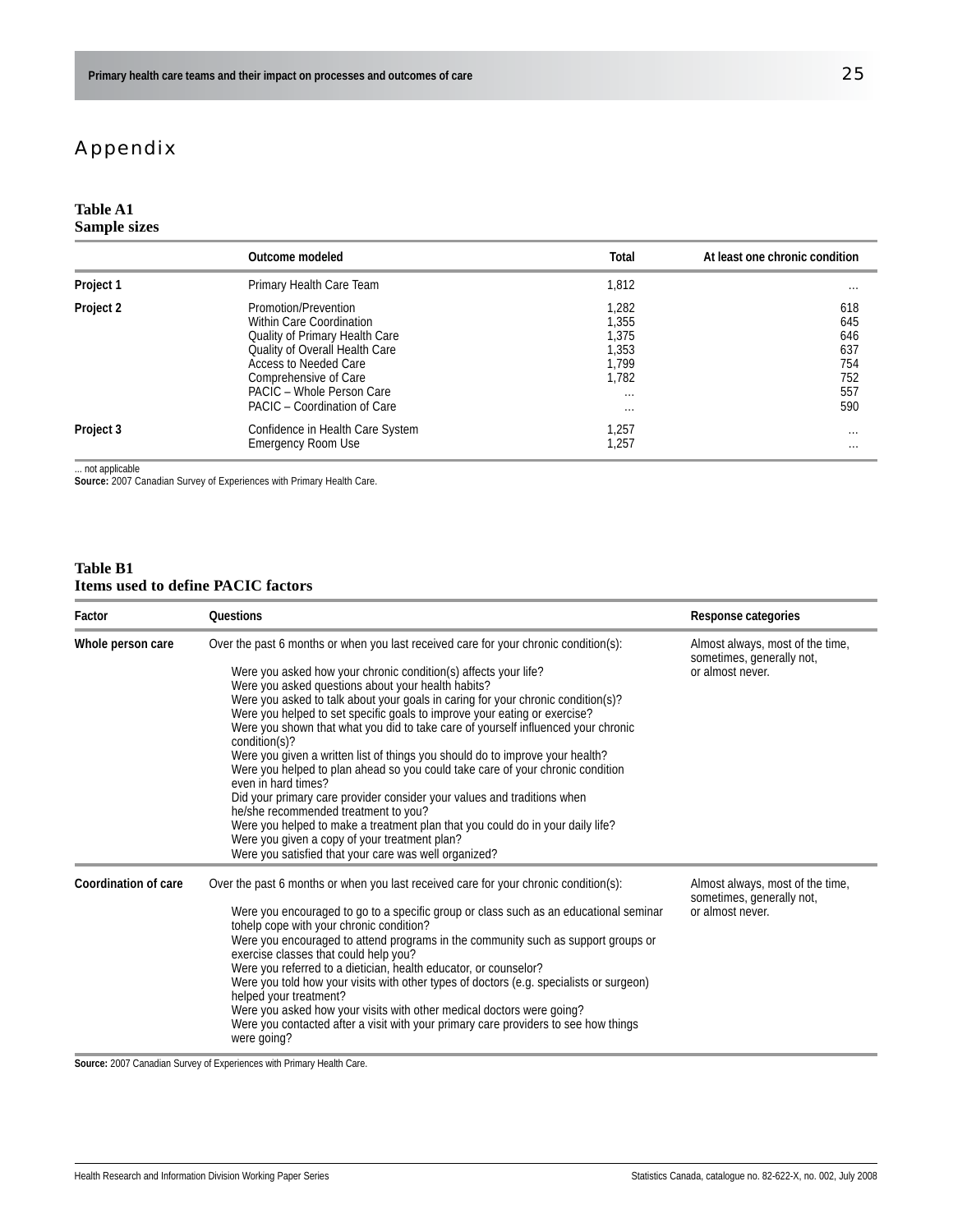| <b>Fit statistic</b>                                                              | Interpretation                                                                                                                                                                                                                                                                                                           | <b>Criterion values</b>                                                                                                                                                                       |
|-----------------------------------------------------------------------------------|--------------------------------------------------------------------------------------------------------------------------------------------------------------------------------------------------------------------------------------------------------------------------------------------------------------------------|-----------------------------------------------------------------------------------------------------------------------------------------------------------------------------------------------|
| $X^2$                                                                             | Overall discrepancy between theoretical model and observed data.                                                                                                                                                                                                                                                         | A p-value > 0.05 indicates a well-fitting model.                                                                                                                                              |
| CFI                                                                               | Fit of the theoretical model relative to a null model where all observed<br>variables are uncorrelated; ranges from 0 to 1; higher scores mean better fit.                                                                                                                                                               | Values $\geq 0.90$ indicate a well-fitting model.                                                                                                                                             |
| TLI                                                                               | Fit of the theoretical model relative to a null model where all observed<br>variables are uncorrelated; adjusts for model df; can fall outside 0-1 interval;<br>higher values mean better fit.                                                                                                                           | Values $\geq$ 0.90 indicate a well-fitting model.                                                                                                                                             |
| <b>RMSEA</b>                                                                      | Lack of fit of the theoretical model, per model df; values range from 0 to $+\infty$ ;<br>lower values mean better fit.                                                                                                                                                                                                  | Values $\leq$ 0.10 mean adequate fit.                                                                                                                                                         |
| LM test                                                                           | Represents the reduction in model X <sup>2</sup> resulting from adding a specific<br>path to the model.                                                                                                                                                                                                                  | Significant $\chi^2$ values (evaluated on 1 df)<br>means that the path would make a statistical<br>improvement; modification must be defensible<br>on theoretical and methodological grounds. |
| Probit regression<br>coefficient                                                  | Regression coefficient for a binary or categorical outcome, where a truly<br>continuous variable is assumed to underlie the observed categories;<br>interpreted as the amount of standard deviation unit change in the continuous<br>underlying variable corresponding to a one-unit increase in the predictor variable. | z-statistics $\leq$ -1.96 or $\geq$ + 1.96 indicate a<br>significant impact at the 0.05 level.                                                                                                |
| Linear regression<br>coefficient                                                  | Regression coefficient for a continuous outcome; interpreted as the unit change<br>in the outcome variable corresponding to a one-unit increase in the predictor variable.                                                                                                                                               | z-statistics $\leq$ -1.96 or $\geq$ + 1.96 indicate a<br>significant impact at the 0.05 level.                                                                                                |
| Direct effect                                                                     | Effect of one variable on another is an effect that is not transmitted through<br>any intervening variables.                                                                                                                                                                                                             | z-statistics $\leq$ -1.96 or $\geq$ + 1.96 indicate a<br>significant impact at the 0.05 level.                                                                                                |
| Indirect effect                                                                   | Effect of one variable on another is an effect that is transmitted through any<br>intervening variables.                                                                                                                                                                                                                 | Dependent on the method used to assess<br>indirect effect (see below)                                                                                                                         |
| Product of direct<br>effects method for<br>testing indirect<br>effects            | Point estimate of indirect effect is the product of all intervening direct effects along<br>the "conduit" that connects two variables                                                                                                                                                                                    | z-statistics $\leq$ -1.96 or $\geq$ + 1.96 indicate a<br>significant indirect effect at the 0.05 level.                                                                                       |
| Joint significance<br>of direct effects<br>method for testing<br>indirect effects | No interpretable quantity representing the indirect effect is estimated,<br>but its existence is inferred from the joint statistical significance of each and every<br>direct effect that lies along the pathway connecting a pair of variables.                                                                         | z-statistics $\leq$ -1.96 or $\geq$ + 1.96 for each and<br>every direct effect along the pathway indicate<br>the presence of a significant indirect effect.                                   |

#### **Tableau C1 Model fit assessment statistics for CFA**

**Source:** 2007 Canadian Survey of Experiences with Primary Health Care.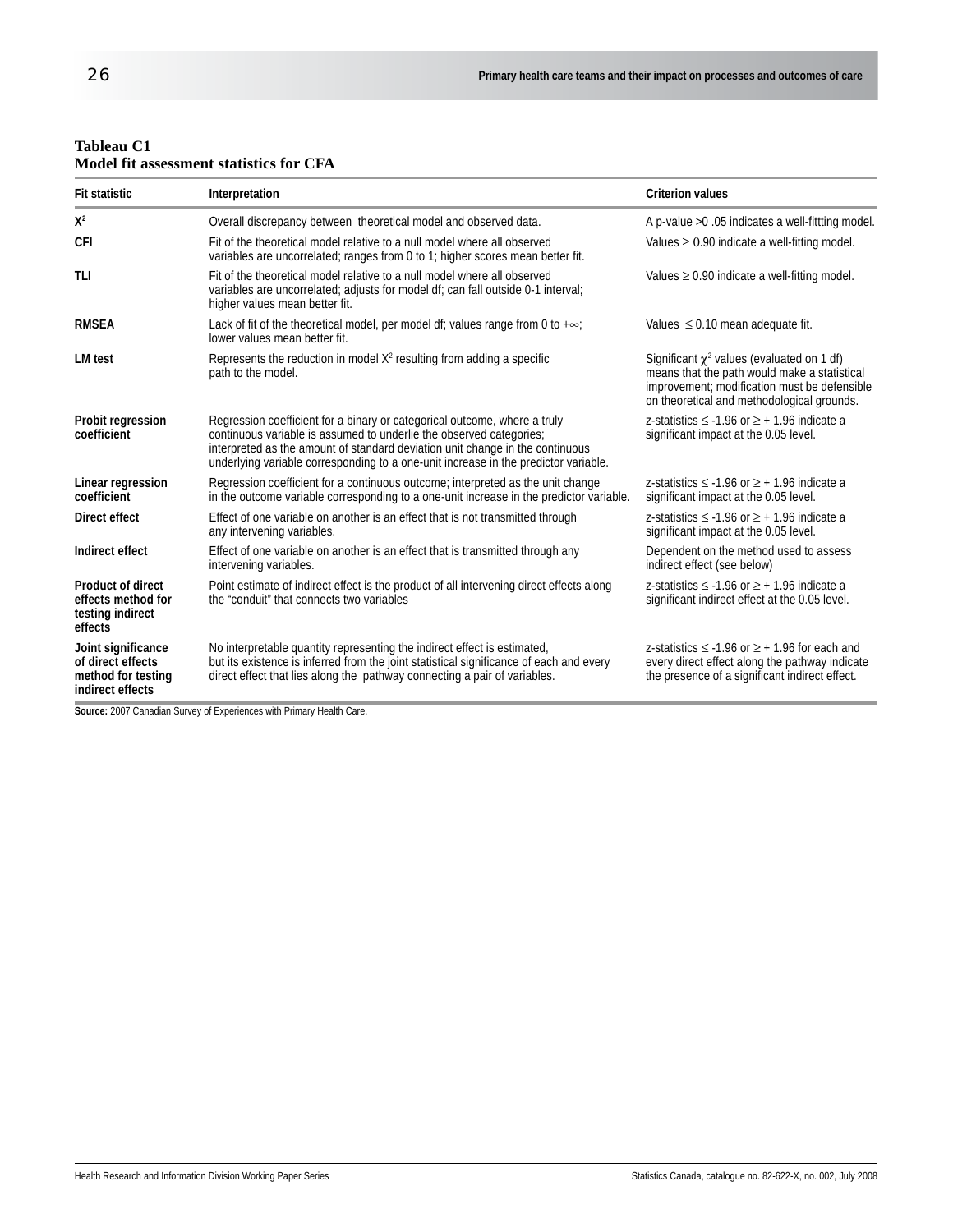**Adjusted odds ratios relating selected characteristics to receiving 75% of health promotion/disease prevention needed, household population aged 18 or older with regular medical doctor or regular place of care, Canada, 2007**

|                                                            |                        | Total (n=1,282)          |                   | At leat one chronic condition (n=618) |                          |          |  |
|------------------------------------------------------------|------------------------|--------------------------|-------------------|---------------------------------------|--------------------------|----------|--|
|                                                            | Adjusted<br>odds ratio | 95% confidence<br>limits |                   | Adjusted<br>odds ratio                | 95% confidence<br>limits |          |  |
|                                                            |                        | from                     | to                |                                       | from                     | to       |  |
| Access to a primary health care team                       |                        |                          |                   |                                       |                          |          |  |
| Yes<br>No                                                  | $1.297*$<br>1.000      | 0.983                    | 1.711             | $1.573**$<br>1.000                    | 1.023<br>$\dddotsc$      | 2.418    |  |
|                                                            |                        | $\cdots$                 | $\cdots$          |                                       |                          | $\cdots$ |  |
| Age<br>18 to 44                                            | 1.000                  |                          |                   | 1.000                                 |                          |          |  |
| 45 to 64                                                   | $1.310*$               | $\cdots$<br>0.950        | $\ldots$<br>1.805 | 1.199                                 | $\cdots$<br>0.640        | 2.245    |  |
| 65 or older                                                | 0.694                  | 0.409                    | 1.176             | 0.755                                 | 0.329                    | 1.735    |  |
|                                                            |                        |                          |                   |                                       |                          |          |  |
| Sex<br>Male                                                | 1.000                  |                          |                   | 1.000                                 |                          |          |  |
| Female                                                     | $1.304*$               | $\cdots$<br>0.970        | 1.752             | 1.323                                 | $\cdots$<br>0.857        | 2.043    |  |
|                                                            |                        |                          |                   |                                       |                          |          |  |
| Education                                                  | 1.434                  | 0.915                    | 2.246             | 1.452                                 | 0.796                    | 2.650    |  |
| Less than high school<br>High school or some postsecondary | $1.434***$             | 1.038                    | 1.982             | 1.249                                 | 0.779                    | 2.004    |  |
| Postsecondary graduation                                   | 1.000                  |                          |                   | 1.000                                 |                          |          |  |
| Other education or training                                | 1.068                  | $\cdots$<br>0.327        | $\cdots$<br>3.493 | 1.460                                 | $\ldots$<br>0.223        | 9.550    |  |
| Employment                                                 |                        |                          |                   |                                       |                          |          |  |
| Employed full-time                                         | 1.000                  |                          |                   | 1.000                                 |                          |          |  |
| Employed part-time                                         | 0.902                  | $\cdots$<br>0.575        | $\cdots$<br>1.417 | 1.022                                 | $\ldots$<br>0.420        | 2.489    |  |
| Retired                                                    | 1.203                  | 0.708                    | 2.044             | 1.119                                 | 0.531                    | 2.358    |  |
| Other <sup>1</sup>                                         | 1.016                  | 0.667                    | 1.548             | 1.076                                 | 0.512                    | 2.259    |  |
| Household income                                           |                        |                          |                   |                                       |                          |          |  |
| Less than or equal to \$29,999                             | $0.646*$               | 0.400                    | 1.044             | 0.952                                 | 0.442                    | 2.049    |  |
| \$30,000 to \$79,999                                       | $0.693*$               | 0.475                    | 1.012             | 0.939                                 | 0.476                    | 1.852    |  |
| Greater than or equal to \$80,000                          | 1.000                  | $\ldots$                 | $\ldots$          | 1.000                                 | $\ldots$                 | $\cdots$ |  |
| Missing                                                    | 0.853                  | 0.497                    | 1.462             | 0.921                                 | 0.373                    | 2.271    |  |
| Self-reported health                                       |                        |                          |                   |                                       |                          |          |  |
| Excellent/Very good                                        | 1.000                  | $\ldots$                 | $\cdots$          | 1.000                                 | $\ldots$                 | $\cdots$ |  |
| Good                                                       | 0.797                  | 0.574                    | 1.105             | 0.672                                 | 0.408                    | 1.108    |  |
| Fair/Poor                                                  | 0.777                  | 0.484                    | 1.247             | 0.851                                 | 0.478                    | 1.516    |  |
| Selected chronic conditions <sup>2</sup>                   |                        |                          |                   |                                       |                          |          |  |
| None                                                       | 1.000                  | $\cdots$                 | $\ldots$          | $\cdots$                              | $\cdots$                 | $\cdots$ |  |
| One                                                        | 0.853                  | 0.587                    | 1.240             | $\cdots$                              | $\ldots$                 | $\cdots$ |  |
| Two or more                                                | 1.231                  | 0.846                    | 1.791             | $\cdots$                              | $\ldots$                 | $\cdots$ |  |

 $\overline{\cdots}$  not applicable

significantly different from estimate for reference category (p<0.10)

\*\* significantly different from estimate for reference category (p<0.05)

1. For example, unemployed, student, stay-at-home parent.

2. Arthritis, chronic obstructive pulmonary disease, heart disease, cancer, high blood pressure, diabetes, and mood disorders (including depression).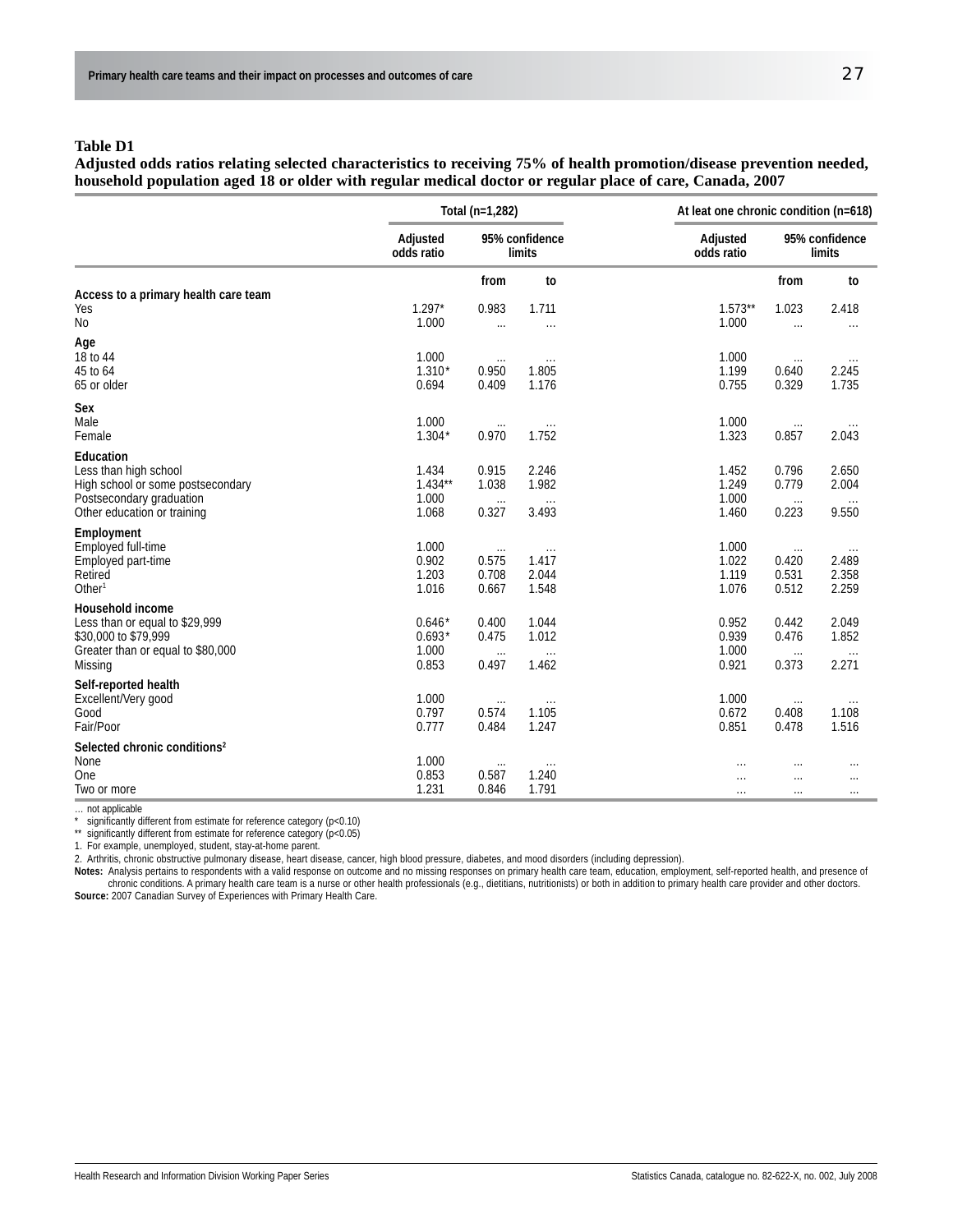**Adjusted odds ratios relating selected characteristics to encountering at least one event of uncoordinated care, household population aged 18 or older with regular medical doctor or regular place of care, Canada, 2007**

|                                                                                                                                    | Total (n=1,355)                         |                                     |                                     | At least one chronic condition (n=645) |                                     |                                     |  |
|------------------------------------------------------------------------------------------------------------------------------------|-----------------------------------------|-------------------------------------|-------------------------------------|----------------------------------------|-------------------------------------|-------------------------------------|--|
|                                                                                                                                    | Adjusted<br>odds ratio                  | 95% confidence<br>limits            |                                     | Adjusted<br>odds ratio                 | 95% confidence<br>limits            |                                     |  |
|                                                                                                                                    |                                         | from                                | to                                  |                                        | from                                | to                                  |  |
| Access to primary health care team<br>Yes<br>No                                                                                    | 0.939<br>1.000                          | 0.687<br>$\cdots$                   | 1.283<br>$\cdots$                   | 1.236<br>1.000                         | 0.798<br>$\cdots$                   | 1.914<br>$\cdots$                   |  |
| Age<br>18 to 44<br>45 to 64<br>65 or older                                                                                         | 1.000<br>$0.561**$<br>$0.447**$         | $\ldots$<br>0.376<br>0.215          | 0.836<br>0.931                      | 1.000<br>0.632<br>$0.417*$             | $\ldots$<br>0.316<br>0.150          | 1.264<br>1.162                      |  |
| Sex<br>Male<br>Female                                                                                                              | 1.000<br>1.112                          | $\cdots$<br>0.796                   | $\cdots$<br>1.553                   | 1.000<br>1.166                         | $\ldots$<br>0.707                   | 1.924                               |  |
| Education<br>Less than high school<br>High school or some postsecondary<br>Postsecondary graduation<br>Other education or training | 0.926<br>1.018<br>1.000<br>1.428        | 0.549<br>0.671<br>$\ldots$<br>0.329 | 1.563<br>1.545<br>$\ldots$<br>6.199 | 0.785<br>0.825<br>1.000<br>1.483       | 0.420<br>0.448<br>$\dots$<br>0.231  | 1.466<br>1.516<br>9.506             |  |
| Employment<br>Employed full-time<br>Employed part-time<br>Retired<br>Other <sup>1</sup>                                            | 1.000<br>1.604<br>1.133<br>$1.565*$     | $\cdots$<br>0.877<br>0.607<br>0.969 | $\cdots$<br>2.930<br>2.117<br>2.527 | 1.000<br>$2.176*$<br>1.406<br>1.201    | $\ldots$<br>0.860<br>0.615<br>0.567 | 5.504<br>3.218<br>2.546             |  |
| Household income<br>Less than or equal to \$29,999<br>\$30,000 to \$79,999<br>Greater than or equal to \$80,000<br>Missing         | 0.663<br>$0.644*$<br>1.000<br>$0.494**$ | 0.387<br>0.407<br>$\dots$<br>0.266  | 1.137<br>1.021<br>$\ldots$<br>0.919 | 0.917<br>0.645<br>1.000<br>0.847       | 0.429<br>0.314<br>$\ldots$<br>0.346 | 1.962<br>1.325<br>$\cdots$<br>2.069 |  |
| Self-reported health<br>Excellent/Very good<br>Good<br>Fair/Poor                                                                   | 1.000<br>1.341<br>$3.026**$             | $\cdots$<br>0.929<br>1.897          | $\ldots$<br>1.936<br>4.828          | 1.000<br>$1.827**$<br>$3.743**$        | $\ldots$<br>1.012<br>1.978          | 3.298<br>7.082                      |  |
| Selected chronic conditions <sup>2</sup><br>None<br>One<br>Two or more                                                             | 1.000<br>1.203<br>$1.959**$             | $\cdots$<br>0.766<br>1.210          | $\ldots$<br>1.891<br>3.172          | $\cdots$<br>.<br>$\cdots$              | .<br>$\cdots$<br>$\cdots$           | $\cdots$<br>$\ldots$<br>$\cdots$    |  |

… not applicable

\* significantly different from estimate for reference category ( $p<0.10$ )<br>\*\* significantly different from estimate for reference category ( $p<0.05$ )

significantly different from estimate for reference category (p<0.05)

1. For example, unemployed, student, stay-at-home parent.

2. Arthritis, chronic obstructive pulmonary disease, heart disease, cancer, high blood pressure, diabetes, and mood disorders (including depression).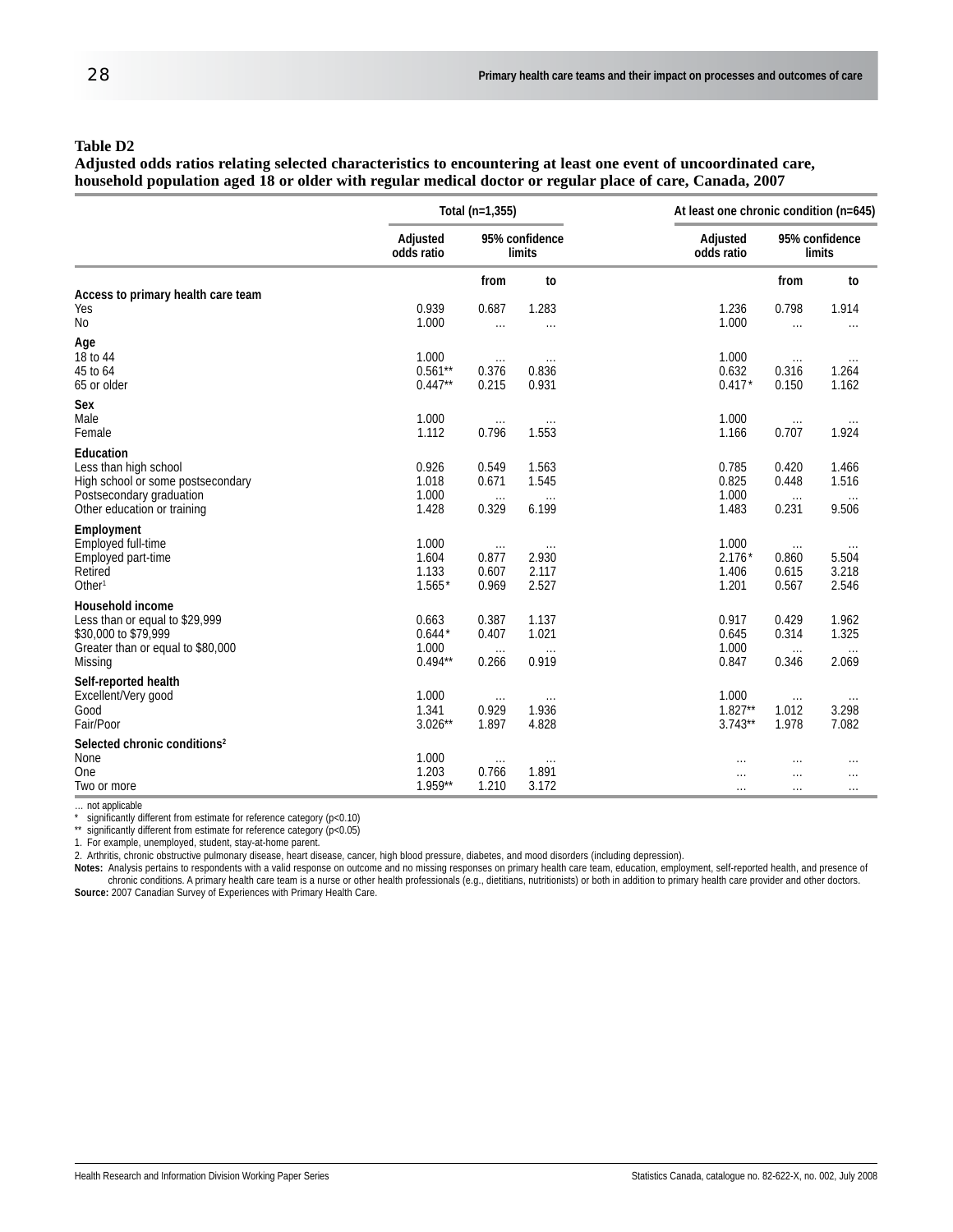#### **Adjusted odds ratios relating selected characteristics to receiving fair/poor quality primary health care, household population aged 18 or older with regular medical doctor or regular place of care, Canada, 2007**

|                                          | Total (n=1,375)        |                          |          | At least one chronic condition (n=646) |                          |          |  |
|------------------------------------------|------------------------|--------------------------|----------|----------------------------------------|--------------------------|----------|--|
|                                          | Adjusted<br>odds ratio | 95% confidence<br>limits |          | Adjusted<br>odds ratio                 | 95% confidence<br>limits |          |  |
|                                          |                        | from                     | to       |                                        | from                     | to       |  |
| Access to primary health care team       |                        |                          |          |                                        |                          |          |  |
| Yes                                      | 0.753<br>1.000         | 0.424                    | 1.337    | $0.260**$<br>1.000                     | 0.084                    | 0.802    |  |
| No                                       |                        | $\cdots$                 | $\cdots$ |                                        | $\ddots$                 | $\ldots$ |  |
| Age                                      |                        |                          |          |                                        |                          |          |  |
| 18 to 44                                 | 1.000                  | $\ldots$                 |          | 1.000                                  | $\cdots$                 |          |  |
| 45 to 64                                 | $0.499**$              | 0.279                    | 0.892    | 1.016                                  | 0.285                    | 3.626    |  |
| 65 or older                              | 0.429                  | 0.114                    | 1.609    | 0.489                                  | 0.069                    | 3.481    |  |
| Sex                                      |                        |                          |          |                                        |                          |          |  |
| Male                                     | 1.000                  | $\cdots$                 |          | 1.000                                  | $\ldots$                 |          |  |
| Female                                   | $2.163**$              | 1.227                    | 3.814    | 1.882                                  | 0.650                    | 5.452    |  |
| Education                                |                        |                          |          |                                        |                          |          |  |
| Less than high school                    | 0.707                  | 0.266                    | 1.878    | 0.616                                  | 0.144                    | 2.631    |  |
| High school or some postsecondary        | 1.120                  | 0.585                    | 2.145    | 1.662                                  | 0.539                    | 5.128    |  |
| Postsecondary graduation                 | 1.000                  |                          |          | 1.000                                  | $\cdots$                 | $\cdots$ |  |
| Other education or training              | 0.678                  | 0.119                    | 3.853    | $\ldots$                               | $\cdots$                 | $\ldots$ |  |
| Employment                               |                        |                          |          |                                        |                          |          |  |
| Employed full-time                       | 1.000                  | $\cdots$                 |          | 1.000                                  | $\ldots$                 |          |  |
| Employed part-time                       | $0.178**$              | 0.042                    | 0.754    | $0.169**$                              | 0.037                    | 0.777    |  |
| Retired                                  | 0.594                  | 0.162                    | 2.176    | 0.467                                  | 0.085                    | 2.572    |  |
| Other <sup>1</sup>                       | 1.250                  | 0.615                    | 2.543    | 0.486                                  | 0.105                    | 2.255    |  |
| Household income                         |                        |                          |          |                                        |                          |          |  |
| Less than or equal to \$29,999           | $2.523**$              | 1.090                    | 5.843    | 3.418                                  | 0.624                    | 18.718   |  |
| \$30,000 to \$79,999                     | $1.929**$              | 0.998                    | 3.729    | 1.309                                  | 0.237                    | 7.218    |  |
| Greater than or equal to \$80,000        | 1.000                  | $\ldots$                 | $\cdots$ | 1.000                                  | $\ldots$                 |          |  |
| Missing                                  | 0.872                  | 0.255                    | 2.983    | 0.677                                  | 0.081                    | 5.683    |  |
| Self-reported health                     |                        |                          |          |                                        |                          |          |  |
| Excellent/Very good                      | 1.000                  | $\cdots$                 | $\cdots$ | 1.000                                  | $\ldots$                 |          |  |
| Good                                     | $1.910**$              | 1.014                    | 3.596    | 2.212                                  | 0.663                    | 7.373    |  |
| Fair/Poor                                | $4.354**$              | 1.639                    | 11.564   | 4.195**                                | 1.244                    | 14.153   |  |
| Selected chronic conditions <sup>2</sup> |                        |                          |          |                                        |                          |          |  |
| None                                     | 1.000                  | $\cdots$                 | $\cdots$ | $\cdots$                               | $\cdots$                 | $\cdots$ |  |
| One                                      | 0.650                  | 0.314                    | 1.344    | .                                      | $\cdots$                 | $\cdots$ |  |
| Two or more                              | 0.689                  | 0.257                    | 1.842    | $\cdots$                               | $\cdots$                 | $\cdots$ |  |
|                                          |                        |                          |          |                                        |                          |          |  |

… not applicable

\* significantly different from estimate for reference category ( $p<0.10$ )<br>\*\* significantly different from estimate for reference category ( $p<0.05$ )

significantly different from estimate for reference category (p<0.05)

1. For example, unemployed, student, stay-at-home parent.

2. Arthritis, chronic obstructive pulmonary disease, heart disease, cancer, high blood pressure, diabetes, and mood disorders (including depression).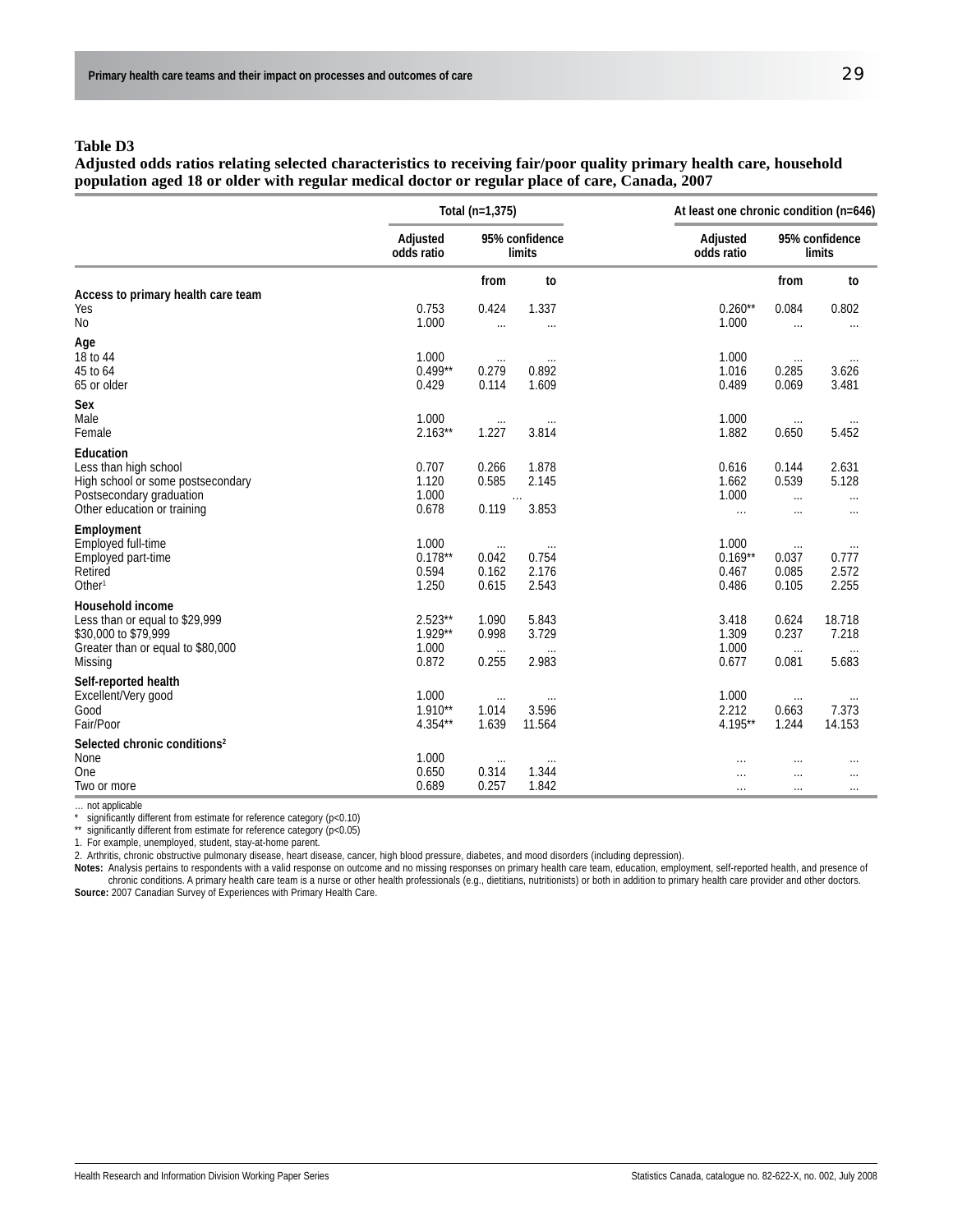**Adjusted odds ratios relating selected characteristics to receiving excellent/very good quality primary health care, household population aged 18 or older with regular medical doctor or regular place of care, Canada, 2007**

|                                                                                                                                    | Total (n=1,375)                      |                                     |                                     | At least one chronic condition (n=646) |                                     |                                     |  |
|------------------------------------------------------------------------------------------------------------------------------------|--------------------------------------|-------------------------------------|-------------------------------------|----------------------------------------|-------------------------------------|-------------------------------------|--|
|                                                                                                                                    | Adjusted<br>odds ratio               | 95% confidence<br><b>limits</b>     |                                     | Adjusted<br>odds ratio                 |                                     | 95% confidence<br>limits            |  |
|                                                                                                                                    |                                      | from                                | to                                  |                                        | from                                | to                                  |  |
| Access to primary health care team<br>Yes<br>No                                                                                    | 1.073<br>1.000                       | 0.781<br>$\ldots$                   | 1.475<br>$\cdots$                   | 1.459<br>1.000                         | 0.874<br>$\cdots$                   | 2.436<br>$\cdots$                   |  |
| Age<br>18 to 44<br>45 to 64<br>65 or older                                                                                         | 1.000<br>1.206<br>1.150              | $\cdots$<br>0.809<br>0.643          | 1.800<br>2.056                      | 1.000<br>1.053<br>1.014                | $\ldots$<br>0.456<br>0.375          | 2.430<br>2.747                      |  |
| Sex<br>Male<br>Female                                                                                                              | 1.000<br>0.997                       | $\ldots$<br>0.716                   | $\cdots$<br>1.387                   | 1.000<br>1.063                         | $\ldots$<br>0.588                   | 1.922                               |  |
| Education<br>Less than high school<br>High school or some postsecondary<br>Postsecondary graduation<br>Other education or training | 0.984<br>1.010<br>1.000<br>1.558     | 0.581<br>0.709<br>$\dots$<br>0.438  | 1.666<br>1.439<br>5.546             | 0.893<br>0.960<br>1.000<br>0.534       | 0.393<br>0.488<br>$\ldots$<br>0.067 | 2.029<br>1.887<br>4.254             |  |
| Employment<br>Employed full-time<br>Employed part-time<br>Retired<br>Other <sup>1</sup>                                            | 1.000<br>1.404<br>$1.938**$<br>1.188 | $\cdots$<br>0.790<br>1.089<br>0.764 | 2.496<br>3.450<br>1.847             | 1.000<br>2.470<br>$2.055*$<br>1.492    | $\ldots$<br>0.808<br>0.910<br>0.695 | 7.553<br>4.640<br>3.202             |  |
| Household income<br>Less than or equal to \$29,999<br>\$30,000 to \$79,999<br>Greater than or equal to \$80,000<br>Missing         | 0.796<br>$0.639**$<br>1.000<br>0.705 | 0.469<br>0.406<br>$\cdots$<br>0.404 | 1.349<br>1.006<br>$\cdots$<br>1.229 | 0.554<br>0.507<br>1.000<br>0.803       | 0.220<br>0.210<br>$\cdots$<br>0.282 | 1.393<br>1.220<br>$\cdots$<br>2.285 |  |
| Self-reported health<br>Excellent/Very good<br>Good<br>Fair/Poor                                                                   | 1.000<br>$0.505**$<br>$0.342**$      | $\cdots$<br>0.344<br>0.201          | 0.742<br>0.582                      | 1.000<br>$0.446**$<br>$0.294***$       | $\ldots$<br>0.234<br>0.147          | 0.851<br>0.586                      |  |
| Selected chronic conditions <sup>2</sup><br>None<br>One<br>Two or more                                                             | 1.000<br>$2.131**$<br>$1.776**$      | $\cdots$<br>1.383<br>1.058          | $\cdots$<br>3.283<br>2.981          | $\cdots$<br>.<br>$\cdots$              | $\cdots$<br><br>$\cdots$            | $\cdots$<br>$\cdots$<br>$\cdots$    |  |

… not applicable

significantly different from estimate for reference category (p<0.10)

\*\* significantly different from estimate for reference category (p<0.05)

1. For example, unemployed, student, stay-at-home parent.

2. Arthritis, chronic obstructive pulmonary disease, heart disease, cancer, high blood pressure, diabetes, and mood disorders (including depression).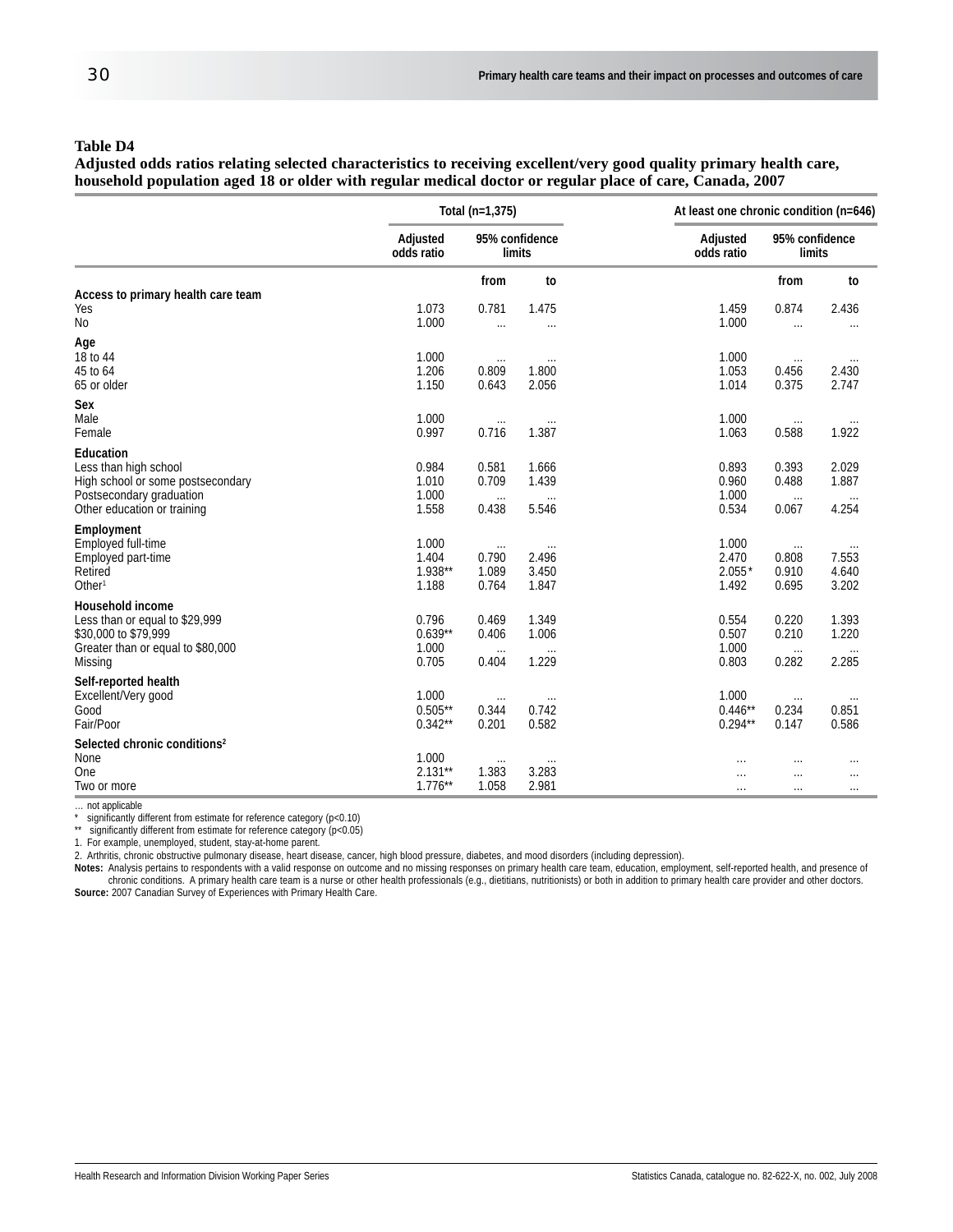#### **Adjusted odds ratios relating selected characteristics to receiving fair/poor quality overall health care, household population aged 18 or older with regular medical doctor or regular place of care, Canada, 2007**

|                                                                                                                                    | Total (n=1,353)                     |                                     |                                     | At least one chronic condition (n=637)  |                                     |                           |  |
|------------------------------------------------------------------------------------------------------------------------------------|-------------------------------------|-------------------------------------|-------------------------------------|-----------------------------------------|-------------------------------------|---------------------------|--|
|                                                                                                                                    | Adjusted<br>odds ratio              | 95% confidence<br>limits            |                                     | Adjusted<br>odds ratio                  | 95% confidence<br>limits            |                           |  |
|                                                                                                                                    |                                     | from                                | to                                  |                                         | from                                | to                        |  |
| Access to primary health care team<br>Yes<br>No                                                                                    | 0.719<br>1.000                      | 0.439<br>$\cdots$                   | 1.177<br>$\cdots$                   | $0.395**$<br>1.000                      | 0.177<br>$\ddots$                   | 0.879<br>$\cdots$         |  |
| Age<br>18 to 44<br>45 to 64<br>65 or older                                                                                         | 1.000<br>$0.550**$<br>0.739         | $\ldots$<br>0.318<br>0.274          | 0.951<br>1.994                      | 1.000<br>0.858<br>0.732                 | $\cdots$<br>0.219<br>0.140          | 3.363<br>3.821            |  |
| Sex<br>Male<br>Female                                                                                                              | 1.000<br>$1.713**$                  | $\cdots$<br>1.008                   | 2.912                               | 1.000<br>1.931                          | $\ldots$<br>0.723                   | 5.158                     |  |
| Education<br>Less than high school<br>High school or some postsecondary<br>Postsecondary graduation<br>Other education or training | $0.440*$<br>0.782<br>1.000<br>1.418 | 0.181<br>0.425<br>$\ldots$<br>0.387 | 1.069<br>1.440<br>$\ldots$<br>5.196 | $0.277**$<br>1.157<br>1.000<br>14.608** | 0.094<br>0.390<br>$\ldots$<br>1.200 | 0.812<br>3.431<br>177.888 |  |
| Employment<br>Employed full-time<br>Employed part-time<br>Retired<br>Other <sup>1</sup>                                            | 1.000<br>0.422<br>0.547<br>1.470    | $\ldots$<br>0.121<br>0.216<br>0.790 | 1.476<br>1.388<br>2.736             | 1.000<br>$0.264*$<br>0.554<br>0.909     | $\cdots$<br>0.060<br>0.137<br>0.283 | 1.160<br>2.233<br>2.920   |  |
| Household income<br>Less than or equal to \$29,999<br>\$30,000 to \$79,999<br>Greater than or equal to \$80,000<br>Missing         | 1.600<br>1.322<br>1.000<br>0.729    | 0.743<br>0.683<br>$\ldots$<br>0.261 | 3.446<br>2.557<br>$\cdots$<br>2.035 | 1.641<br>0.644<br>1.000<br>0.385        | 0.319<br>0.133<br>$\ldots$<br>0.054 | 8.433<br>3.115<br>2.728   |  |
| Self-reported health<br>Excellent/Very good<br>Good<br>Fair/Poor                                                                   | 1.000<br>$2.462**$<br>$7.017**$     | $\cdots$<br>1.379<br>3.048          | $\cdots$<br>4.397<br>16.155         | 1.000<br>$4.105***$<br>11.865**         | $\ldots$<br>1.439<br>4.104          | 11.709<br>34.300          |  |
| Selected chronic conditions <sup>2</sup><br>None<br>One<br>Two or more                                                             | 1.000<br>$0.445**$<br>0.707         | $\cdots$<br>0.212<br>0.314          | $\cdots$<br>0.933<br>1.589          | .<br>.<br>$\cdots$                      | <br><br>$\cdots$                    | <br>$\cdots$<br>$\cdots$  |  |

… not applicable

significantly different from estimate for reference category (p<0.10)

\*\* significantly different from estimate for reference category (p<0.05)

1. For example, unemployed, student, stay-at-home parent.

2. Arthritis, chronic obstructive pulmonary disease, heart disease, cancer, high blood pressure, diabetes, and mood disorders (including depression).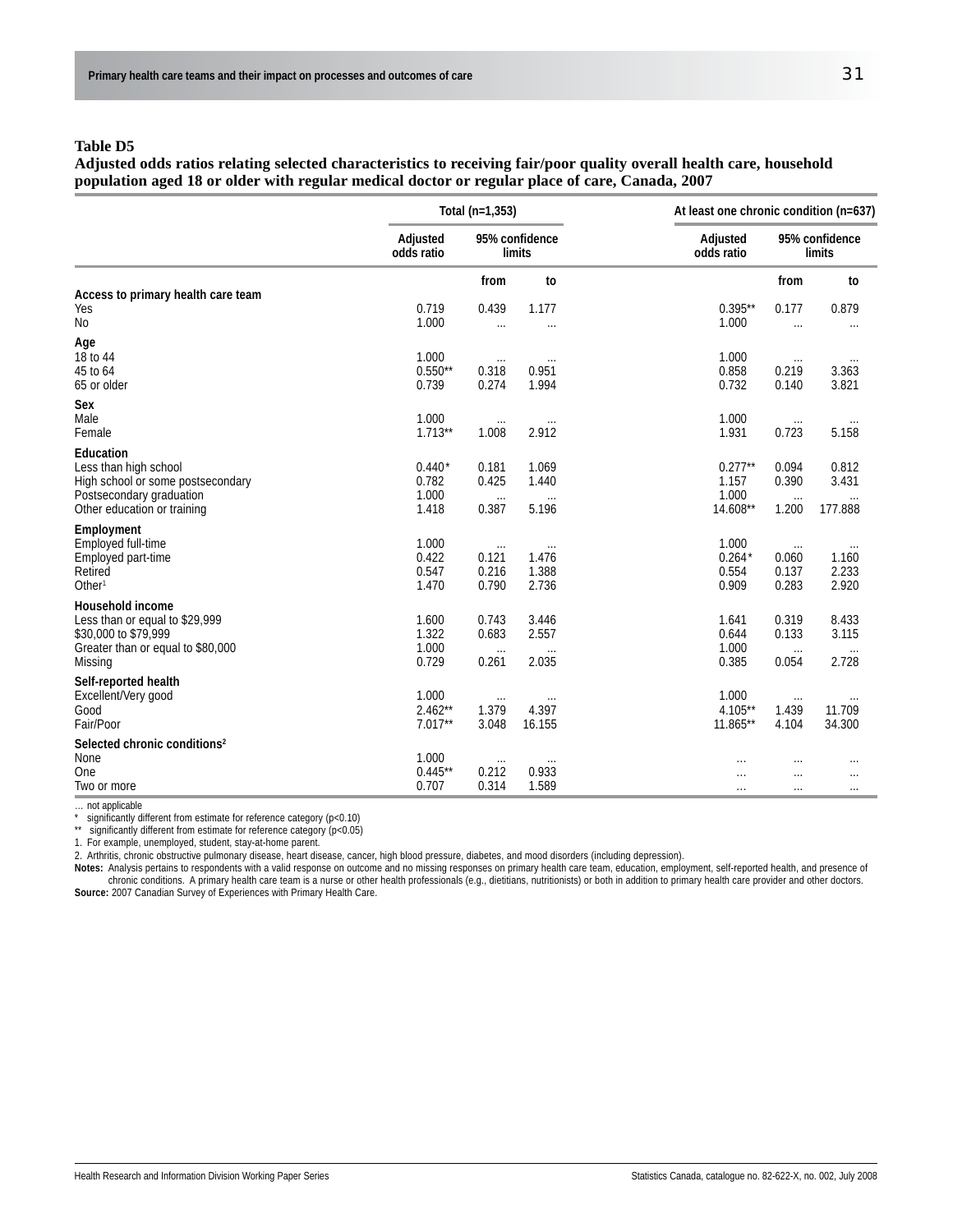**Adjusted odds ratios relating selected characteristics to receiving excellent/very good quality overall health care, household population aged 18 or older with regular medical doctor or regular place of care, Canada, 2007**

|                                                                                                                                    | Total (n=1,353)                      |                                     |                                     | At least one chronic condition (n=637) |                                     |                                     |  |
|------------------------------------------------------------------------------------------------------------------------------------|--------------------------------------|-------------------------------------|-------------------------------------|----------------------------------------|-------------------------------------|-------------------------------------|--|
|                                                                                                                                    | Adjusted<br>odds ratio               |                                     | 95% confidence<br><b>limits</b>     | Adjusted<br>odds ratio                 | 95% confidence<br><b>limits</b>     |                                     |  |
|                                                                                                                                    |                                      | from                                | to                                  |                                        | from                                | to                                  |  |
| Access to primary health care team<br>Yes<br><b>No</b>                                                                             | 1.225<br>1.000                       | 0.915<br>$\cdots$                   | 1.639<br>$\cdots$                   | $1.645**$<br>1.000                     | 1.041<br>$\cdots$                   | 2.601<br>$\cdots$                   |  |
| Age<br>18 to 44<br>45 to 64<br>65 or older                                                                                         | 1.000<br>1.337<br>1.032              | $\cdots$<br>0.914<br>0.576          | 1.955<br>1.852                      | 1.000<br>0.891<br>0.676                | $\cdots$<br>0.435<br>0.268          | 1.825<br>1.702                      |  |
| Sex<br>Male<br>Female                                                                                                              | 1.000<br>0.995                       | $\cdots$<br>0.726                   | $\cdots$<br>1.364                   | 1.000<br>1.368                         | $\cdots$<br>0.812                   | 2.305                               |  |
| Education<br>Less than high school<br>High school or some postsecondary<br>Postsecondary graduation<br>Other education or training | 0.954<br>1.115<br>1.000<br>0.657     | 0.587<br>0.794<br>$\ldots$<br>0.133 | 1.550<br>1.565<br>$\cdots$<br>3.245 | 0.975<br>1.193<br>1.000<br>0.576       | 0.503<br>0.699<br>$\dots$<br>0.068  | 1.889<br>2.037<br>4.888             |  |
| Employment<br>Employed full-time<br>Employed part-time<br>Retired<br>Other <sup>1</sup>                                            | 1.000<br>0.939<br>$2.281**$<br>1.327 | $\ldots$<br>0.559<br>1.310<br>0.864 | 1.579<br>3.972<br>2.038             | 1.000<br>1.222<br>$2.153*$<br>1.412    | $\cdots$<br>0.400<br>0.942<br>0.677 | 3.732<br>4.922<br>2.945             |  |
| Household income<br>Less than or equal to \$29,999<br>\$30,000 to \$79,999<br>Greater than or equal to \$80,000<br>Missing         | 0.983<br>0.909<br>1.000<br>0.851     | 0.583<br>0.604<br>$\ldots$<br>0.484 | 1.657<br>1.369<br>$\cdots$<br>1.497 | 0.792<br>0.661<br>1.000<br>0.765       | 0.333<br>0.320<br>$\cdots$<br>0.277 | 1.883<br>1.367<br>$\ldots$<br>2.113 |  |
| Self-reported health<br>Excellent/Very good<br>Good<br>Fair/Poor                                                                   | 1.000<br>$0.407**$<br>$0.296**$      | $\ldots$<br>0.282<br>0.179          | 0.586<br>0.492                      | 1.000<br>$0.396**$<br>$0.319**$        | $\ldots$<br>0.220<br>0.170          | 0.710<br>0.600                      |  |
| Selected chronic conditions <sup>2</sup><br>None<br>One<br>Two or more                                                             | 1.000<br>$1.921**$<br>1.382          | $\cdots$<br>1.285<br>0.865          | $\cdots$<br>2.870<br>2.209          | .<br>.<br>$\cdots$                     | $\cdots$<br>$\cdots$<br>$\cdots$    | $\cdots$<br>$\cdots$<br>$\cdots$    |  |

… not applicable

\* significantly different from estimate for reference category ( $p<0.10$ )<br>\*\* significantly different from estimate for reference category ( $p<0.05$ )

significantly different from estimate for reference category (p<0.05)

1. For example, unemployed, student, stay-at-home parent.

2. Arthritis, chronic obstructive pulmonary disease, heart disease, cancer, high blood pressure, diabetes, and mood disorders (including depression).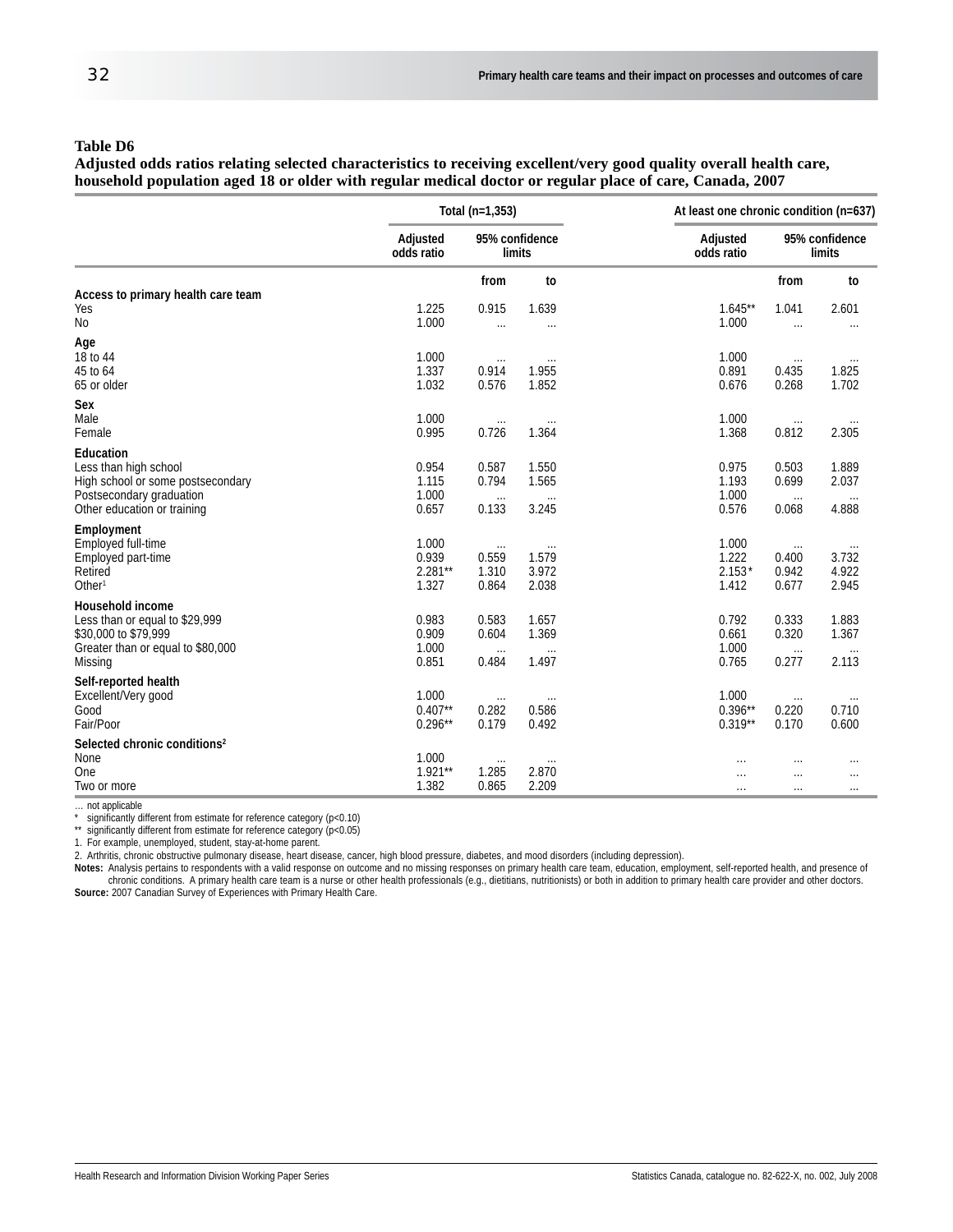**Adjusted odds ratios relating selected characteristics to not being able to access health care when needed, household population aged 18 or older with regular medical doctor or regular place of care, Canada, 2007**

|                                                 | Total (n=1,799)        |                          |                   | At least one chronic condition (n=754) |                          |                      |  |
|-------------------------------------------------|------------------------|--------------------------|-------------------|----------------------------------------|--------------------------|----------------------|--|
|                                                 | Adjusted<br>odds ratio | 95% confidence<br>limits |                   | Adjusted<br>odds ratio                 | 95% confidence<br>limits |                      |  |
|                                                 |                        | from                     | to                |                                        | from                     | to                   |  |
| Access to primary health care team <sup>1</sup> |                        |                          |                   |                                        |                          |                      |  |
| Yes                                             | 0.763                  | 0.497                    | 1.171             | 0.618                                  | 0.334                    | 1.145                |  |
| No                                              | 1.000                  | $\cdots$                 | $\cdots$          | 1.000                                  | $\ddots$                 | $\cdots$             |  |
| Age                                             |                        |                          |                   |                                        |                          |                      |  |
| 18 to 44                                        | 1.000                  | $\cdots$                 | $\cdots$          | 1.000                                  | $\cdots$                 |                      |  |
| 45 to 64                                        | 0.795                  | 0.470                    | 1.345             | 0.976                                  | 0.379                    | 2.516                |  |
| 65 or older                                     | $0.431*$               | 0.169                    | 1.101             | 0.468                                  | 0.116                    | 1.890                |  |
| Sex                                             |                        |                          |                   |                                        |                          |                      |  |
| Male                                            | 1.000                  | $\cdots$                 |                   | 1.000                                  | $\cdots$                 |                      |  |
| Female                                          | 1.314                  | 0.843                    | 2.048             | 1.200                                  | 0.593                    | 2.427                |  |
| Education                                       |                        |                          |                   |                                        |                          |                      |  |
| Less than high school                           | 0.782                  | 0.403                    | 1.519             | 0.595                                  | 0.234                    | 1.513                |  |
| High school or some postsecondary               | 0.920                  | 0.541                    | 1.564             | 1.060                                  | 0.456                    | 2.464                |  |
| Postsecondary graduation <sup>2</sup>           | 1.000                  | $\cdots$                 |                   | 1.000                                  | $\ldots$                 | $\cdots$             |  |
| Other education or training                     | 0.444                  | 0.107                    | 1.835             |                                        |                          |                      |  |
| Employment                                      |                        |                          |                   |                                        |                          |                      |  |
| Employed full-time                              | 1.000                  | $\ldots$                 |                   | 1.000                                  | $\ldots$                 |                      |  |
| Employed part-time                              | 0.778                  | 0.418                    | 1.446             | 0.613                                  | 0.155                    | 2.425                |  |
| Retired                                         | 0.904                  | 0.390                    | 2.093             | 1.535                                  | 0.420                    | 5.604                |  |
| Other <sup>2</sup>                              | 1.138                  | 0.659                    | 1.965             | 2.177                                  | 0.756                    | 6.268                |  |
| Household income                                |                        |                          |                   |                                        |                          |                      |  |
| Less than or equal to \$29,999                  | 1.553                  | 0.769                    | 3.138             | 1.254                                  | 0.414                    | 3.798                |  |
| \$30,000 to \$79,999                            | 1.533                  | 0.843                    | 2.788             | 0.973                                  | 0.347                    | 2.729                |  |
| Greater than or equal to \$80,000               | 1.000                  | $\ldots$                 | $\cdots$          | 1.000                                  | $\ldots$                 |                      |  |
| Missing                                         | 0.821                  | 0.327                    | 2.059             | $0.144***$                             | 0.022                    | 0.944                |  |
| Self-reported health                            |                        |                          |                   |                                        |                          |                      |  |
| Excellent/Very good                             | 1.000                  |                          |                   | 1.000                                  |                          |                      |  |
| Good                                            | $1.817**$              | $\ldots$<br>1.146        | $\cdots$<br>2.883 | $2.260**$                              | $\cdots$<br>0.998        | 5.119                |  |
| Fair/Poor                                       | $5.004**$              | 2.743                    | 9.129             | $3.447**$                              | 1.466                    | 8.109                |  |
| Selected chronic conditions <sup>3</sup>        |                        |                          |                   |                                        |                          |                      |  |
| None                                            | 1.000                  |                          |                   |                                        |                          |                      |  |
| One                                             | 0.694                  | $\cdots$<br>0.395        | $\cdots$<br>1.219 | .<br>.                                 | <br>$\cdots$             | $\cdots$<br>$\cdots$ |  |
| Two or more                                     | 1.080                  | 0.584                    | 2.000             | $\cdots$                               | $\cdots$                 | $\cdots$             |  |
|                                                 |                        |                          |                   |                                        |                          |                      |  |

… not applicable

\* significantly different from estimate for reference category ( $p<0.10$ )<br>\*\* significantly different from estimate for reference category ( $p<0.05$ )

significantly different from estimate for reference category (p<0.05)

1. For example, unemployed, student, stay-at-home parent.

2. Arthritis, chronic obstructive pulmonary disease, heart disease, cancer, high blood pressure, diabetes, and mood disorders (including depression).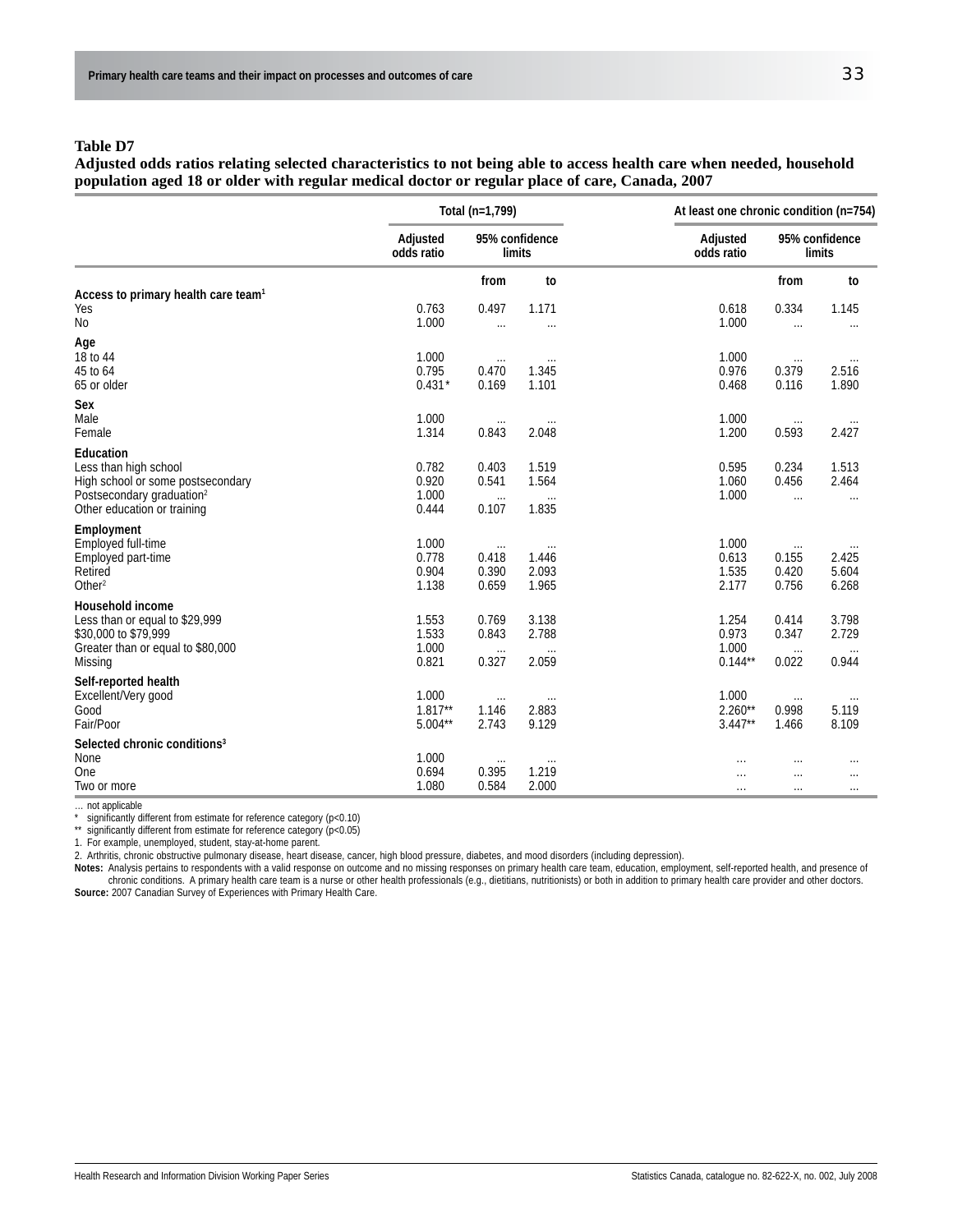**Adjusted odds ratios relating selected characteristics to receiving a comprehensive range of health care services, household population aged 18 or older with regular medical doctor or regular place of care, Canada, 2007**

|                                                                                                                                    | Total (n=1,782)                      |                                     |                                     | At least one chronic condition (n=752) |                                     |                                  |  |
|------------------------------------------------------------------------------------------------------------------------------------|--------------------------------------|-------------------------------------|-------------------------------------|----------------------------------------|-------------------------------------|----------------------------------|--|
|                                                                                                                                    | Adjusted<br>odds ratio               |                                     | 95% confidence<br>limits            | Adjusted<br>odds ratio                 |                                     | 95% confidence<br>limits         |  |
|                                                                                                                                    |                                      | from                                | to                                  |                                        | from                                | to                               |  |
| Access to primary health care team<br>Yes<br><b>No</b>                                                                             | 1.319<br>1.000                       | 0.837<br>$\cdots$                   | 2.080<br>$\cdots$                   | 1.502<br>1.000                         | 0.675<br>$\cdots$                   | 3.341<br>$\ldots$                |  |
| Age<br>18 to 44<br>45 to 64<br>65 or older                                                                                         | 1.000<br>1.073<br>1.635              | $\cdots$<br>0.590<br>0.644          | $\cdots$<br>1.951<br>4.155          | 1.000<br>1.000<br>1.358                | $\cdots$<br>0.285<br>0.319          | 3.502<br>5.785                   |  |
| Sex<br>Male<br>Female                                                                                                              | 1.000<br>0.682                       | $\cdots$<br>0.416                   | $\cdots$<br>1.118                   | 1.000<br>0.693                         | $\cdots$<br>0.318                   | 1.512                            |  |
| Education<br>Less than high school<br>High school or some postsecondary<br>Postsecondary graduation<br>Other education or training | $1.981*$<br>1.363<br>1.000<br>0.504  | 0.877<br>0.807<br>$\ldots$<br>0.142 | 4.472<br>2.301<br>$\cdots$<br>1.787 | 1.554<br>1.114<br>1.000                | 0.512<br>0.454<br>$\ldots$          | 4.716<br>2.734<br>$\ldots$       |  |
| Employment<br>Employed full-time<br>Employed part-time<br>Retired<br>Other <sup>1</sup>                                            | 1.000<br>2.154<br>0.982<br>$0.481**$ | $\cdots$<br>0.743<br>0.436<br>0.254 | 6.244<br>2.211<br>0.909             | 1.000<br>1.292<br>0.708<br>0.441       | $\cdots$<br>0.221<br>0.207<br>0.142 | 7.556<br>2.426<br>1.365          |  |
| Household income<br>Less than or equal to \$29,999<br>\$30,000 to \$79,999<br>Greater than or equal to \$80,000<br>Missing         | $0.396**$<br>0.577<br>1.000<br>0.842 | 0.174<br>0.293<br>$\ldots$<br>0.295 | 0.900<br>1.136<br>$\cdots$<br>2.402 | 0.486<br>0.775<br>1.000<br>1.478       | 0.111<br>0.193<br>$\cdots$<br>0.220 | 2.123<br>3.118<br>9.935          |  |
| Self-reported health<br>Excellent/Very good<br>Good<br>Fair/Poor                                                                   | 1.000<br>0.869<br>$0.400**$          | $\ldots$<br>0.507<br>0.190          | $\cdots$<br>1.491<br>0.840          | 1.000<br>0.593<br>0.556                | $\cdots$<br>0.256<br>0.218          | $\cdots$<br>1.372<br>1.419       |  |
| Selected chronic conditions <sup>2</sup><br>None<br>One<br>Two or more                                                             | 1.000<br>1.043<br>1.193              | $\cdots$<br>0.574<br>0.585          | $\cdots$<br>1.896<br>2.434          | .<br>.<br>$\cdots$                     | $\cdots$<br>$\cdots$<br>$\cdots$    | $\cdots$<br>$\cdots$<br>$\cdots$ |  |

… not applicable

\* significantly different from estimate for reference category ( $p<0.10$ )<br>\*\* significantly different from estimate for reference category ( $p<0.05$ )

significantly different from estimate for reference category (p<0.05)

1. For example, unemployed, student, stay-at-home parent.

2. Arthritis, chronic obstructive pulmonary disease, heart disease, cancer, high blood pressure, diabetes, and mood disorders (including depression).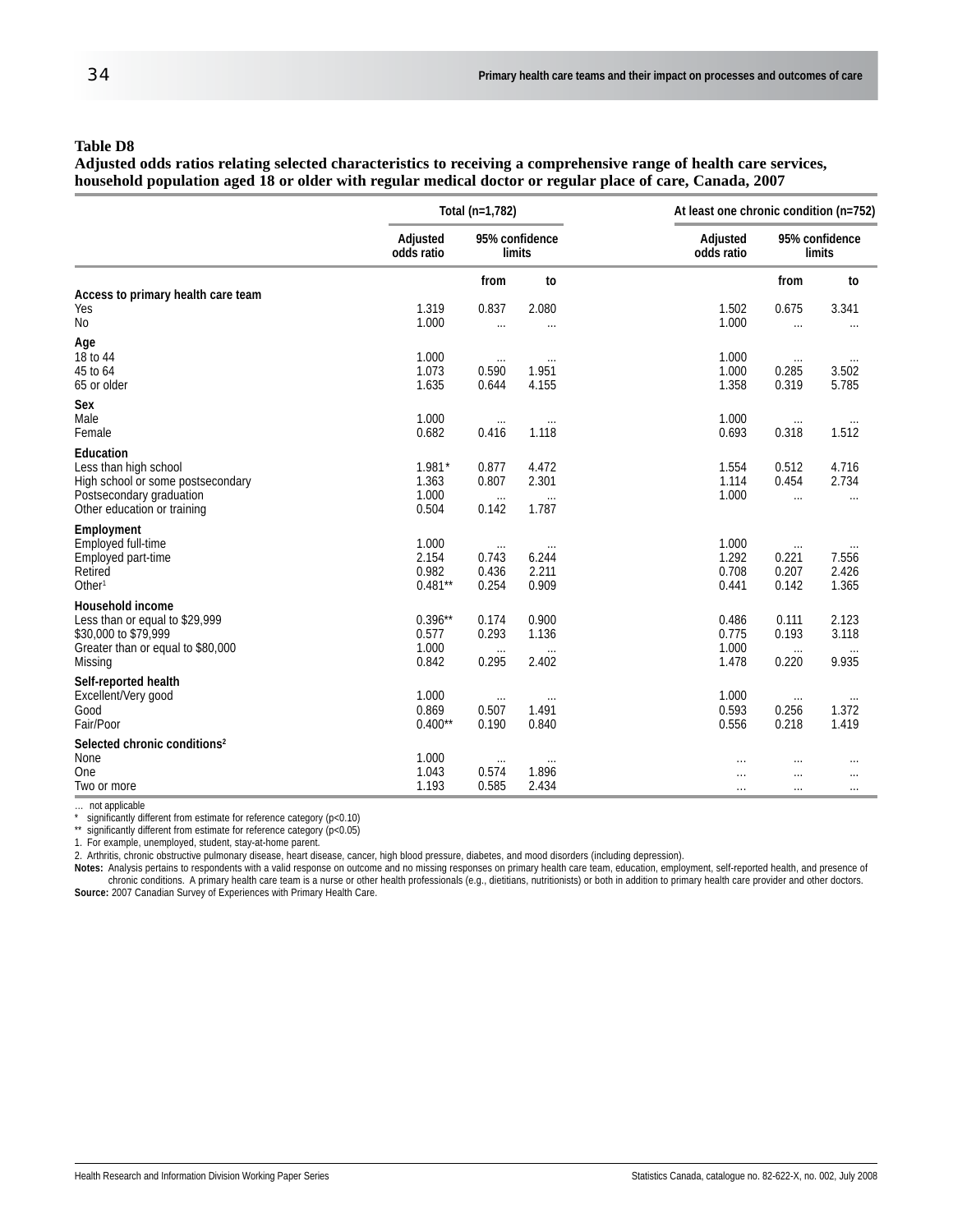**Adjusted beta estimates relating selected characteristics to PACIC "whole person care" factor summary score , household population aged 18 or older with regular medical doctor or regular place of care and at least one chronic condition, Canada, 2007**

|                                           | $(n=557)$     |                       |          |  |
|-------------------------------------------|---------------|-----------------------|----------|--|
|                                           | Adjusted beta | 95% confidence limits |          |  |
|                                           |               | from                  | to       |  |
| Access to primary health care team<br>Yes | 13.578**      | 8.372                 | 18.783   |  |
| No                                        | 1.000         | $\cdots$              | $\cdots$ |  |
| Age                                       |               |                       |          |  |
| 18 to 44                                  | 1.000         | $\cdots$              | $\cdots$ |  |
| 45 to 64                                  | $-2.405$      | $-9.925$              | 5.116    |  |
| 65 or older                               | $-16.451**$   | $-26.401$             | $-6.500$ |  |
| Sex                                       |               |                       |          |  |
| Male                                      | 1.000         | $\cdots$              | $\cdots$ |  |
| Female                                    | $-3.942$      | $-9.733$              | 1.849    |  |
| Education                                 |               |                       |          |  |
| Less than high school                     | 2.615         | $-4.878$              | 10.107   |  |
| High school or some postsecondary         | $-4.055$      | $-11.413$             | 3.304    |  |
| Postsecondary graduation                  | 1.000         |                       |          |  |
| Other education or training               | $-6.027$      | $-35.813$             | 23.759   |  |
| Employment                                |               |                       |          |  |
| Employed full-time                        | 1.000         |                       |          |  |
| Employed part-time                        | $-4.559$      | $-15.088$             | 5.969    |  |
| Retired                                   | 7.132         | $-1.862$              | 16.126   |  |
| Other <sup>1</sup>                        | $-2.232$      | $-10.324$             | 5.859    |  |
| Household income                          |               |                       |          |  |
| Less than or equal to \$29,999            | $-2.318$      | $-11.797$             | 7.162    |  |
| \$30,000 to \$79,999                      | 3.432         | $-5.214$              | 12.079   |  |
| Greater than or equal to \$80,000         | 1.000         | $\cdots$              |          |  |
| Missing                                   | $-8.175$      | $-18.236$             | 1.886    |  |
| Self-reported health                      |               |                       |          |  |
| Excellent/Very good                       | 1.000         | $\cdots$              |          |  |
| Good                                      | $-6.397**$    | $-12.591$             | $-0.202$ |  |
| Fair/Poor                                 | $-0.961$      | $-8.758$              | 6.837    |  |

… not applicable

\* significantly different from estimate for reference category (p<0.10)<sup>\*\*</sup> significantly different from estimate for reference category (p<0.05)

significantly different from estimate for reference category (p<0.05)

1. For example, unemployed, student, stay-at-home parent.

**Notes:** Analysis pertains to respondents with a valid response on outcome and no missing responses on primary health care team, education, employment, self-reported health. A primary health care team is a nurse or other health professionals (e.g., dietitians, nutritionists) or both in addition to primary health care provider and other doctors.

**Source:** 2007 Canadian Survey of Experiences with Primary Health Care.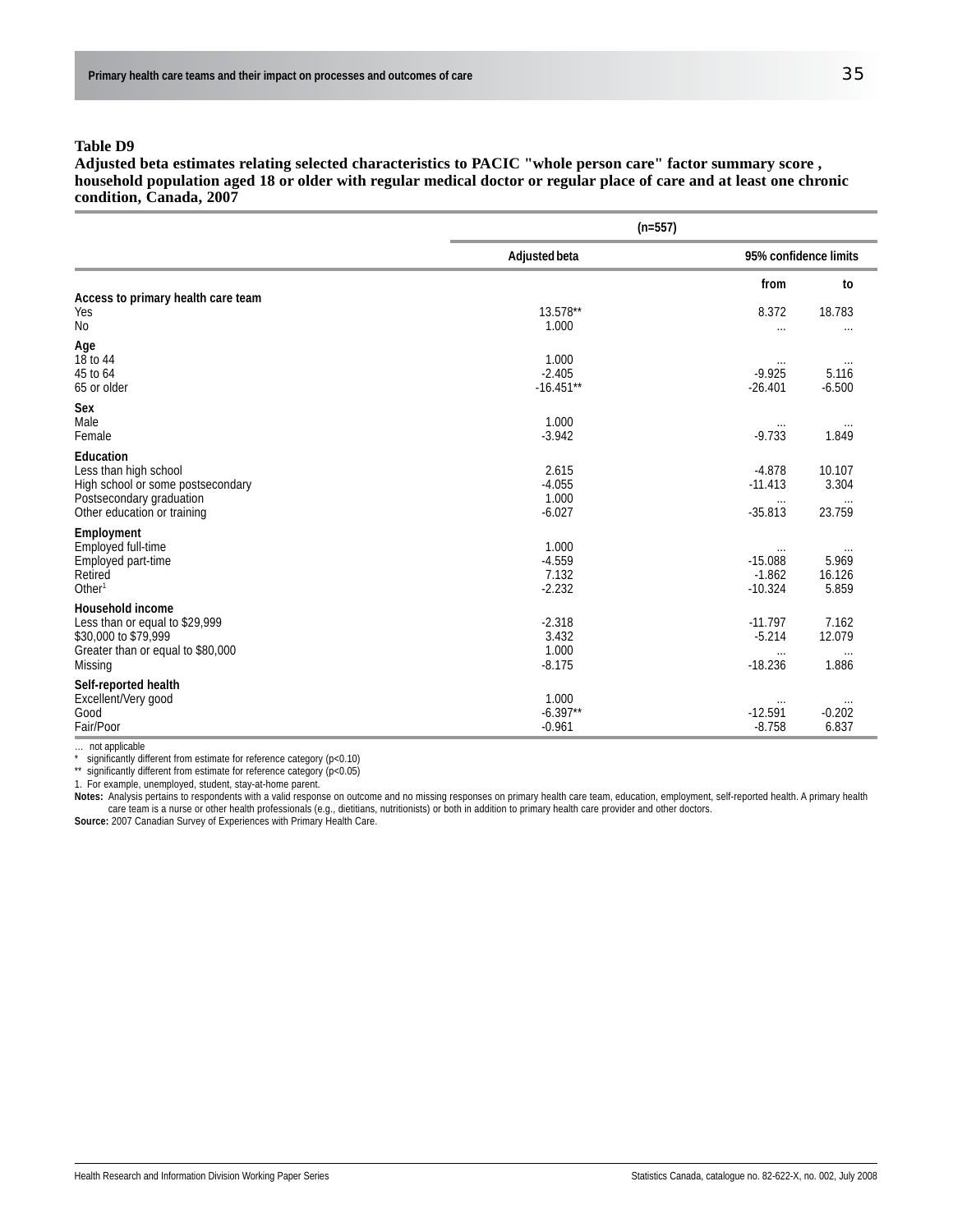**Adjusted beta estimates relating selected characteristics to Patient Assessment of Chronic Illness Care "coordination of care" factor summary score, household population aged 18 or older with regular medical doctor or regular place of care and at least one chronic condition, Canada, 2007**

|                                                                                                                            | $(n=590)$                              |                                                                |
|----------------------------------------------------------------------------------------------------------------------------|----------------------------------------|----------------------------------------------------------------|
|                                                                                                                            | Adjusted beta                          | 95% confidence limits                                          |
|                                                                                                                            |                                        | from<br>to                                                     |
| Access to primary health care team<br>Yes<br>No                                                                            | $1.288**$<br>1.000                     | 2.531<br>0.045<br>$\cdots$<br>$\cdots$                         |
| Age<br>18 to 44<br>45 to 64<br>65 or older                                                                                 | 1.000<br>1.148<br>$-0.423$             | $\ldots$<br>$\cdots$<br>$-0.762$<br>3.058<br>$-2.835$<br>1.989 |
| Sex<br>Male<br>Female                                                                                                      | 1.000<br>0.271                         | $-1.081$<br>1.622                                              |
| Education<br>Less than high school<br>High school or some postsecondary<br>Postsecondary graduation                        | $-0.038$<br>$-0.515$<br>1.000          | $-1.928$<br>1.852<br>$-2.050$<br>1.020<br>$\ldots$<br>$\cdots$ |
| Other education or training                                                                                                | 0.667                                  | $-5.600$<br>6.934                                              |
| Employment<br>Employed full-time<br>Employed part-time<br>Retired<br>Other <sup>1</sup>                                    | 1.000<br>$-0.348$<br>0.408<br>0.424    | $-2.638$<br>1.943<br>$-1.623$<br>2.438<br>$-1.622$<br>2.470    |
| Household income<br>Less than or equal to \$29,999<br>\$30,000 to \$79,999<br>Greater than or equal to \$80,000<br>Missing | 0.167<br>$-0.280$<br>1.000<br>$-0.317$ | 2.466<br>$-2.131$<br>$-2.325$<br>1.765<br>2.190<br>$-2.824$    |
| Self-reported health<br>Excellent/Very good<br>Good<br>Fair/Poor                                                           | 1.000<br>$-0.643$<br>0.857             | $\cdots$<br>$-2.042$<br>0.756<br>$-0.875$<br>2.590             |

… not applicable

\* significantly different from estimate for reference category (p<0.10)

\*\* significantly different from estimate for reference category (p<0.05)

1. For example, unemployed, student, stay-at-home parent.

**Notes:** Analysis pertains to respondents with a valid response on outcome and no missing responses on primary health care team, education, employment, self-reported health. A primary health care team is a nurse or other health professionals (e.g., dietitians, nutritionists) or both in addition to primary health care provider and other doctors.